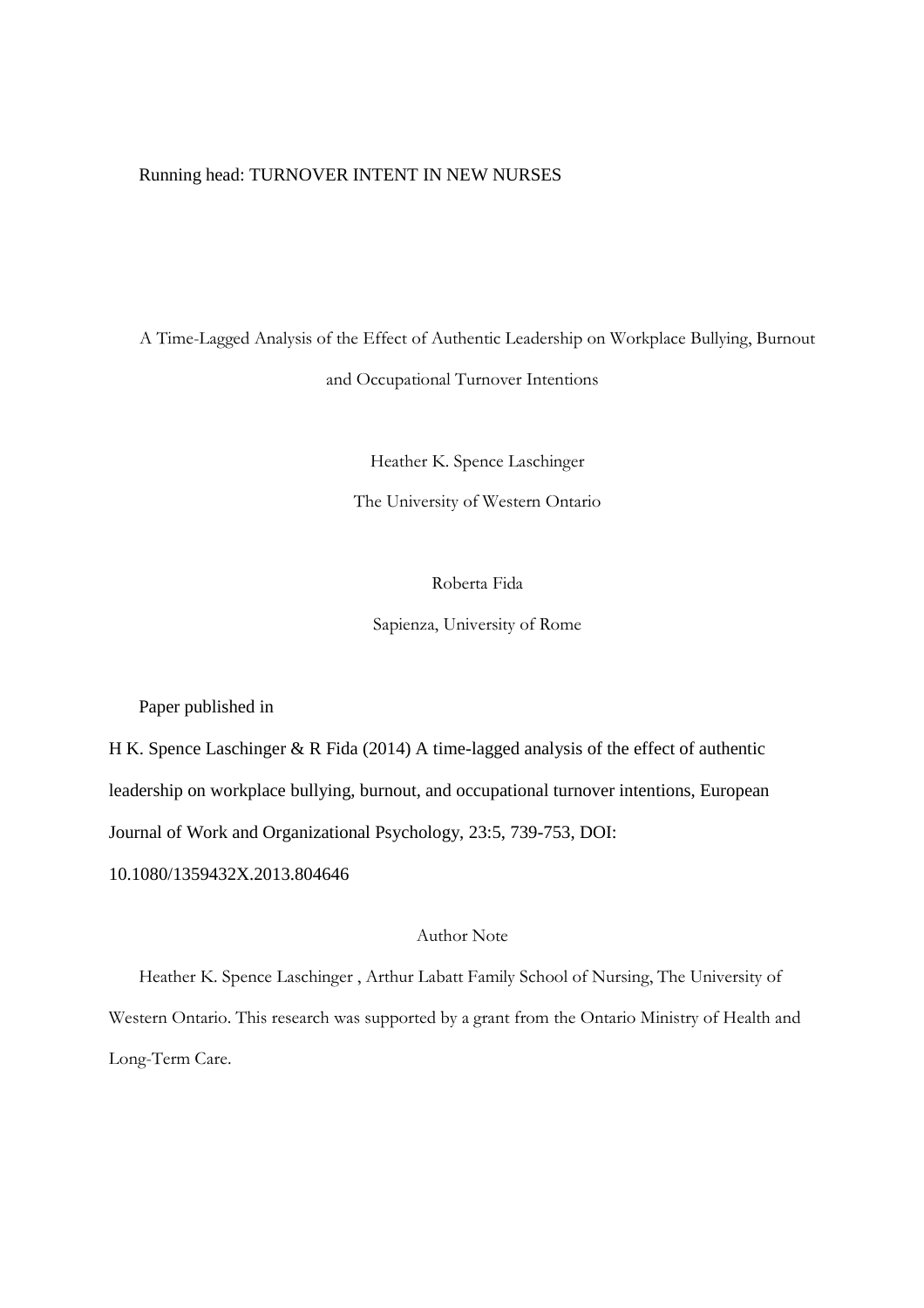Correspondence concerning this article should be addressed to Heather Laschinger, Arthur Labatt Family School of Nursing Western Ontario, 1151 Richmond Street, Health Sciences Addition Room 41, London, Ontario, Canada N6A 5C1, T: 519.661.4065 F: 519.661.3410 E: hkl@uwo.ca

Roberta Fida, Sapienza, University of Rome, Department of Psychology, Sapienza, University of Rome,Via dei Marsi 78, 00185 Rome, Italy

### Abstract

Destructive interpersonal experiences at work result in negative feelings among employees and negative work outcomes. Understanding the mechanisms through which bullying can lead to burnout and subsequent turnover is important for preventing and managing this problem. Leaders play a key role in shaping positive work environments by discouraging negative interpersonal experiences and behaviours. The aim of this study is twofold. Specifically we aim to examine the relationship between authentic leadership and new graduate nurses experiences of workplace bullying and burnout over a one year timeframe in Canadian healthcare settings. Furthermore we aim to examine the process from workplace bullying to subsequent burnout dimensions, and to job and career turnover intentions. Results of structural equation models on new graduate nurses working in acute care settings in Ontario (N=205) provide support for the hypothesized model linking supervisor's authentic leadership, subsequent work-related bullying and burnout**,** and these in turn to job and career turnover intentions. Thus the more leaders were perceived to be authentic the less likely nurses' were to experience subsequent work-related bullying and burnout and to want to leave their job and profession. The results highlight the important role of leadership in preventing negative employee and organisational outcomes.

*Keywords*: New Graduate Nurses, Authentic Leadership, Workplace Bullying, Burnout,

Occupational Turnover Intentions, Time-Lagged Analysis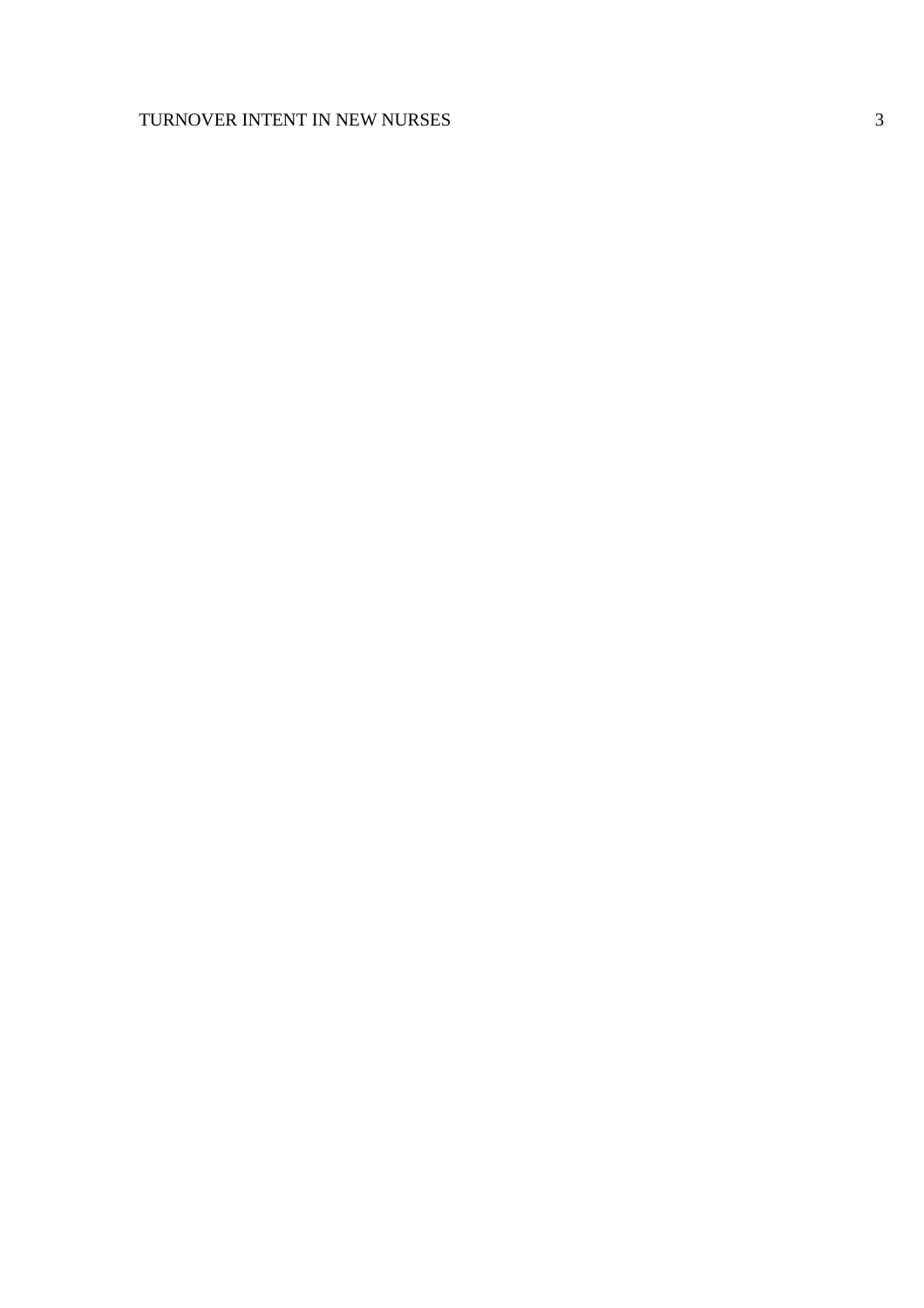A Time-Lagged Analysis of the Effect of Authentic Leadership on Workplace Bullying, Burnout and Occupational Turnover Intentions

As the Baby Boomer cohort of the current workforce nears retirement, the retention of new recruits is important. In health care settings this is particularly important in light of an aging workforce combined with increasing health care demands of an aging population. Nurses are the largest regulated healthcare provider group in Canada, representing almost one half of all healthcare workers (CIHI, 2005). Thus attention to workplace factors that promote retention of newcomers to the profession is important for sustaining the nursing workforce and indeed the future of health care. Workplace factors that empower employees to optimize work performance within a supportive workgroup are known to enhance employee well-being and retention (Kanter, 1977). Yet recent studies have shown that new graduate nurses are reporting frequent exposure to workplace bullying (Laschinger, Grau, Finegan, & Wilk, 2010; McKenna, Smith, Poole, & Coverdale, 2003; Simons, 2008), high levels of burnout (Cho, Laschinger, & Wong, 2006), and job turnover (Beecroft, Kunzman, & Krozek, 2001; Bowles & Candela, 2005; Brewer, Kovner, Greene, Tukov-Shuser, & Djukic, 2011). Recently, the World Health Organization (2010) identified workplace bullying as a serious public health threat in light of evidence that workplace bullying is reaching epidemic levels worldwide (International Labour Organization, 2003). Leadership is required to address this disturbing trend.

Destructive interpersonal experiences at work result in negative feelings among employees that hinder personal (Hogh & Mikkelsen, 2005) and organizational productivity (Sliter, Sliter, & Jex, 2012). Understanding the mechanisms through which bullying can lead to burnout and subsequent turnover is important for preventing and managing this problem (Hauge et al., 2011; Nielsen & Einersen, 2012). Research has shown that positive leadership practices are important determinants of nurses' job satisfaction and turnover (Giallonardo, Wong & Iwasiw, 2010; Weberg, 2010; van der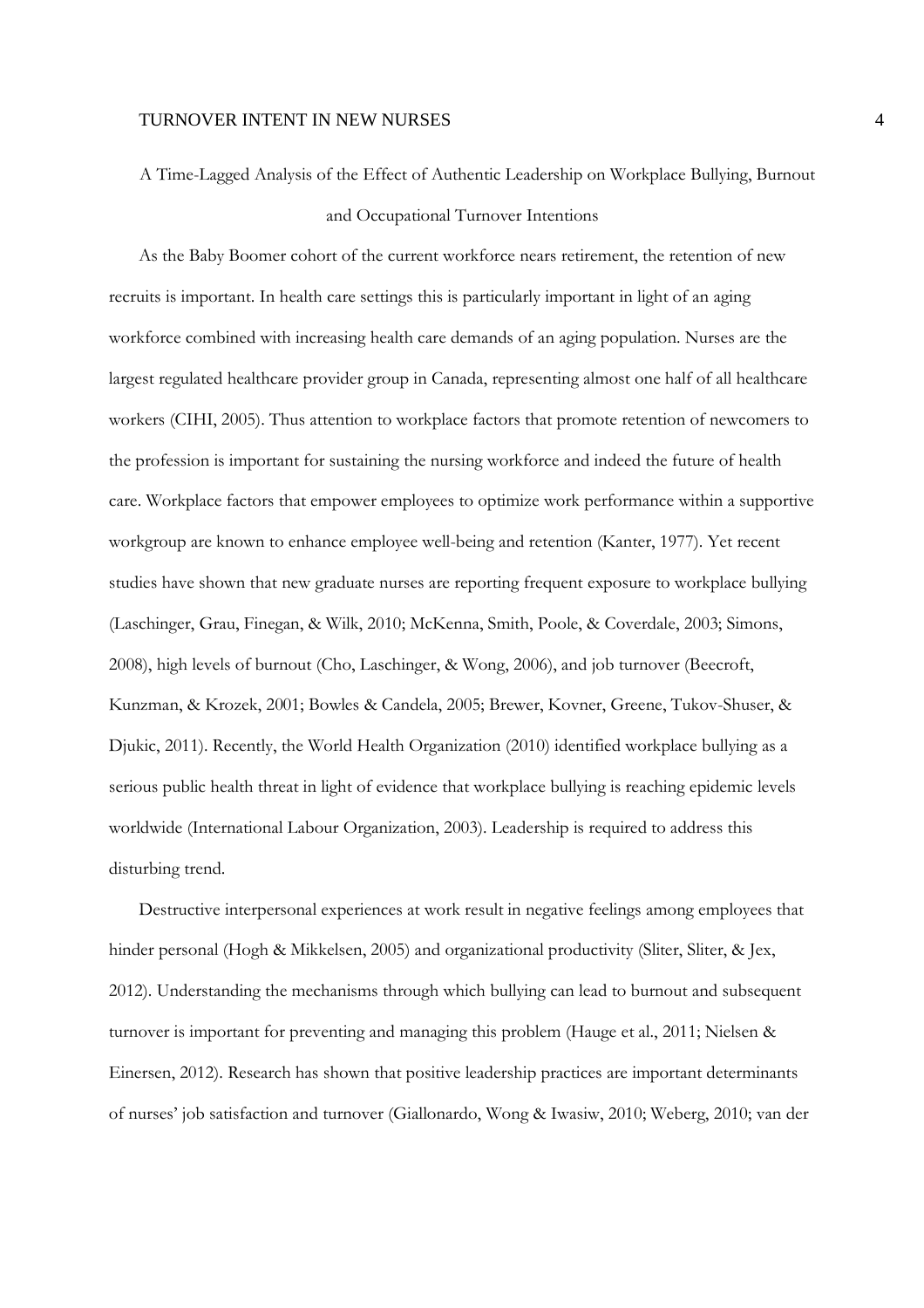Heijden, van Dam, & Hasselhorn, 2009), suggesting that leadership is a key organizational strategy for promoting recruitment and retention of new graduate nurses (Jensen & Luthans, 2006).

There is general agreement that leaders play a key role in creating work environments conducive to optimizing both employee performance and workplace well-being (Kane- Urrabazo, 2006; Kuoppala, Lamminpää, Liira, & Vainio, 2008). Psychosocial characteristics of work settings have an important impact on employee's experiences with their work and subsequent job and health-related outcomes (Cummings, et al., 2010; Maslach & Leiter, 2004). Either implicitly or explicitly, leaders communicate the core values that shape the behaviors of employees. On the other hand, when leaders fail to communicate positive values or fail to act on situations that violate them, the quality of the psychosocial work environment deteriorates and employee performance and wellbeing suffer (Ingersoll, Olsan, Drew-Cates, DeVinney & Davies, 2002; Kelloway & Day, 2005; Stouten et al., 2010). Positive supportive leadership is critical to promoting effective working relationships among employees (Burke et al., 2006; Kuoppala, et al., 2008; Wendt, Frisina, & Rothgang, 2009).

Authentic leadership (henceforth, AL) is a strength-based approach to leadership derived from the field of Positive Organizational Psychology (Avolio & Gardner, 2005). AL fosters positive self-regulated behaviors in both leaders and their followers. Although the link between AL and workplace bullying has not been studied, it is reasonable to expect that authentic leaders are likely to create work environments that foster positive employee relationships, and therefore discourage counterproductive work behaviors, such as bullying. Despite the importance of retaining the new generation of nurses, we could find no studies of the effect of AL on new graduate nurses' experiences of bullying and its' detrimental outcomes. Therefore one of the aims of this study was to address the gap in the literature by testing a theoretical model linking AL to new graduate nurses experiences of workplace bullying and burnout over a 1-year time frame in Canadian healthcare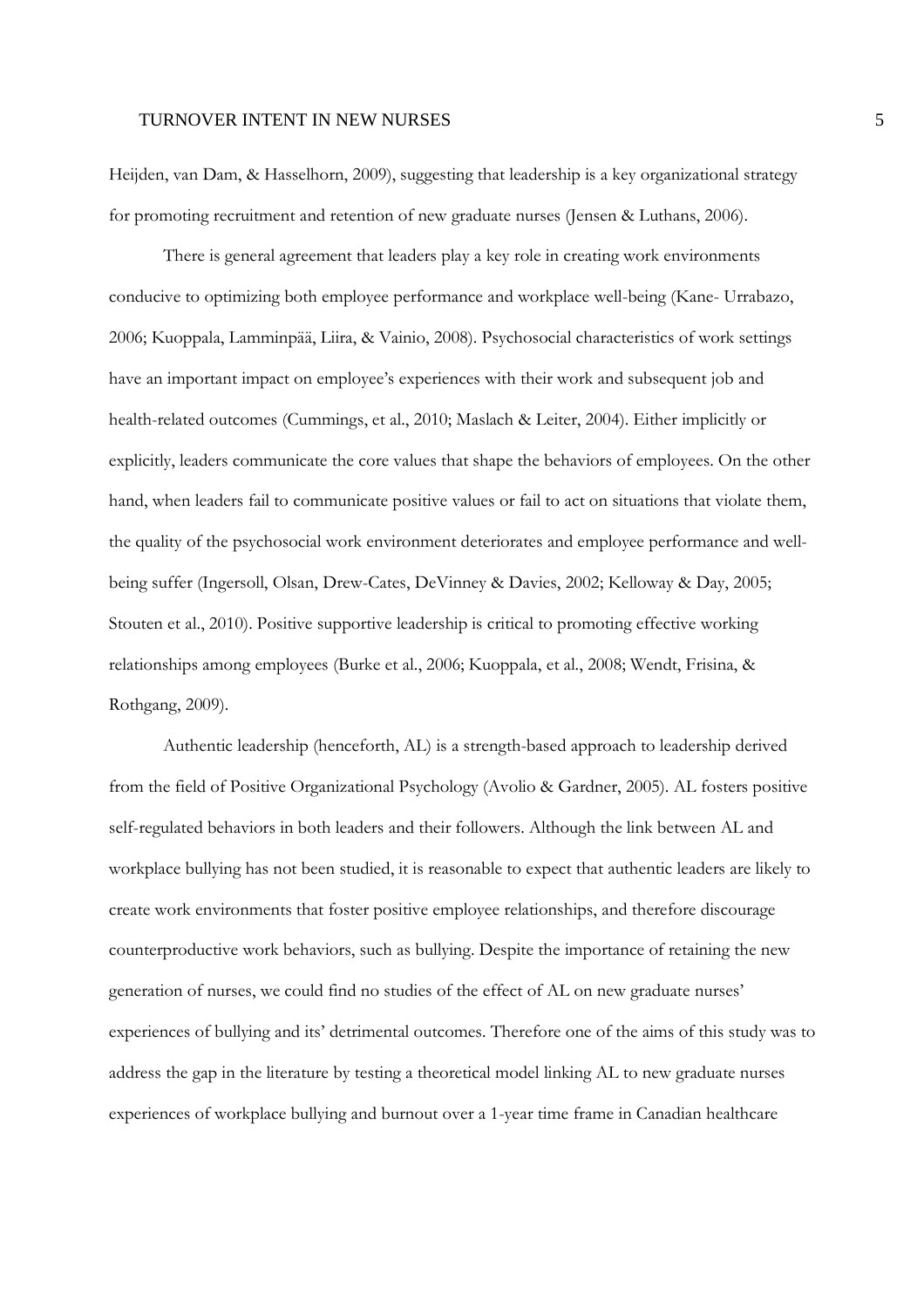settings. Furthermore, although bullying has been linked to burnout in cross-sectional studies (Laschinger et al., 2010), few studies have examined the effects of bullying on burnout and retention issues over time, making it difficult to attribute cause and effect. Therefore a second aim of this study was to examine the process by which workplace bullying leads to burnout (emotional exhaustion and cynicism), and subsequently to job and career turnover intentions over a one year timeframe.

We believe this study contributes to the literature by further illuminating the role of leadership in addressing workplace bullying and its' negative effects. We found no research linking AL to bullying, burnout, and job and career retention outcomes. In addition, studying these relationships over time provides stronger evidence of the causal nature of relationships among these variables and strengthens previous cross-sectional findings. This knowledge may inform management strategies to support early career transitions of new graduate nurses and increase retention of new members of the largest health professional group in the healthcare workforce. Finally, this study adds to the body of knowledge of positive organizational behavior (POB) by examining the extent to which positive organizational leadership behaviors, in this case AL, may mitigate the effects of negative organizational behaviors, and therefore serve as an important protective strategy for employee wellbeing.

#### **Authentic Leadership**

AL is a model empirically supported in both the general management and nursing literature (e.g. Giallonardo et al., 2010; Walumbwa, Avolio, Gardner, Wernsing, & Peterson, 2008; Walumbwa, Wang, Wang, Schaubroeck, & Avolio, 2010). This is a relationship-focused leadership style that is characterized by self-awareness, honesty and transparency, behavioral integrity, and consistency (Avolio & Gardner, 2005; Wong & Cummings, 2009). AL is "a pattern of transparent and ethical leader behavior that encourages openness in sharing information needed to make decisions while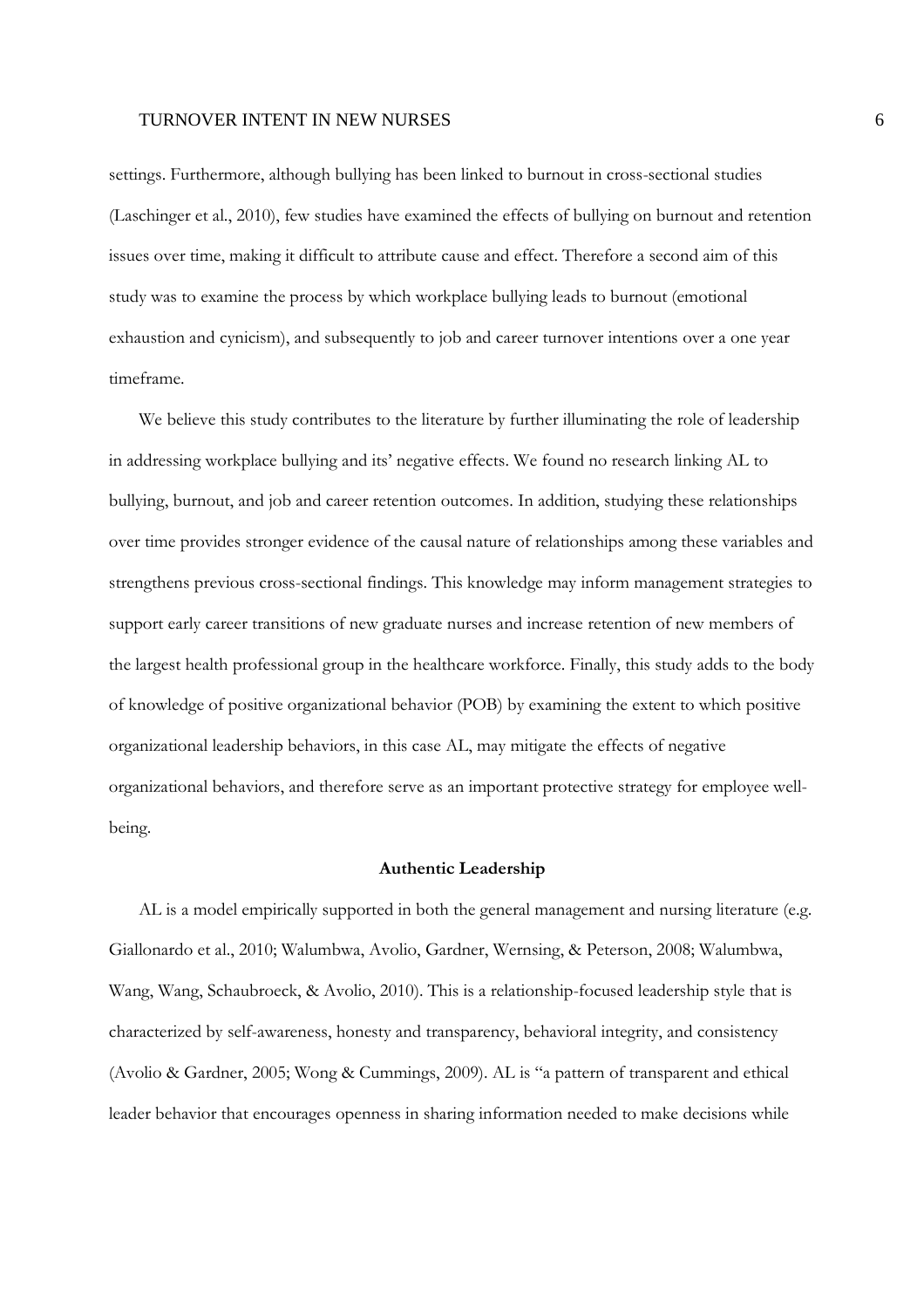accepting input from those who follow" (Avolio, Walumba, & Weber, 2009, p. 424). Authentic leaders engage followers through four types of behaviors: *balanced processing, relational transparency, internalized moral perspective*, and *self-awareness* (Walumbwa et al., 2008)*. Balanced processing* involves gathering relevant information and varying perspectives, both positive and negative, before making important decisions. *Relational transparency involves* sharing thoughts and feelings and encouraging others to share their ideas and opinions. *Internalized moral perspective* refers to congruence between a leader's behaviour and his/her moral standards and values. Finally, *self-awareness* refers to acknowledging one's strengths and weaknesses and their effects on others. Avolio et al. (2009) maintain that authentic leaders create conditions that promote trust and build confidence in accomplishing work goals thereby increasing employee and organizational performance. Authentic leaders demonstrate a sense of genuine caring for employees and for open and honest dialogue about what is and is not working well in their work relationships based on ethical and moral standards.

To date studies of AL have primarily focused on positive outcomes most likely because the theory is situated within the POB paradigm. However, it is useful to examine the links between AL and negative work experiences and their detrimental outcomes to explore its' protective effects. Research has linked AL to workplace incivility and burnout among nurses (Read & Laschinger, 2013) and Laschinger, Wong & Grau (2012a) found that nurses' perceptions of their managers' AL behaviors influenced burnout. These studies suggest that authentic leaders may create positive working conditions that reduce the likelihood of bullying and burnout. The suggestion that workplace bullying may be preventable through an AL approach is encouraging given the well documented negative health and organizational effects of these phenomena.

#### **Influence of Leadership on Workplace Bullying**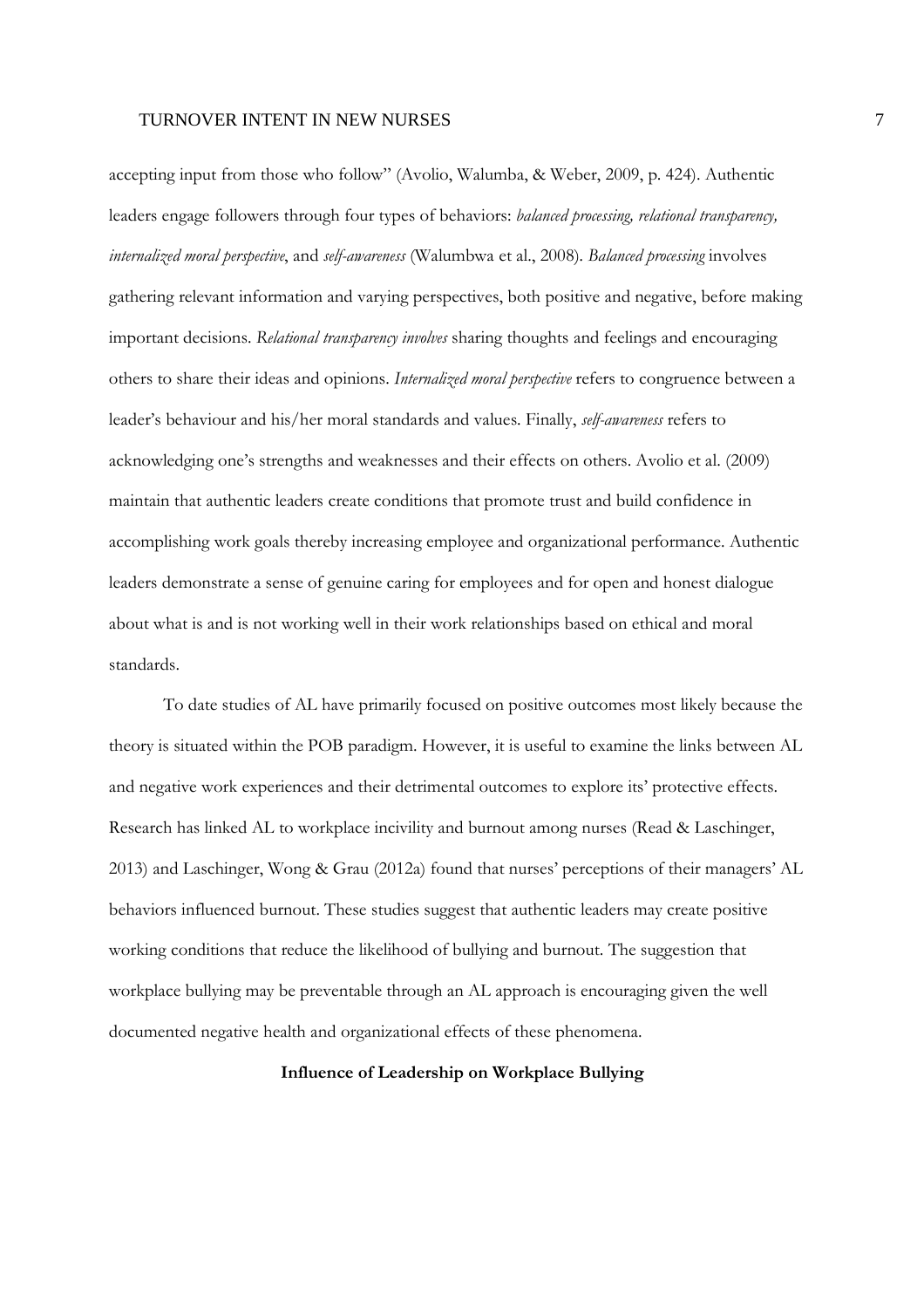Workplace bullying consists of 'repeated and prolonged exposure to predominantly psychological mistreatment, directed at a target who is typically teased, badgered and insulted, and who perceives himself or herself as not having the opportunity to retaliate in kind' (Hauge et al., 2009, p.350). Einarsen and Hoel (2001) described three components of workplace bullying: (1) work-related bullying, such as withholding information or imposing unreasonable deadlines; (2) personal bullying, such as gossiping or spreading rumors; and (3) physical bullying, such as being shouted at or threatened with physical abuse. Work-related bullying has been shown to be the most frequent and tolerated form of bullying and is strongly related to important retention outcomes, such as turnover intent, poor mental health, and absenteeism (Berthelsen, Skögstad, Lau & Einarsen, 2011; Einarsen, Hoel, & Notelaers, 2009; Power et al., 2011).

When bullying is allowed to continue this behavior becomes normalized in the workplace, leading others to engage in similar behaviors (Pearson, Andersson, & Porath, 2000). Unfortunately bullying is often dismissed or ignored by leaders who are not equipped to handle the situation effectively (Salin, 2003), and when left unchecked, bullying may escalate. As a result, morale suffers leading to further stress and lower productivity. Strong leadership is needed to address this state of affairs. According to Lutgen-Sandvik & Davenport Sypher (2009), bullying is 'an organizational, not individual problem' (p. 63), which requires the commitment of leadership at all levels of the organization to ensure that bullying is not tolerated.

Until recently, studies linking leadership practices to workplace bullying were rare. Recent research has shown that supportive leadership styles tend to be associated with lower levels of workplace bullying (Hauge, Skögstad & Einarsen, 2007; Hauge at al. 2011; Hoel, Glaso, Cooper, & Einarsen, 2010; Stouten et al., 2010). For example Hauge et al. (2007) and Hoel et al. (2010) found that negative and what are often labelled 'non-leadership' behaviors (laissez-faire and non-contingent leadership) encourage workplace bullying, whereas positive, relationally-focused leadership styles,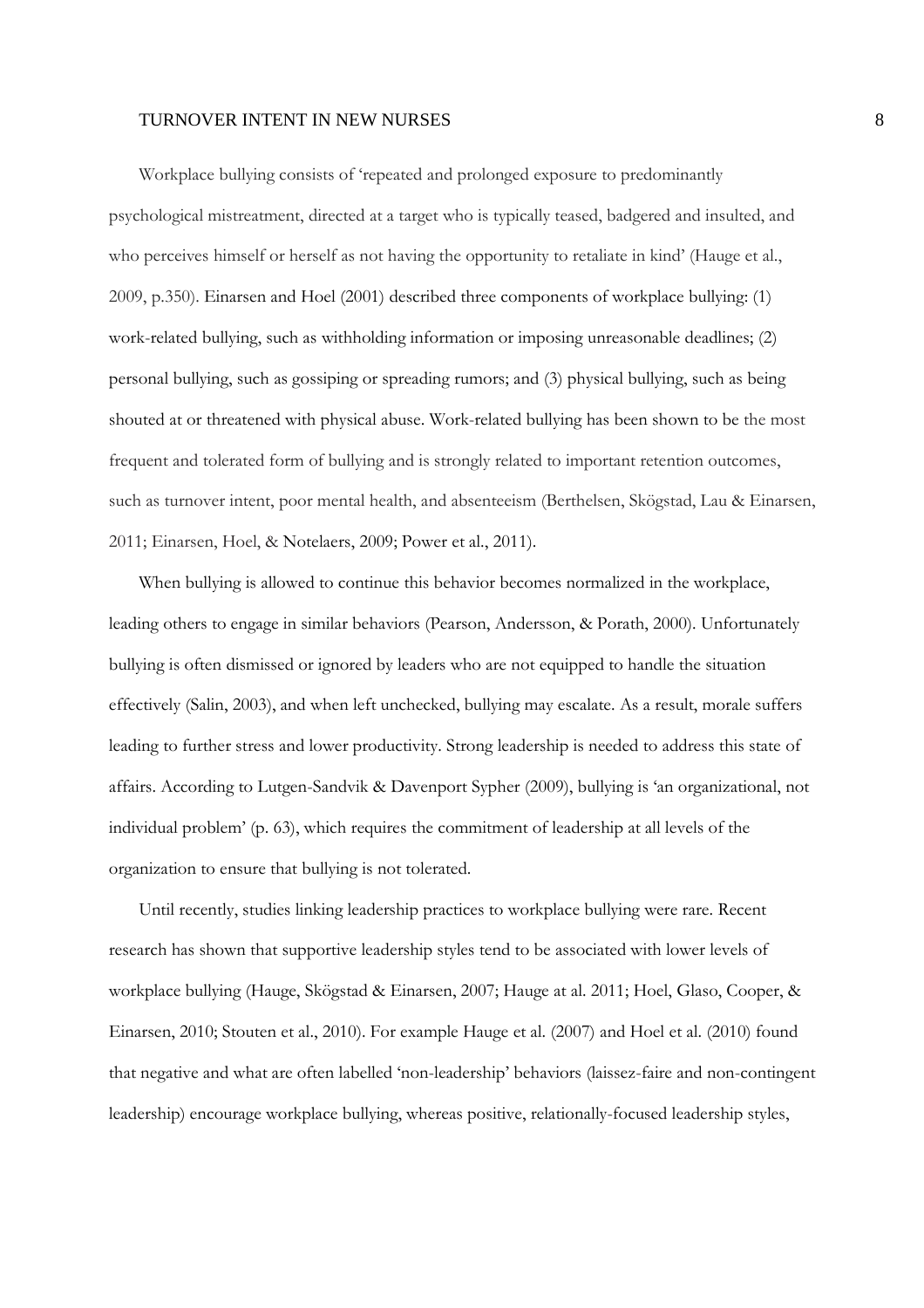such as AL, may discourage bullying. Furthermore Hauge et al. (2011) found that employees reported few incidences of workplace bullying when they felt their leaders were supportive and treated them fairly. The authors speculate that fair and supportive leadership practices communicate clear standards for acceptable behavior in the workplace and thus discourage bullying. Similarly Stouten et al. (2010) found that ethical leaders, an approach consistent with AL (Treviño, Brown, & Hartman, 2003), influenced negatively workplace bullying through positive workplace design, characterized by employee perceptions of reasonable workloads and positive working conditions. Ethical leaders emphasize ethical values by demonstrating honesty, trustworthiness, and fairness, and by being ethical in their decision making (Treviño et al., 2003). Moreover Mayer, Kuenzi, Greenbaum, Bardes, & Salvador (2009) found that employees' ratings of their managers' ethical leadership behavior were positively related to their own pro-social behaviors. This suggests that by modelling positive social behavior, leaders create work environments that are unlikely to tolerate workplace bullying because bullying is morally questionable work behavior.

Hauge et al.'s (2011) notion of leadership and Stouten et al's (2010) concept of ethical leadership are consistent with Avolio, Gardner, Walumbwa, Luthan and May's (2004) conceptualization of AL, suggesting that AL may have a similar relationship with workplace bullying. Logically, authentic leaders create work environments that would not be expected to condone bullying. Bullying is common in stressful work environments that frustrate employees' efforts to accomplish their work goals for a variety of reasons, including role overload, unrealistic expectations, and role ambiguity (Hauge et al., 2007; 2011; Skogstad, Einarsen, Torsheim, & Aasland, 2007). These conditions seem unlikely when nursing leaders consistently interact with followers in an open transparent manner and demonstrate integrity when making decisions that affect employees. Thus authentic leaders play an important role in preventing workplace bullying by establishing positive work environments and standards for acceptable interpersonal interactions.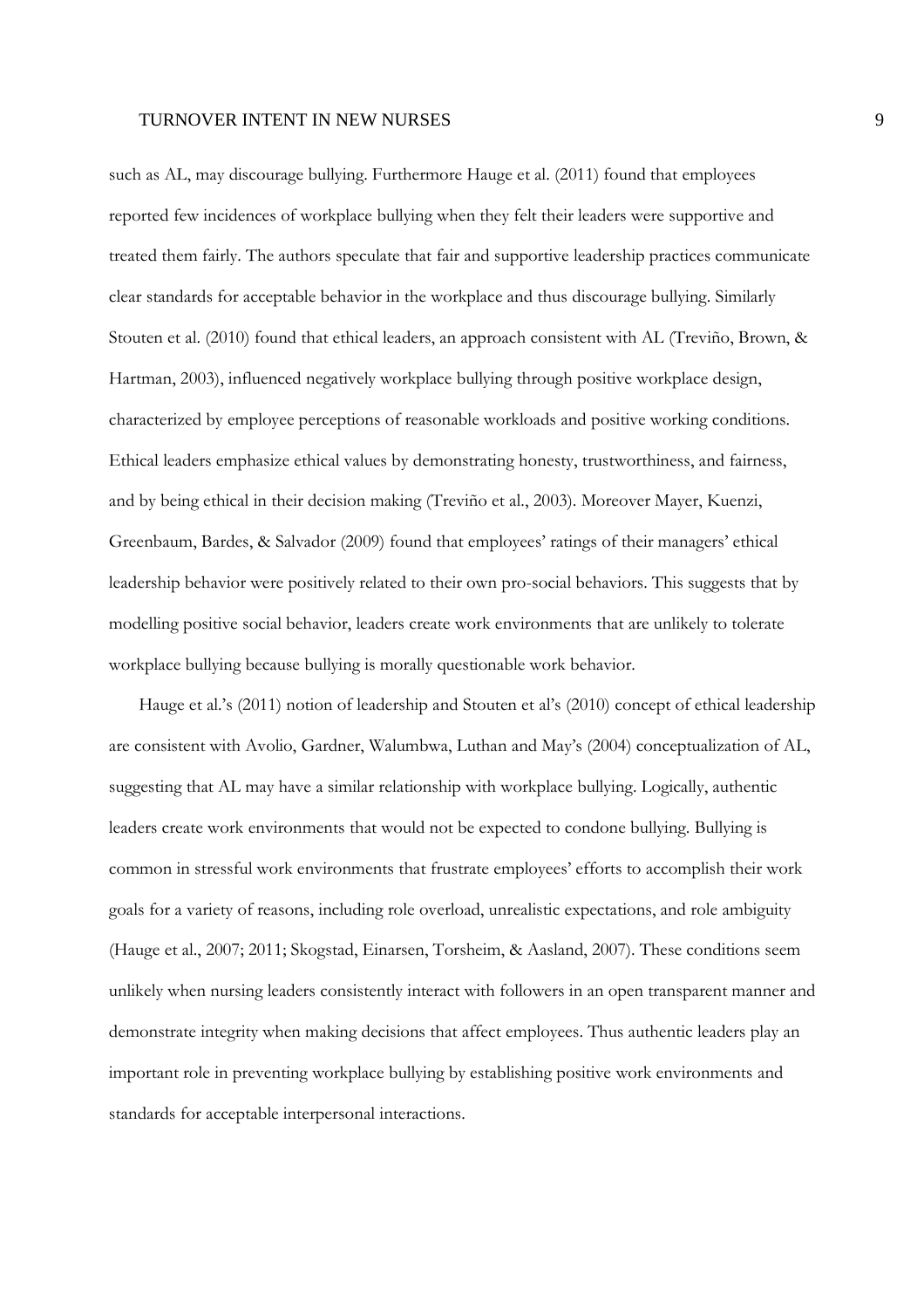Based on this literature, we hypothesized that higher perception of immediate supervisor AL behaviors at T1 are related to lower levels of workplace bullying at T2 (Hypothesis 1). Authentic leaders create positive work environments that support employees' efforts to accomplish their work within a climate of respect and open communication (Avolio et al., 2004). By creating environments with adequate resources and expectations for respectful interpersonal interactions, authentic leaders remove common sources of bullying.

#### **Influence of Leadership on Burnout**

Burnout is a psychological response to chronic job stressors consisting of three components—emotional exhaustion, cynicism, and personal efficacy (Leiter & Maslach, 2004). Emotional exhaustion is considered the core element of burnout (Leiter & Maslach, 2004) which if sustained over time, results in cynicism and emotional withdrawal from work and feelings of inefficacy (Leiter & Maslach, 2004; Maslach & Leiter, 1997). Although Leiter and Maslach (2004) describe burnout as a syndrome characterized by three factors, recent work has been focused on a two-factor conceptualization of burnout (Schaufeli & Bakker, 2004). They argue (and demonstrate empirically) that personal efficacy is better viewed as a component of work engagement, rather than burnout. They also point out that burnout studies have found consistent results for emotional exhaustion and cynicism but not for personal efficacy. Maslach, Schaufeli, & Leiter (2001) maintain that both emotional exhaustion and cynicism must be included in a valid measurement of burnout. That is, exhaustion on its own, which is a physical and emotional response to demanding working conditions, does not fully convey employee's relationships with their work. In their view, cynicism is a cognitive response to workplace demands in an attempt to distance oneself emotionally and cognitively from one's work as a way of coping with both task and interpersonal demands (Maslach & Leiter, 2008). Given the relevance of both of these burnout components to our research focus, we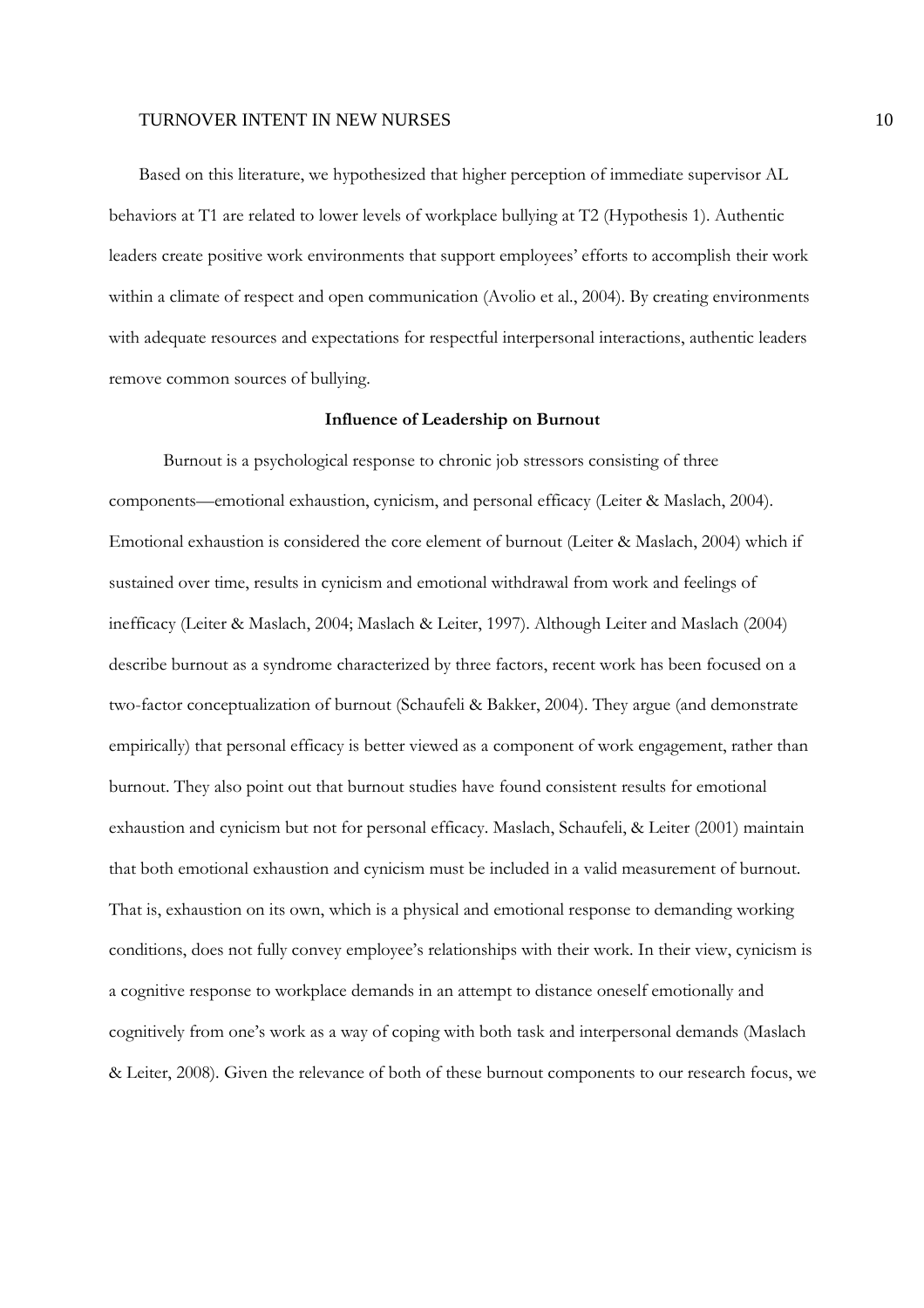were interested in examining the effects of bullying on both to better understand nurses emotional and cognitive responses to this negative behavior.

In some countries, burnout is considered a treatable medical condition, attesting to the seriousness of this pervasive work related phenomenon worldwide (Schaufeli, Leiter, & Maslach, 2009). The negative effects of employee burnout on a wide array of personal and organizational well-being outcomes have been documented in an extensive body of research (Schaufeli & Buunk, 2003; Schaufeli et al., 2009). In terms of personal well-being, burnout has been linked to health symptoms such as depression and anxiety (Peterson et al., 2008). From an organizational perspective, numerous studies have linked burnout to job dissatisfaction (Becker, Milad & Klock, 2006; Piko, 2006), lower work performance (Parker & Kulik, 1995), and job turnover (Jourdain & Chenevert, 2010; Leiter & Maslach, 2009) to name a few.

The prevalence of burnout in nursing is particularly high, similar to other helping professions because of the high emotional and physical demands of their roles (Aiken, Clarke, Sloane, Sochalski, & Silber, 2002; Greenglass, Burke, & Fiksenbaum, 2001; Leiter & Maslach, 1988). In the past two decades, nurse burnout rates have increased most likely because massive health system restructuring resulted in workforce downsizing and increased job demands (Greenglass et al., 2001). Disturbingly high levels of burnout among new nurses have been identified (Cho et al., 2006; Laschinger, Finegan & Wilk, 2009). Cho et al. (2006) found that 66% of new graduates experienced severe burnout, primarily related to negative work conditions. Similar rates were observed by Laschinger et al. (2010), suggesting that this burnout continues to be a problem in nursing settings.

High burnout levels in nursing have been associated with high workload demands (Duquette, Kérouac, Sandhu, & Beaudet, 1994; Greenglass et al., 2001; Laschinger, Finegan & Wilk, 2011), job dissatisfaction (Aiken et al., 2002; Vahey, Aiken, Sloane, Clarke, & Vargas, 2004), absenteeism (Michie & Williams, 2003), and turnover (Fochsen, Sjögren, Josephson, & Lagerström,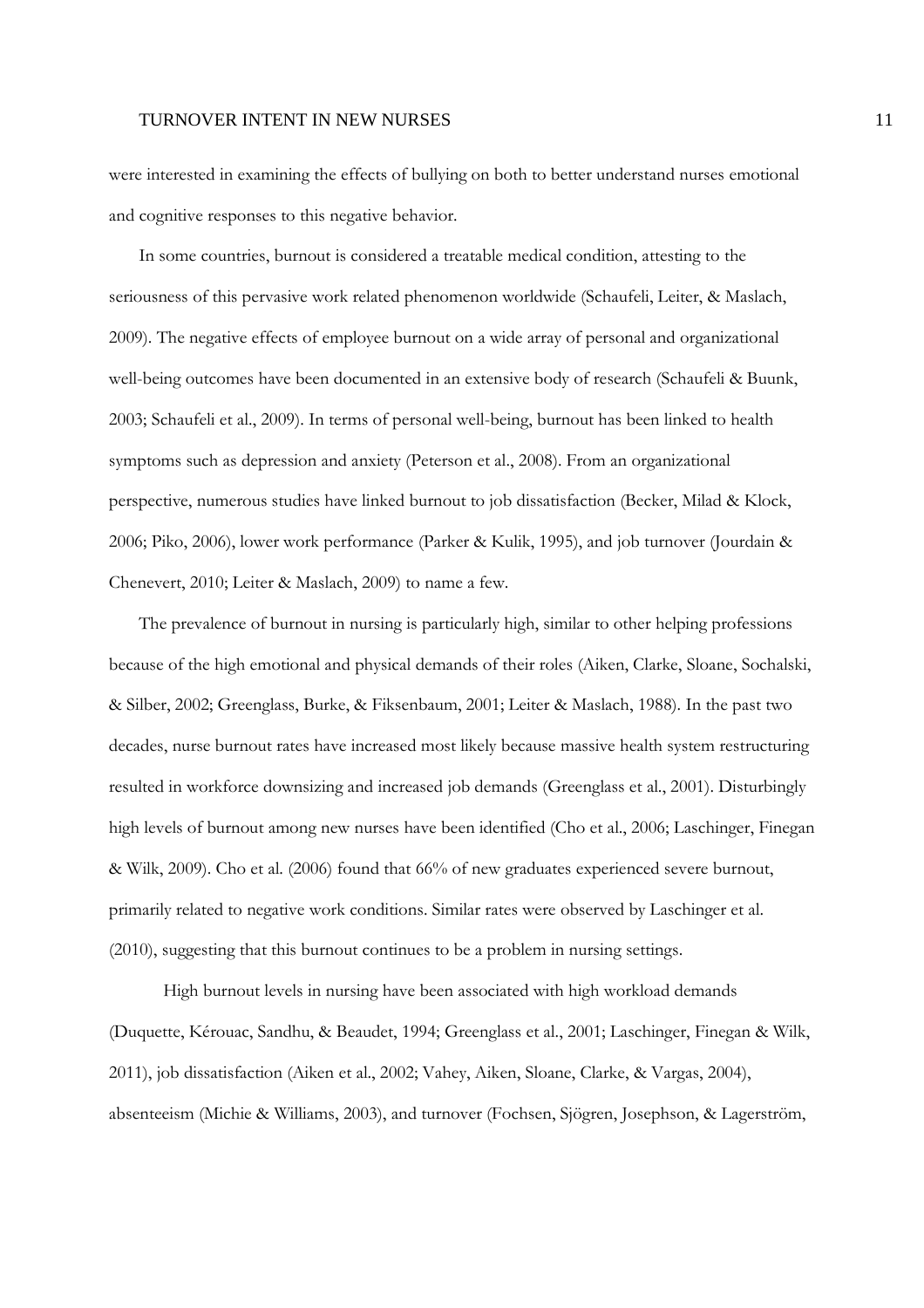2005; Kovner et al., 2007). Similar outcomes have been linked to new graduate burnout (Beecroft, Dorey, Wenten, 2008; Cho et al., 2006; Rudman & Gustavsson, 2011). These findings are alarming and suggest that leadership should make every effort to prevent burnout among new graduate nurses.

 Numerous studies have linked leadership either directly or indirectly to employee experiences of burnout (Laschinger et al., 2011; Lee & Cummings, 2008; Zopiatis & Constanti, 2010). Research has shown that supportive management is related to lower levels of emotional exhaustion in health care work environments (Balogun, Titiloye, Balogun, Oyeyemi, & Katz, 2002; Vahey et al., 2004) suggesting that supportive leadership may protect employees against burnout by building healthy work environments. In nursing, similar relationships have been observed between leadership and burnout among experienced nurses (Greco, Laschinger, & Wong, 2006) and newly graduated nurses (Laschinger et al., 2012a).

Based on the review of the literature, we expect that higher perceptions of immediate supervisor AL behaviors at T1 will be related to lower levels of burnout (emotional exhaustion and cynicism) at T2 (Hypothesis 2a and 2b, respectively). Leaders play an important role in creating work environments that prevent burnout by ensuring that adequate resources are in place to accomplish work goals and that the social climate is conducive to effective working relationships.

#### **Influence of Bullying on Burnout**

Several studies have linked exposure to workplace bullying to burnout (Bowling & Beehr, 2006; Nielsen & Einarsen, 2012). In a recent meta-analysis, Nielsen and Einarsen (2012) found an average bullying/burnout correlation of .27 across ten cross-sectional studies in the general management field. Other researchers have also found significant relationships between bullying and burnout in cross sectional studies (Meliá & Becerril, 2007; Sá & Flemming, 2008). Bullying has also been shown to have harmful health effects, such as depression and anxiety (Hogh, Henriksson, & Burr, 2005;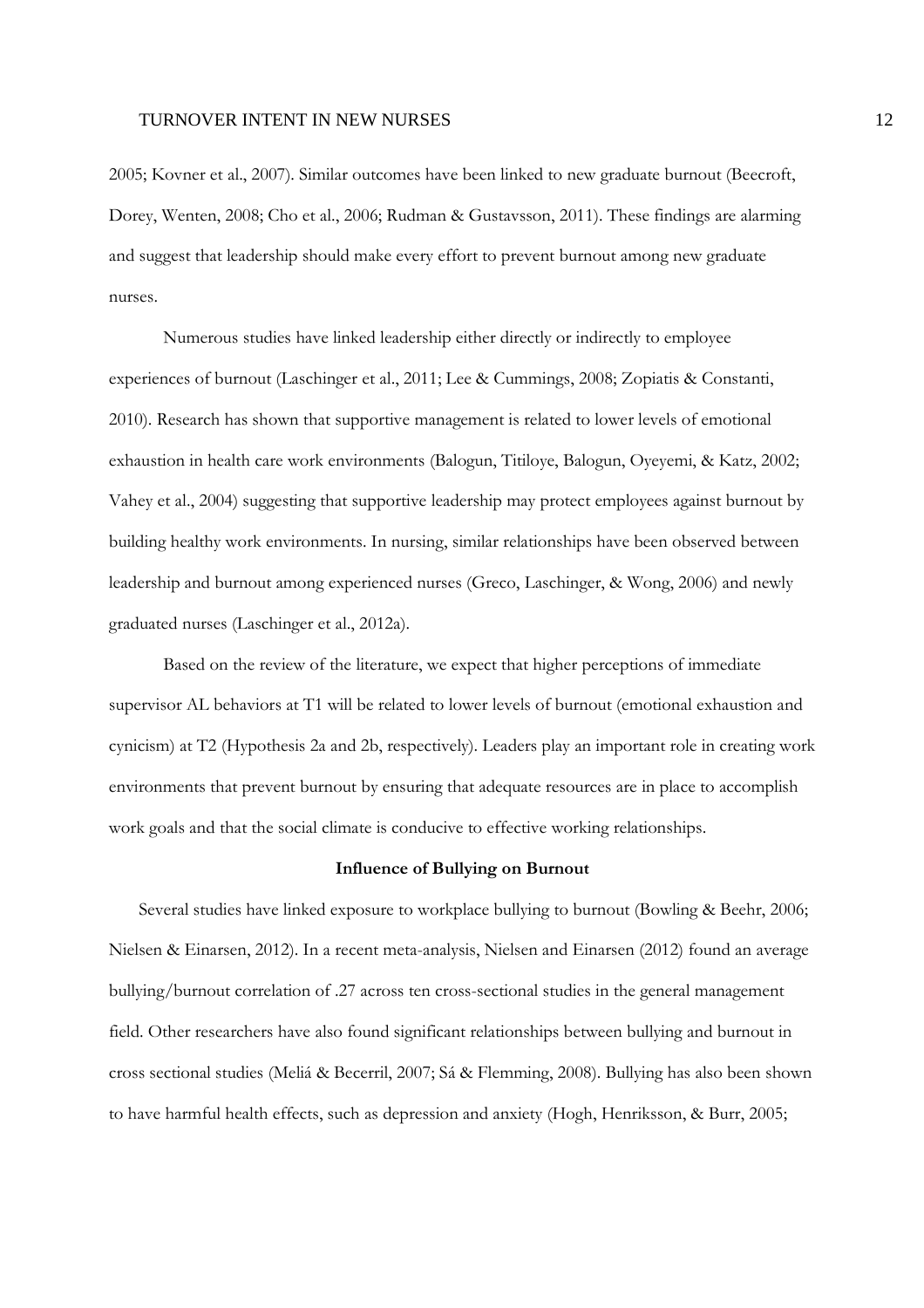Mikkelsen & Einarsen, 2001), poor physical health (Hoel, Faragher, & Cooper, 2004), and burnout (Laschinger et al., 2010).

However, we could find no studies linking bullying to burnout over time to strengthen empirical support for the causal nature of this relationship. In their theoretical model synthesizing empirical studies of the effects of workplace bullying, Nielsen and Einarsen (2012) argue that bullying influences negative job-related health outcomes (such as burnout and job turnover) by activating cognitive mechanisms which may over time deplete available coping resources.

Based on this literature, we expect that workplace bullying at T1 affects both burnout dimensions at T2 (Hypothesis 3), that is, that employees' bullying experiences are positively related to both emotional exhaustion and cynicism dimensions of burnout one year later above and beyond their stability over time. Burnout results from prolonged exposure to negative demands in the workplace (Leiter & Maslach, 2004). Workplace bullying is characterized as targeted negative acts that persist over time which are stressful for targets of bullying and may potentially deplete psychological resources needed to cope with these bullying behaviors (Einarsen, Matthiesen, & Skogstad, 1998).

Moreover accordingly with burnout development theory (Leiter & Maslach, 2004) we expect that emotional exhaustion at T1 affects cynicism at T2 but not the reverse (Hypothesis 4). According to Maslach et al. (2001), cynicism is an 'immediate reaction to exhaustion' (p. 403), which has been empirically supported in numerous studies. Thus, we model cynicism as an outcome emotional exhaustion in this study.

#### **Influence of Workplace Bullying and Burnout on Job and Career Turnover Intent**

An important goal of this study was to identify how negative work experiences, such as bullying and burnout influence new graduate nurse retention factors, such as, job and career turnover intentions over their first year of practice. According to a meta-analysis by Griffeth, Hom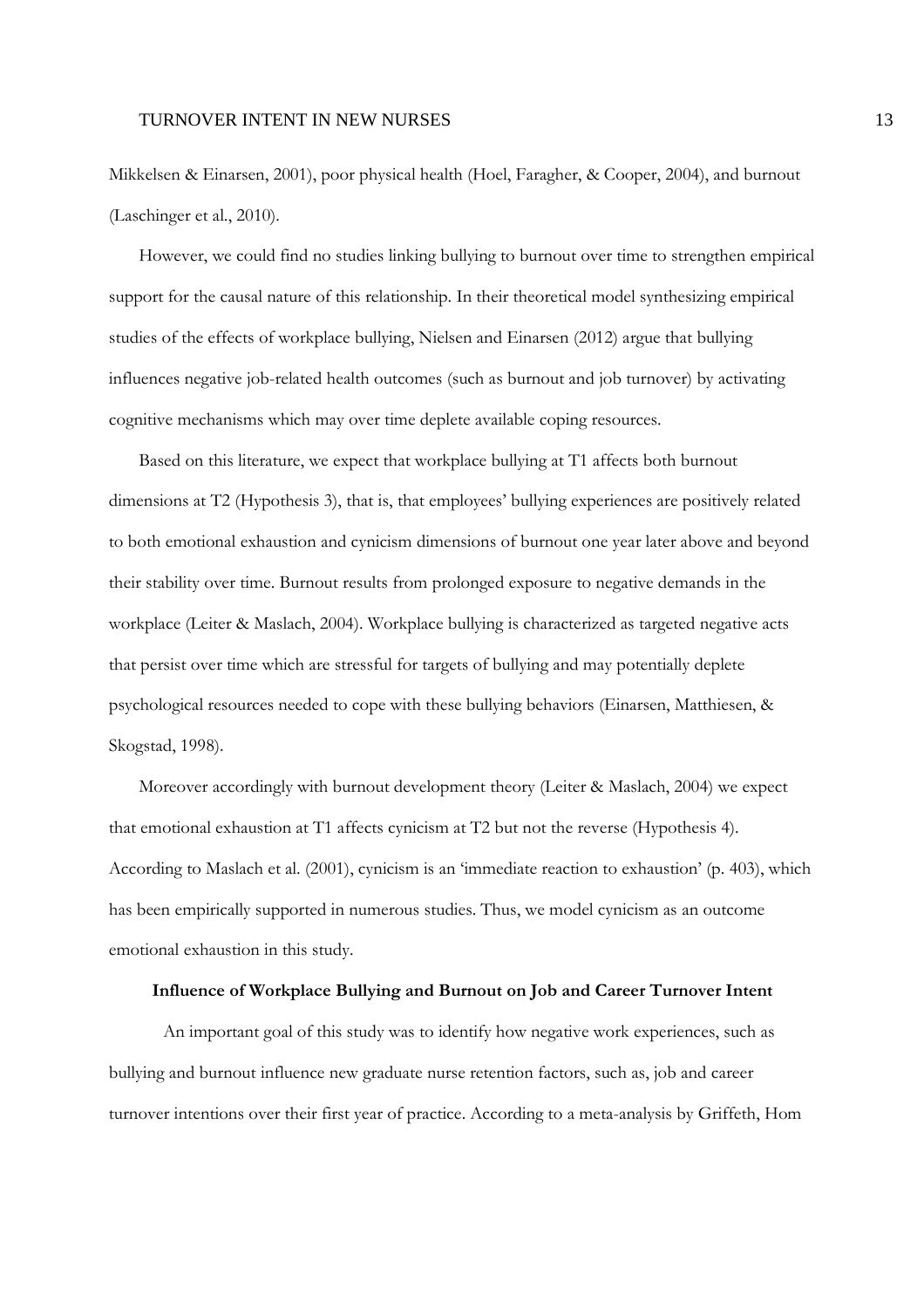and Gaertner (2000), job turnover intention is the best predictor of actual turnover across studies, suggesting that it is a useful proxy for actual turnover. Job stress and dissatisfaction are prominent job-related reasons people leave their jobs (Firth, Mellor, Moor, & Loquet, 2007), often as a result of poor supervisory practices and negative working conditions, such as exposure to workplace bullying (Berthelsen et al., 2011).

In nursing, job turnover is associated with job dissatisfaction, stress and burnout, negative leadership styles, and disempowering practice environments that limit professional autonomy (Hayes et al., 2006). Turnover is higher for newly qualified nurse then experienced nurses (Hayes et al., 2012). O'Brien-Pallas et al. (2006) estimated the turnover cost per nurse in Canada to be approximately \$21,000, similar to estimates in other countries. Indirect costs of turnover relate to poor quality care and the negative effects of an unstable work environment (Duffield et al., 2009; O'Brien-Pallas, Murphy, & Shamian, 2008). Thus, employee turnover is costly for both individuals and organizations and leaders play an important role in creating workplace conditions that reduce the loss of human and intellectual capital (Dess & Shaw, 2001).

Exposure to workplace bullying may result in employee turnover because targets of persistent bullying often respond by withdrawing from the workplace, either by being absent from work or leaving their positions (Berthelsen et al., 2011; Hauge et al., 2007). Pearson and Porath (2005) found that mistreated employees often missed work to avoid the bully before finally leaving the organization altogether. Berthelsen et al. (2011) found that exposure to bullying behavior over a 1 year time frame was significantly related to a change in employment and increased sick time 1 year later. This study provides empirical evidence for the detrimental job and health effects of bullying over time, corroborating similar results in cross-sectional research.

Recent studies of bullying amongst new graduate nurses have revealed disturbing results. Both Simons (2008) and Laschinger et al. (2010) found that new graduates who were bullied at work had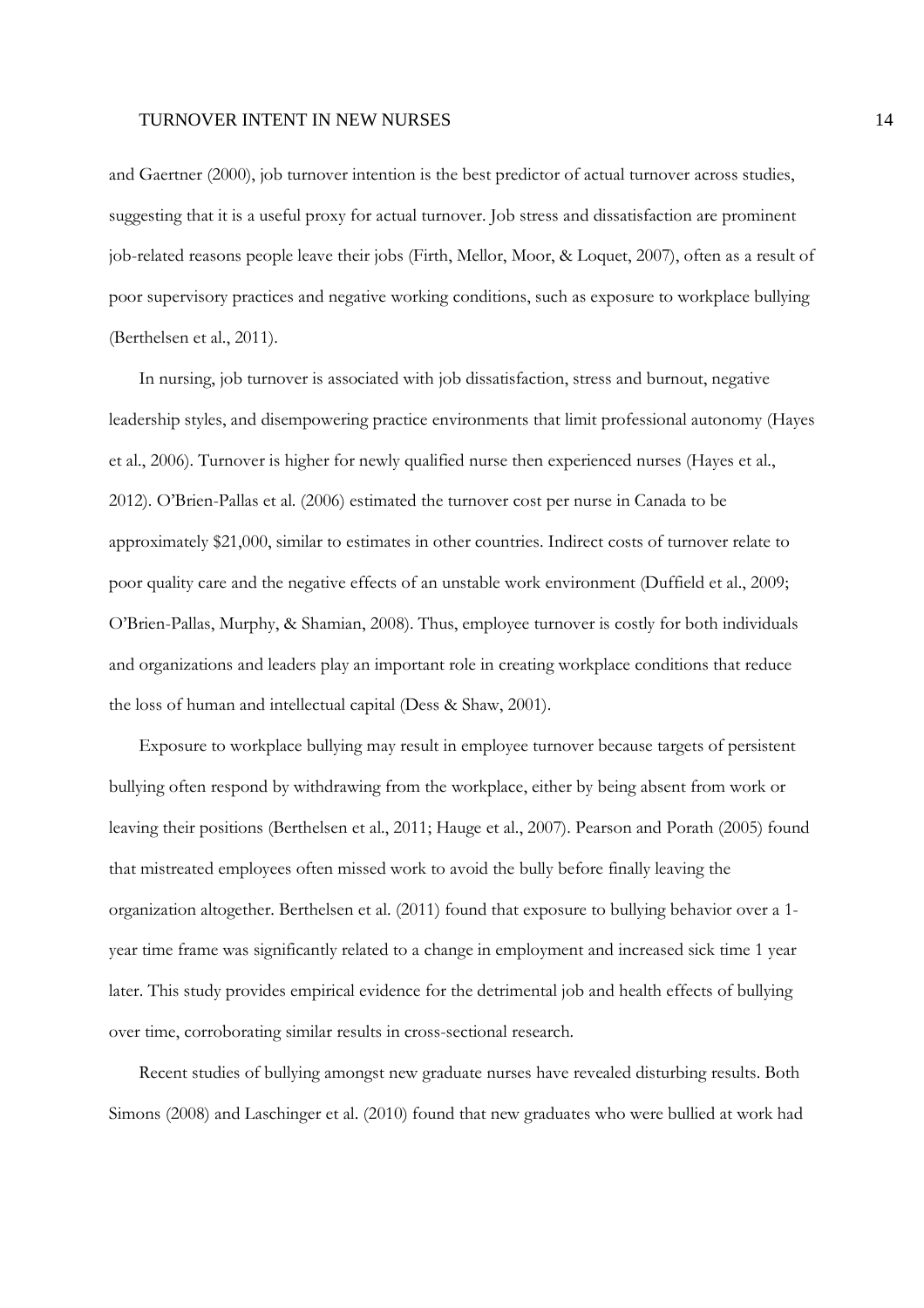higher intentions to leave their jobs. These results are concerning because workplace bullying threatens new graduates' transition to their new roles, resulting in job dissatisfaction and possibly leaving the profession. Nursing leadership can play an important role in putting strategies in place to prevent bullying of new graduate nurses, thereby promoting the retention of this valuable human resource.

Burnout has been linked to higher job turnover intentions in both the general management literature and in health care. Several studies have shown that burnout is the mediating mechanism between poor working conditions and turnover intent (Kim & Stoner, 2008; Leiter & Maslach, 2009; Zhang & Feng, 2011). Laschinger et al. (2011) found that the emotional exhaustion component of burnout mediated the relationship between job demands and nurses' job turnover intentions. Maslach & Leiter (2009) also showed that burnout was related to nurses' job turnover intentions. They found that cynicism mediated the relationship between emotional exhaustion and turnover intention and concluded that exhaustion resulting from demanding working conditions decreased nurses' involvement with their work via psychological withdrawal, which in turn led to thoughts of leaving their jobs. However, Schaufeli and Buunk (2003) note that the relationship between burnout and turnover is often weak, suggesting that many burned out employees remain in their jobs often with negative consequences for both themselves and their organizations.

Nurses' intentions to leave the profession have received less attention by researchers than job turnover intentions. However, the worldwide nursing workforce shortage, in combination with a large cohort of the nursing profession approaching retirement within the next decade, has drawn attention to this problem and stimulated research to inform evidence based efforts to recruit and retain qualified nurses (Aiken et al., 2002; North & Hughes, 2006). By far the largest study investigating nurses' intent to leave the profession was the NEXT study of almost 40,000 nurses in 624 hospitals in 10 European countries (Hasselhorn Müller, Tackenburg, University of Wuppertal &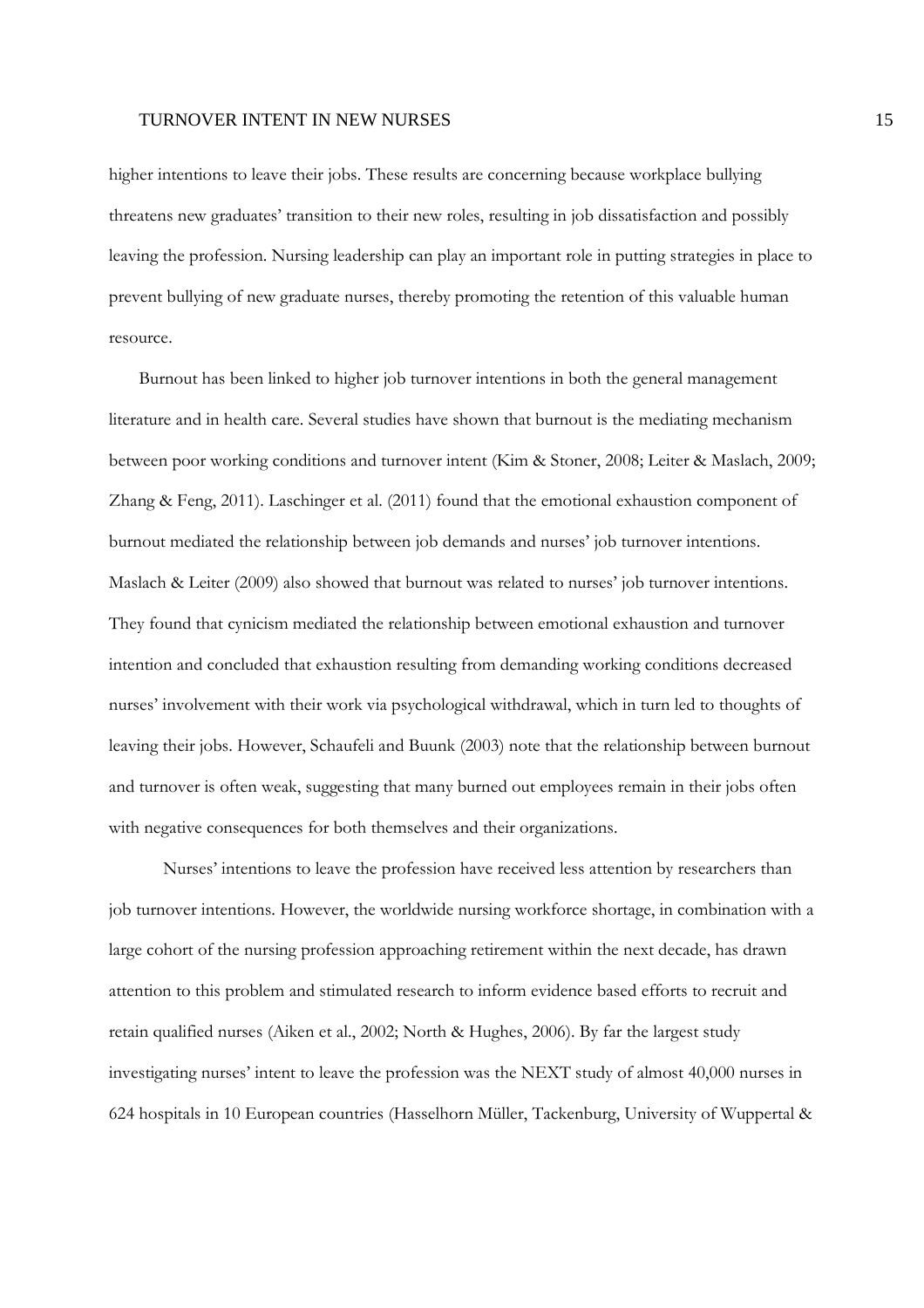NEXT Study Coordination, 2005). Personal factors (age and work/life balance) and burnout were strong predictors of intent to leave the profession, whereas organizational factors were stronger predictors of nurses' intent to leave their jobs (Simon, Muller, & Hasselhorn, 2010). Both Flinkman, Leino-Kilpi & Salanterä (2010) and Holte and Mikkelsen (2003) showed that higher levels of emotional exhaustion were associated with more frequent thoughts of leaving nursing. Similarly, Jourdain and Chenevert (2010) found that emotional exhaustion mediated the relationship between demanding job conditions and Canadian nurses' intentions to leave the profession. These recent studies provide evidence about the role of burnout in nurses' intentions to leave the field and further highlight the need prevent burnout from developing in the first place, particularly among newly graduated members of the profession.

New graduate job turnover is often high in the first years of practice ranging from  $35 - 45\%$ within the first two years (Beecroft et al, 2008; Scott, Engelke & Swanson, 2008). Poor management practices and stressful working conditions are cited as reasons for leaving their current positions (Kovner et al., 2007; Lavoie-Tremblay, O'Brien-Pallas, Gélinas, Desforges & Marchionni, 2008). Lavoie-Tremblay et al. (2008) found that new nurses who intended to leave their jobs who were more likely to have experienced high levels of job strain in their work settings, which has been associated with both bullying and burnout. Given high turnover rates among new graduate nurses and the associated human and lost productivity costs to health care organizations, strategies for retaining new nurses are critical to both health care organizations and the future of the profession.

Based on this review, we expect that bullying is related to higher job and career turnover intentions (Hypothesis 5) and similarly that the two components of burnout (emotional exhaustion and cynicism) are related to higher job and career turnover intentions (Hypothesis 6) above and beyond their stability. Bullying has shown to be stressful and result in higher levels of burnout (Einarsen et al., 1998; Sá & Fleming, 2008). Workplace stress is a common reason why employees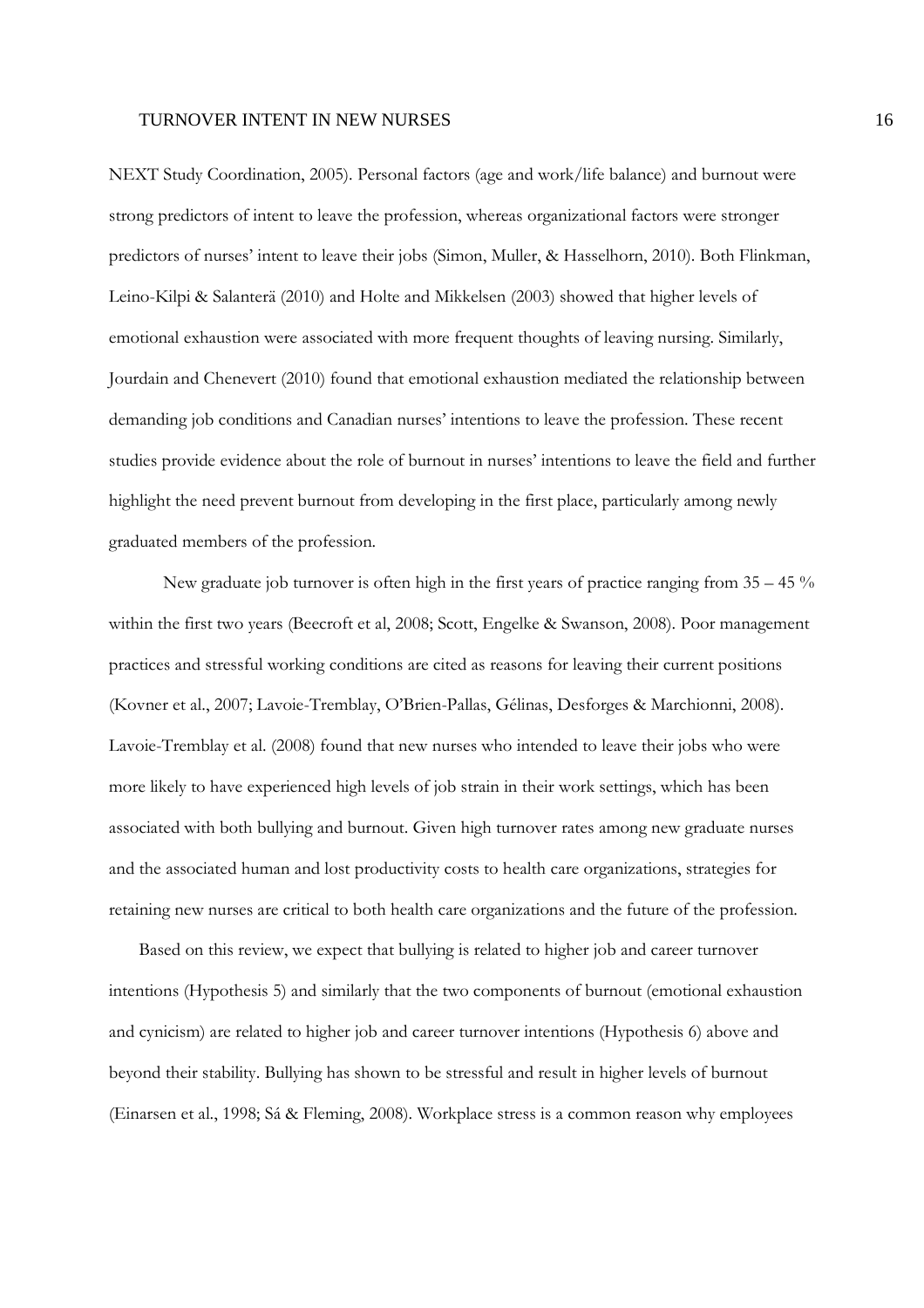leave their jobs (Firth et al., 2007; Hayes et al., 2006) and burnout is a well-known response to workplace stress which has been linked to job turnover in numerous studies (Laschinger, Leiter, Day, & Gilin, 2009; Schaufeli & Buunk, 2003). Furthermore, burnout is often cited as a reason for health professionals leaving their field (Hasselhorn et al., 2005; Jourdain & Chenevert, 2010; Leiter & Maslach, 2009).

### **Aim of the Current Study**

In summary the main aim of this study was to examine the process by which AL influences new graduate nurses' experiences of bullying and burnout (emotional exhaustion and cynicism) over a one year timeframe in Canadian healthcare settings. Moreover we also aimed to confirm longitudinally the influence of bullying on two dimensions of burnout dimensions as well as the longitudinal relations between these two dimensions, and to examine the process through which bullying and burnout affect job and occupational turnover intentions. Figure 1 summarizes our overall hypotheses.

[Insert Figure 1 here]

### **Method**

#### **Participants and Procedures**

This two-wave study utilized questionnaire data gathered in 2010 (T1) and in 2011 (T2) from a sample of newly graduated nurses with less than two years of experience in acute care hospitals across Ontario. The original sample of all nurses who met this criteria was drawn from the registry list of practicing nurses in Ontario ( $N = 907$ ). A survey was mailed to participants' home addresses using methods described by Dillman (2007) to improve survey response rates. Questionnaires were coded in order to be able to match the respondents correctly in the follow-up. In the first study phase (T1), 342 participants returned the questionnaire, yielding a response rate of 37.7%. The follow-up questionnaire in the second study phase (T2) was sent only to those nurses who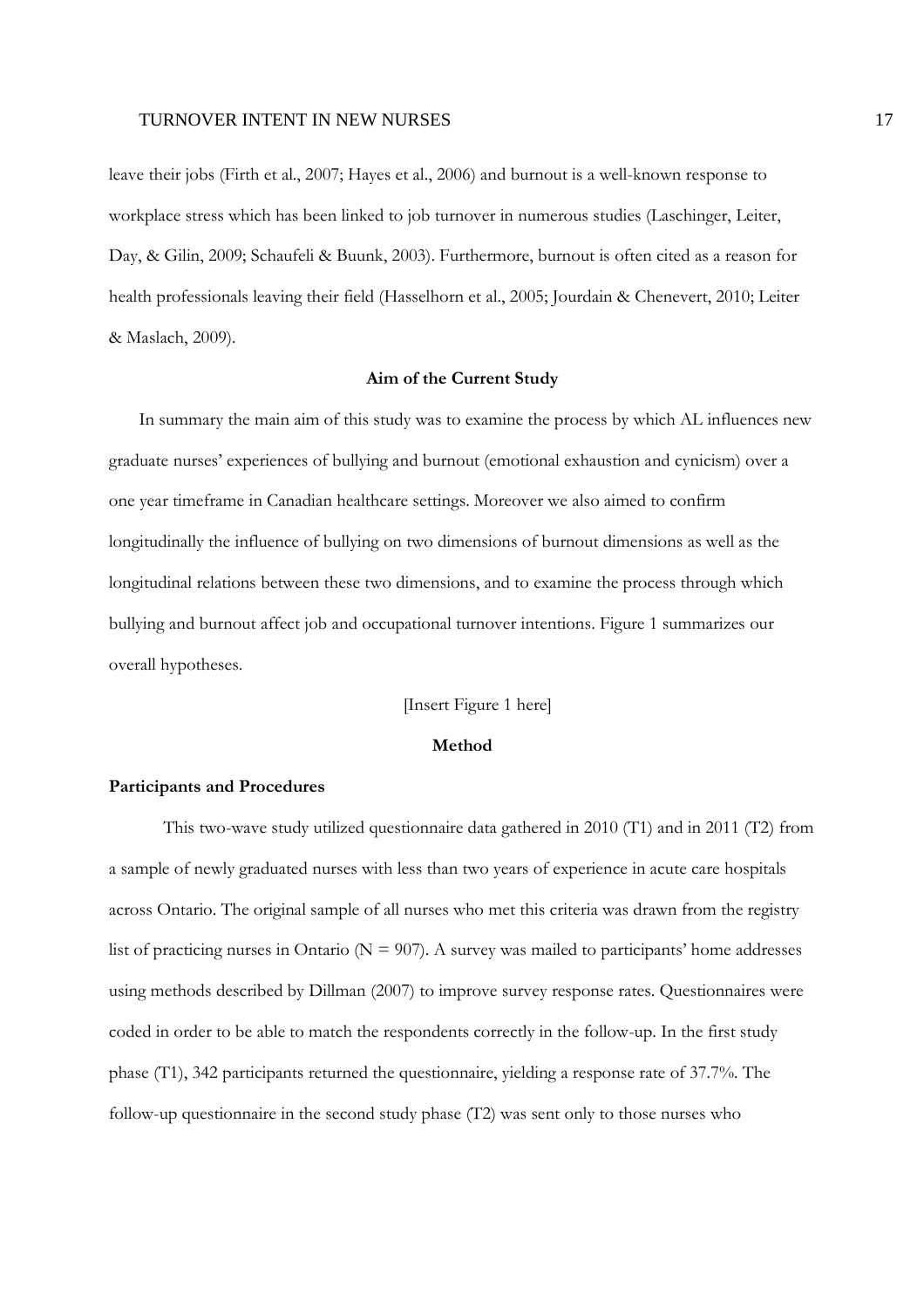responded at T1. Of these, a total of 205 returned the completed questionnaire, yielding an acceptable response rate of 59.9%. Approval from the university ethics review board was received before the study was conducted.

The demographic profile for both samples is presented in Table 1. At Time 1 the majority of nurses were female (92%), averaging 28 years of age and 1.04 years nursing experience. All responders were baccalaureate prepared. Most worked on either medical-surgical units (55%) or critical care units (23%) on a full time basis (62%) and part-time basis (28%). Most (64%) worked between 20 and 39 hours per week. There were no noteworthy differences between the Time 1 and Time 2 sample. This demographic profile is similar to provincial statistics for nurses within 5 years graduation (CIHI, 2009).

### **Measures**

We used standardized questionnaires to measure the major study variables. All measures had acceptable reliability (see Table 2).

**The Authentic Leadership Questionnaire** (ALQ) (Avolio, Gardner, & Walumbwa, 2007) was used to measure the four components of nurses' perceptions of manager AL: (1) relational transparency, e.g., "my leader says exactly what he or she means"; (2) moral/ethical, e.g., "my leader makes decisions based on his or her core values"; (3) balanced processing, e.g., "my leader listens carefully to different points of view before coming to a decision" and; (4) self-awareness, e.g., "my leader shows he or she understands how specific actions impact others". The manager was defined as the formal leader of the clinical unit where they worked the majority of their time. Sixteen items (4 items per subscale) were rated on a 5-point Likert scale ranging from 0 (not at all) to 4 (frequently, if not always).

**Bullying behaviors** were measured using the work-related subscale of the Negative Acts Questionnaire-Revised (NAQ-R, Einarsen & Hoel, 2001). The work-related bullying subscale,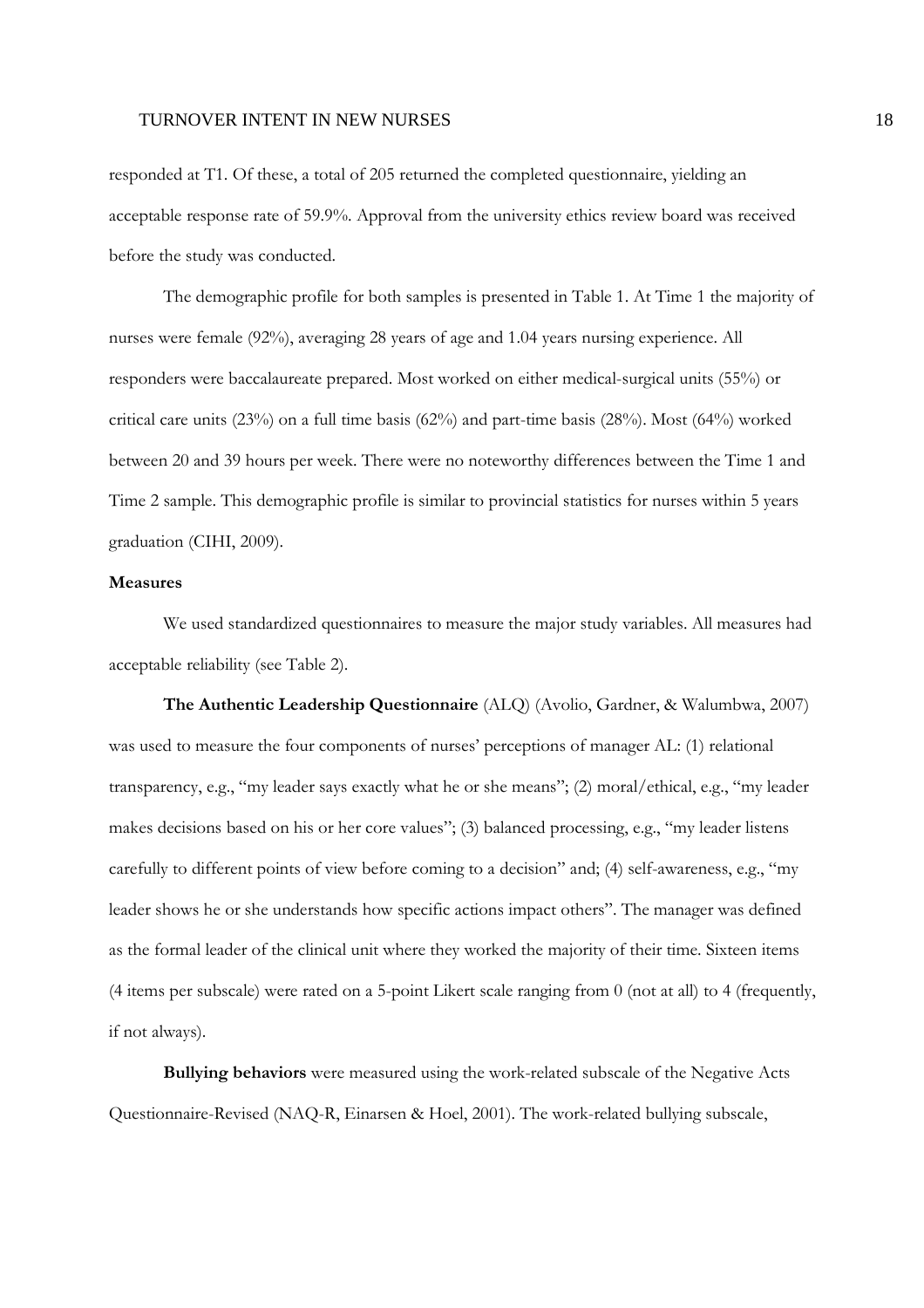consists of 7 items e.g., "having your opinions or views ignored", "being given unreasonable deadlines", "having your work excessively monitored", rated on a 5-point Likert scale ranging from 1 (never) to 5 (daily).

**The Emotional Exhaustion and Cynicism** subscales of the Maslach Burnout Inventory-General Survey (MBI-GS) (e.g., "I feel emotionally drained from my work" and "I doubt the significance of my work", respectively) were used to measure new graduate burnout (Schaufeli, Leiter, Maslach, & Jackson, 1996). Each subscale contains five items rated on a 7-point Likert scale ranging from 0 (never) to 6 (daily). Leiter and Maslach (2004) argue that a high score on emotional exhaustion (>3.0) is indicative of burnout.

*Job turnover intention* was measured using Kelloway, Gottlieb & Barham's (1999) Job Turnover Intentions Scale, e.g., "I plan on leaving my job within the next year". This scale (3 items) was designed to measure one's intention to leave their current position All items were rated on a 5-point Likert scale from 1 (strongly disagree) to 5 (strongly agree).

**Career turnover intention** was measured using a modified version of Kelloway et al.'s (1999) Job Turnover Intentions Scale (3 items) designed to measure one's intention to leave the nursing profession (i.e., "I want to remain in my job" was modified to "I often think about leaving the profession of nursing"). All items were rated on a 5-point Likert scale from 1 (strongly disagree) to 5 (strongly agree).

### **Statistical Procedures**

Data analysis was performed using the Statistical Package for the Social Sciences (SPSS) (version 16.0) and *MPlus* (version 6.1, Muthén & Muthén, 1998-2010). Descriptive statistics for all study variables were computed as well as reliability assessments of study instruments. Our hypotheses were tested using structural equation modelling (SEM) techniques. We used this approach because it permits taking measurement errors into account by defining latent variables by their indicators.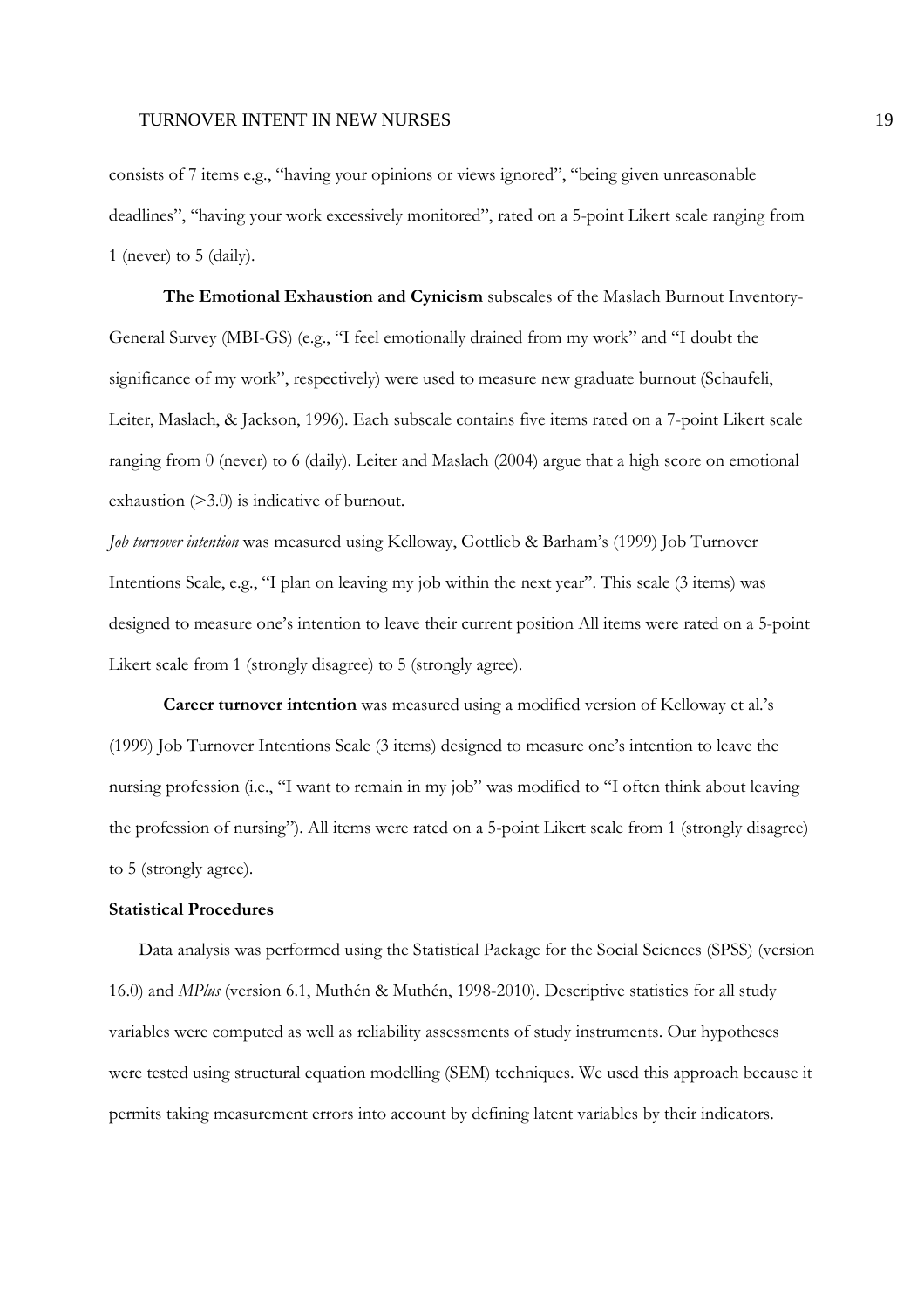Specifically, due to the high correlations among the four AL factors, a second order leadership factor was defined by using the four subscales, whereas other variables were posited as a single-indicator latent variable, due to the large number of items included in the measurement instruments. In these cases, to account for measurement error and obtain more precise estimates of structural parameters, error variance for each single indicator was fixed at one minus the sample reliability estimate of the variable, multiplied by its sample variance (Bollen, 1989). Furthermore since the one year time frame of our study did not allow simultaneous examination of all hypothesized longitudinal relations we defined two different models (see Figure 2). Specifically in Model 1 we tested Hypothesis 1 and Hypothesis 2 considering AL at T1 as independent variable and both workplace bullying and the two components of burnout (emotional exhaustion and cynicism) at T2 as dependent variables. Then in Model 2 we tested the remaining hypotheses by examining a cross-lagged model between workplace bullying and the two components of burnout and included both job and occupational turnover at T2 as dependent variables of both bullying and burnout, controlling for turnover prior levels at T1.

Insert Figure 2 about here

\_\_\_\_\_\_\_\_\_\_\_\_\_\_\_\_\_\_\_\_\_\_\_\_\_\_\_\_\_\_\_\_

\_\_\_\_\_\_\_\_\_\_\_\_\_\_\_\_\_\_\_\_\_\_\_\_\_\_\_\_\_\_\_\_

Before proceeding with the analysis, the normality of the variables was ascertained. Due to the nonnormality of some measures (bullying both at T1 and T2), we computed the inverse to normalize these variables<sup>1</sup> as suggested by Tabachnick and Fidell (1996). Since there was nonnormality of

<sup>&</sup>lt;sup>1</sup> Since this transformation resulted in a reverse score, to maintain the direction of the expected relations we multiplied the resulted variable for -1.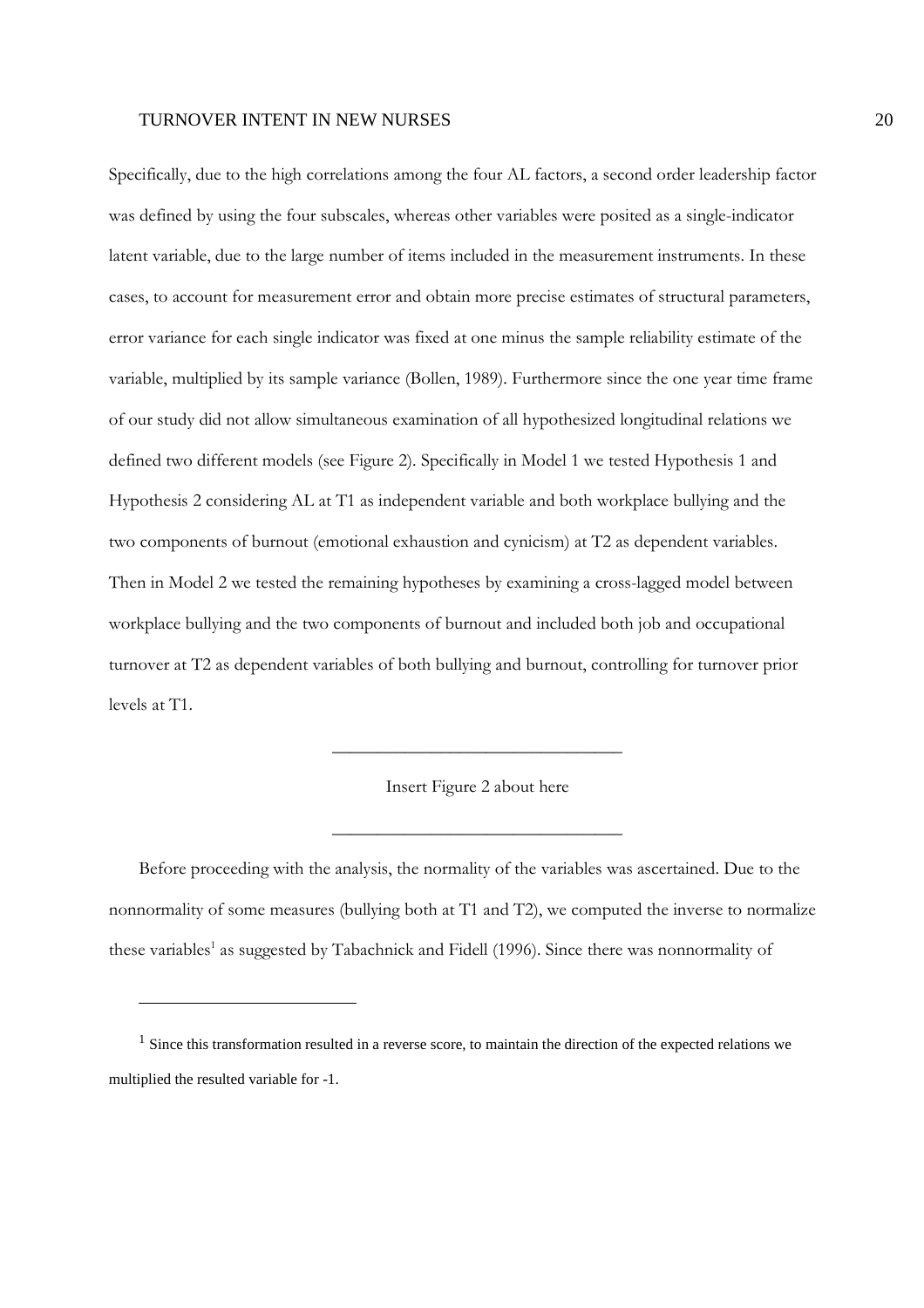bullying variables even after their transformation in inverse, we used the M*plus* robust ML method for parameters estimation, to correct standard errors and the chi-square test statistic for nonnormality.

There is little consensus in the SEM literature concerning the best index of overall fit for evaluating structural equation models (Hoyle, 1995). Based on Hoyle's (1995) recommendations and according to a multifaceted approach to the assessment of the model fit (Tanaka, 1993), we considered: omnibus fit indices such as the Chi-square  $(\chi^2)$  and incremental fit indices such as the Comparative Fit Index (CFI) (Bentler & Bonett, 1980), the Root Mean Square Error of Approximation (RMSEA; Steiger, 1990) and Standardized Root Mean Square Residual (SRMR; Jöreskog & Sörbom, 1984).

#### **Results**

#### **Descriptive Statistics**

Prior to analysing the hypothesized models, we conducted an analysis to examine differences between nurses who did or did not participate in the second wave of the study. No significant differences were found for both socio-demographic and study variables (α<.01). Observed means, standard deviations and Cronbach alphas of study variables both at T1 and T2 are reported in Table 2. Furthermore, results from paired t-tests showed that the only variable that significantly changed from T1 to T2 was cynicism, which was slightly higher at Time 2. Finally, none of the major study variables were significant while controlling for either age, type of work (speciality area), or number of work hours.

Insert Table 2 about here

\_\_\_\_\_\_\_\_\_\_\_\_\_\_\_\_\_\_\_\_\_\_\_\_\_\_\_\_\_\_\_\_

\_\_\_\_\_\_\_\_\_\_\_\_\_\_\_\_\_\_\_\_\_\_\_\_\_\_\_\_\_\_\_\_

Table 3 reports the correlations among all the variables considered. As shown, AL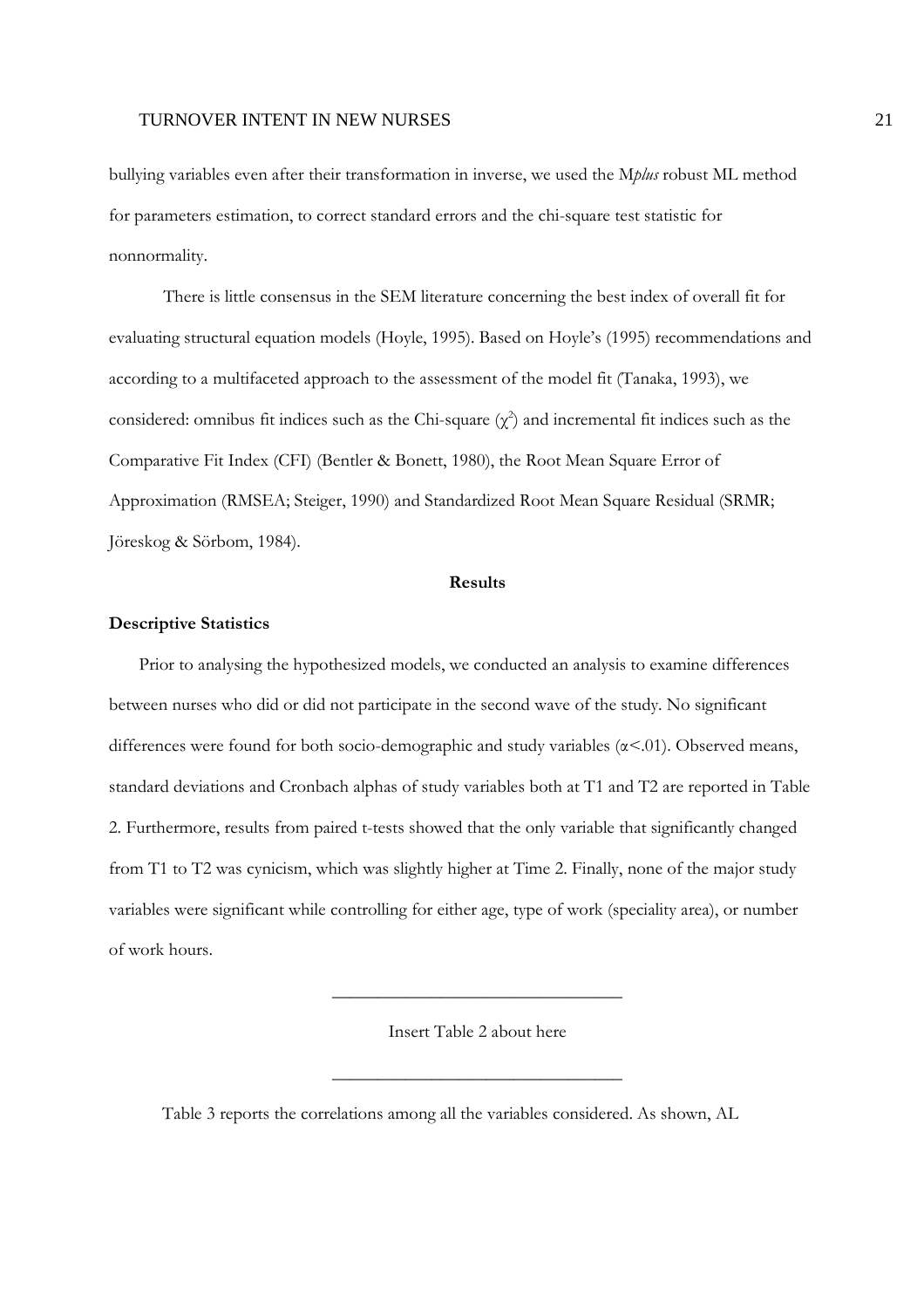significantly negatively correlated with all variables. Similarly, workplace bullying significantly correlated with both burnout dimensions and with turnover dimensions, and burnout dimensions correlated with turnover dimensions.

Insert Table 3 about here

\_\_\_\_\_\_\_\_\_\_\_\_\_\_\_\_\_\_\_\_\_\_\_\_\_\_\_\_\_\_\_\_

\_\_\_\_\_\_\_\_\_\_\_\_\_\_\_\_\_\_\_\_\_\_\_\_\_\_\_\_\_\_\_\_

#### **Structural Equation Models (SEM)**

Both model 1 and model 2, displayed in Figure 3, yielded an excellent fit (Model 1:  $\chi^2$  = 13.98, df = 10, *p* = .17, CFI = .99, RMSEA = .044 [CI = .000 - .094], p = .52; SRMR = .024; Model 2:  $\chi^2 = 19.80$ , df = 19, p = .41, CFI = 1.00, RMSEA = .014 [CI = .000 - .063], p = .85; SRMR = .033). All factor loadings of AL subscales were high, ranging from .83 to .91. With regard to the structural part, the model explained 35% of variance of job turnover and 30% of variance of career turnover.



\_\_\_\_\_\_\_\_\_\_\_\_\_\_\_\_\_\_\_\_\_\_\_\_\_\_\_\_\_\_\_\_

\_\_\_\_\_\_\_\_\_\_\_\_\_\_\_\_\_\_\_\_\_\_\_\_\_\_\_\_\_\_\_\_

As shown in Figure 3, both Hypothesis 1 and 2 (hypothesis 2a and 2b) were supported by the empirical data. AL predicted later lower levels of work-related bullying and lower levels of both burnout dimensions. The more leaders at T1 were perceived to be authentic the less likely nurses' were to experience at T2 work-related bullying and burnout (emotional exhaustion and cynicism). Moreover in accordance with Hypothesis 3 higher levels of work-related bullying predicted higher levels of both emotional exhaustion and cynicism one year later over and beyond their stability. The more workers are victims of negative acts, such as being ordered to do work below their level of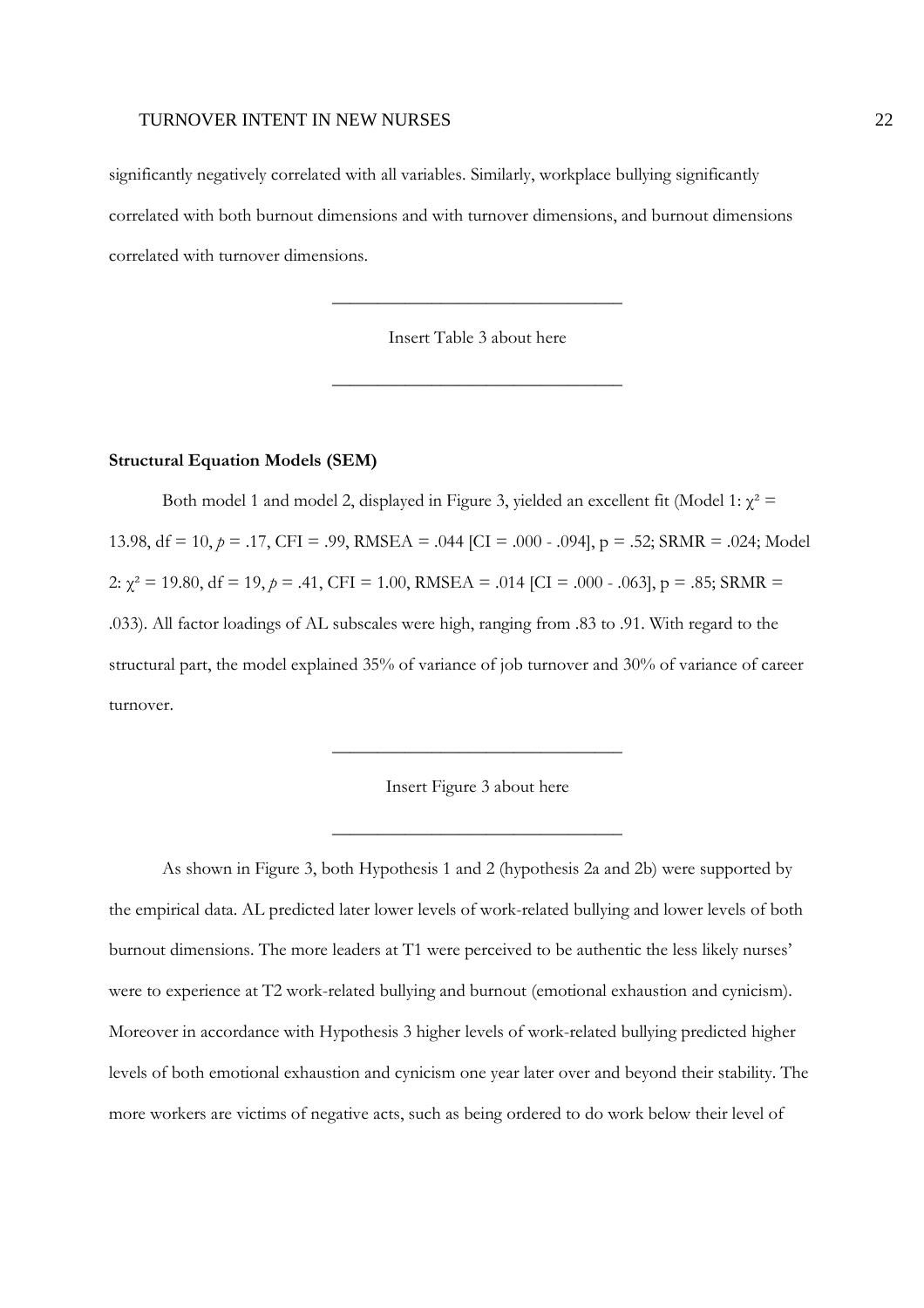competence or being a victim of persistent criticism, the more they will feel emotionally exhausted and cynical one year later. Furthermore, results suggested in accordance with Hypotheses 4 that emotional exhaustion predicted cynicism one year later but not the reverse, such that higher levels of emotional exhaustion resulted in subsequent higher levels of cynicism toward one's work. Finally, Hypotheses 5 and 6 were only partially confirmed. Specifically while burnout directly affected turnover intention (Hypothesis 6), workplace bullying did not directly influence it (Hypothesis 5). Results of our models revealed that cynicism toward one's work was a stronger predictor of both job and career turnover intention than emotional exhaustion. The more new graduates become less enthusiastic and cynical about their work, the more they plan on leaving their job in the next year and the more they have been actively looking for jobs outside nursing. Emotional exhaustion significantly affected only career turnover intention. Interestingly time-lagged and cross-lagged job and career turnover intentions relations were not significant.

#### **Discussion**

 The results of the analysis provide support for the hypothesized model linking immediate supervisor's AL behavior to work-related bullying and burnout, and of these to job and career turnover intentions. Consistent with previous cross-sectional research (Hauge et al., 2011; Laschinger et al., 2011; Stouten et al., 2010), positive leadership practices, in this case AL behaviors, were associated with lower levels of work-related bullying and burnout. This finding supports the notion that authentic leaders may influence the quality of workplace relationships by role modelling positive interpersonal behaviors and by setting standards for acceptable (and unacceptable) behaviors in the workplace. Furthermore, by being more sensitive to the requirements for effective work performance and ensuring resources are in place to empower employees to accomplish their work in meaningful ways, authentic leaders create conditions that are less amenable to the emergence of conflicts and frustration among employees. In this sense, by creating empowering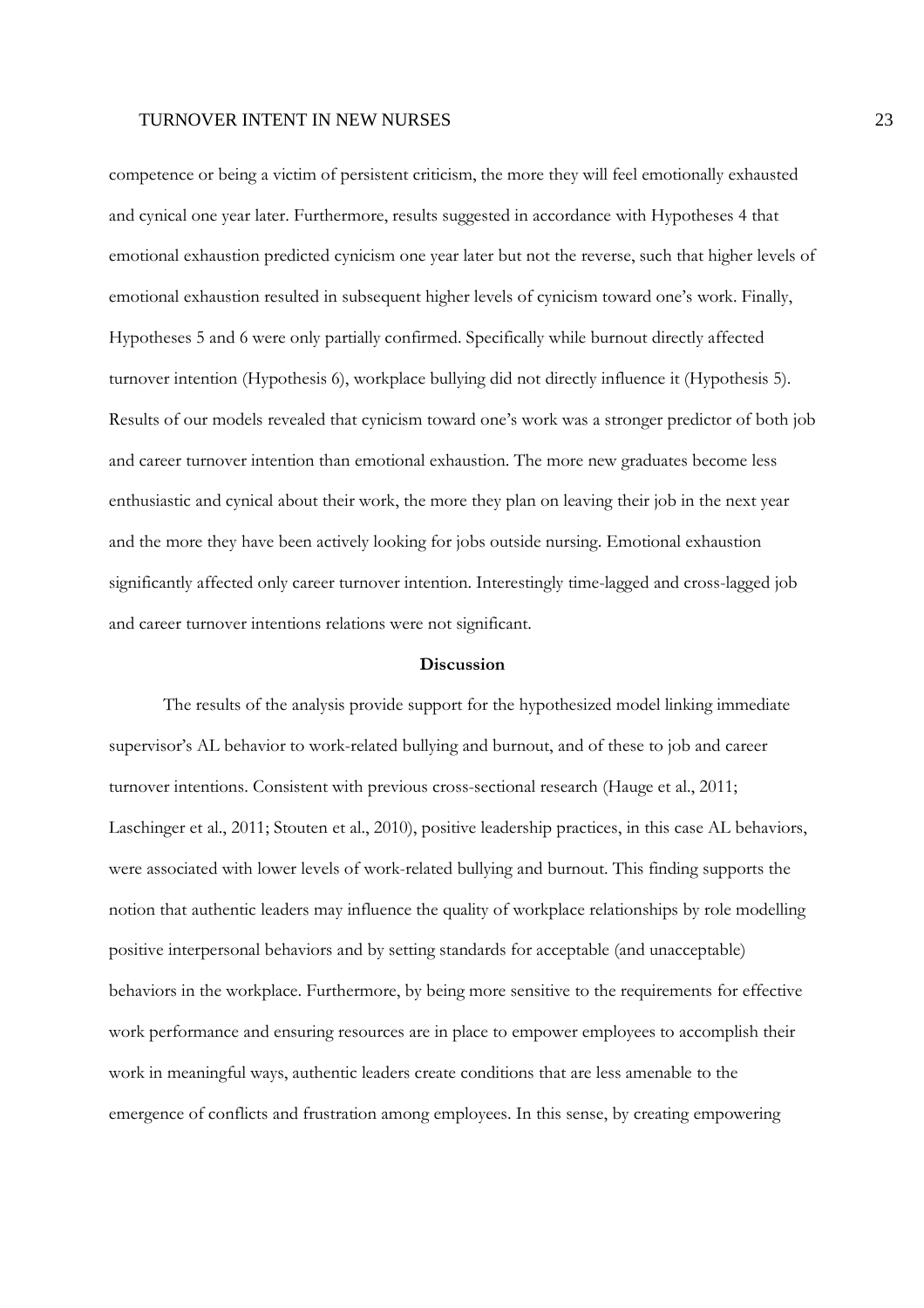conditions for employees, authentic leaders may play a protective role against bullying and also against burnout (Laschinger et al., 2010; Wong et al., 2012). Supervisors are an important source of support for nurses in that they provide help and emotional support when needed thereby increasing nurses' ability to cope with demanding work conditions (Irvine & Evans, 1995).

 The link between AL and lower bullying exposure of new graduate nurses is consistent with Hauge et al.'s (2011) findings that fair and supportive leadership practices were associated with lower bullying. These authors suggested that these leadership behaviors communicated higher standards of acceptable interpersonal behaviors in the workplace and discouraged bullying. Our results suggest that authentic leaders may influence work environments in a similar manner. This makes sense because leaders who are open and transparent with their followers and demonstrate integrity and consistency in their relationships with followers are likely to establish high standards of behavior in the work settings and not tolerate bullying behavior. To our knowledge this is the first study to demonstrate this relationship.

 Work-related bullying was also significantly predictive of new graduates' experiences of both emotional exhaustion and cynicism at Time 2 (controlling for their Time 1 levels). This finding is consistent with previous cross-sectional research that has demonstrated the influence of bullying on employee burnout (Laschinger et al., 2010; Sá & Fleming, 2008). However, this is one of the few studies that has demonstrated this effect when controlling for previous burnout levels. Given the negative personal and organizational effects of burnout, our findings highlight the importance of eliminating bullying as a source of employee burnout and point to the important influence of leadership in this process.

 Finally, burnout was significantly related to both job and career turnover intentions, controlling for the Time 1 levels. Both job and career intentions were significantly related to the cynicism component of burnout, consistent with the results of Leiter and Maslach's (2009) cross-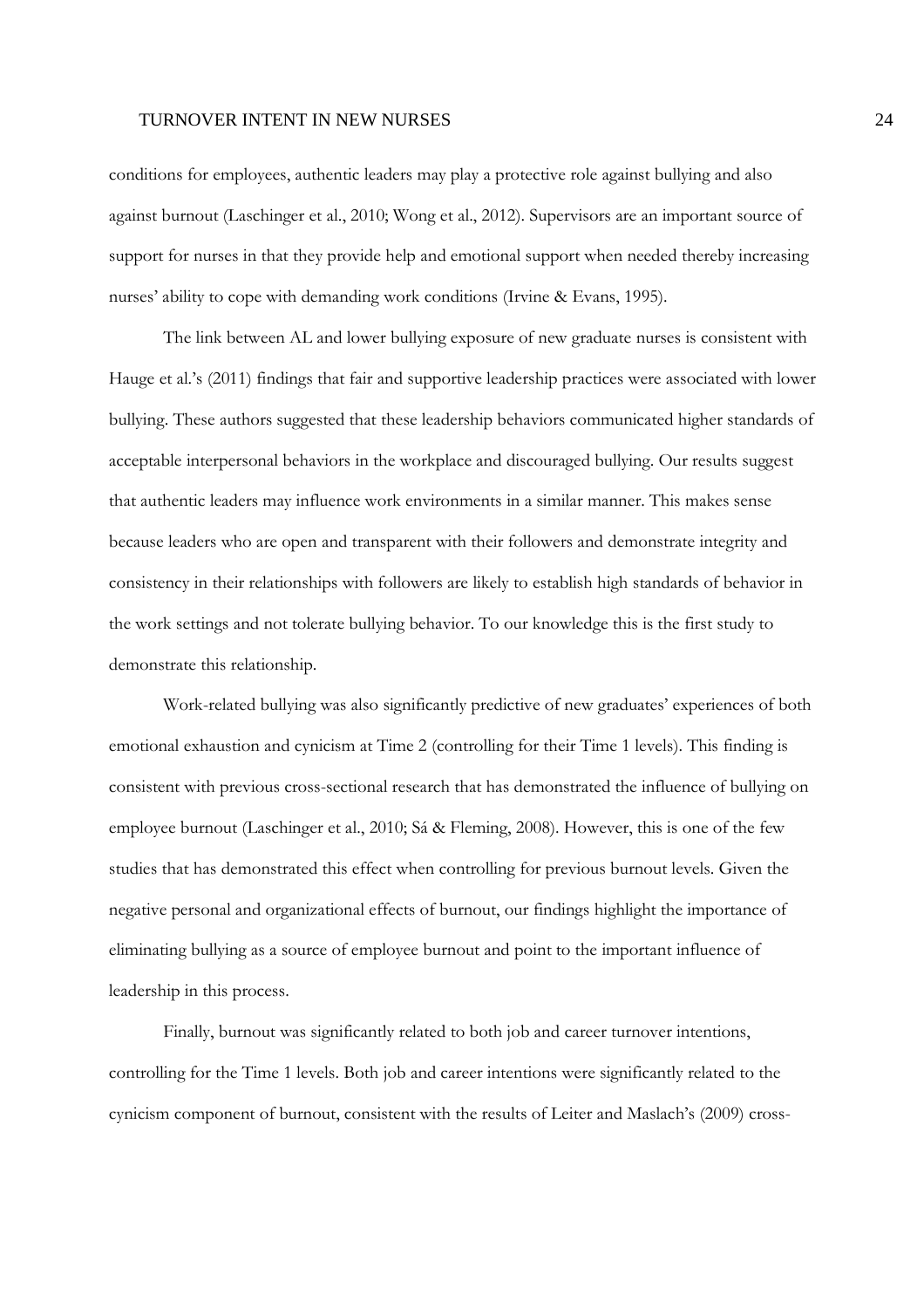sectional study linking burnout to turnover intentions of staff nurses. Similar to their results, new graduate cynicism was more strongly related to job turnover intentions than was emotional exhaustion. This suggests that when nurses psychologically withdraw from their work through cynicism they are also more likely to withdraw socially by leaving their job. Interestingly, job turnover intent was not significantly related to emotional exhaustion when Time 1 levels were controlled in our study. However, cynicism is posited to be an outcome of emotional exhaustion resulting from prolonged exposure to stressful working conditions and our results suggest that emotional exhaustion influences turnover through its effect on cynicism. This result suggests that administrators must pay attention to conditions in the workplace that foster feelings of cynicism, such as work-related bullying and circumstances that lead to emotional exhaustion. Our results suggest that AL plays a key role in creating work environments that lessen the probability of these negative conditions.

Although cynicism was somewhat more strongly predictive of job turnover intentions, it was also an important predictor of intent to leave the profession. In our study, cynicism was significantly related to experiencing bullying in the workplace, which was associated with lower levels of AL. These results are consistent with those of van der Heijden et al.'s (2009) longitudinal study of European nurses that found that key predictors of new nurses' intention to leave the profession were an unsupportive work group and poor leadership. Also, similar to findings in the NEXT Study (Flinkman et al., 2010; Estryn-Béhar et al., 2007; Simon et al., 2010), our results revealed that emotional exhaustion was also a significant predictor of career turnover intentions. Since emotional exhaustion is considered to be a precursor of cynicism, it seems important for management to ensure that newly graduated nurses have reasonable workloads that do not predispose them to emotional exhaustion and raise premature thoughts about leaving the profession altogether. These findings are particularly compelling in light of the nursing workforce shortage. With a large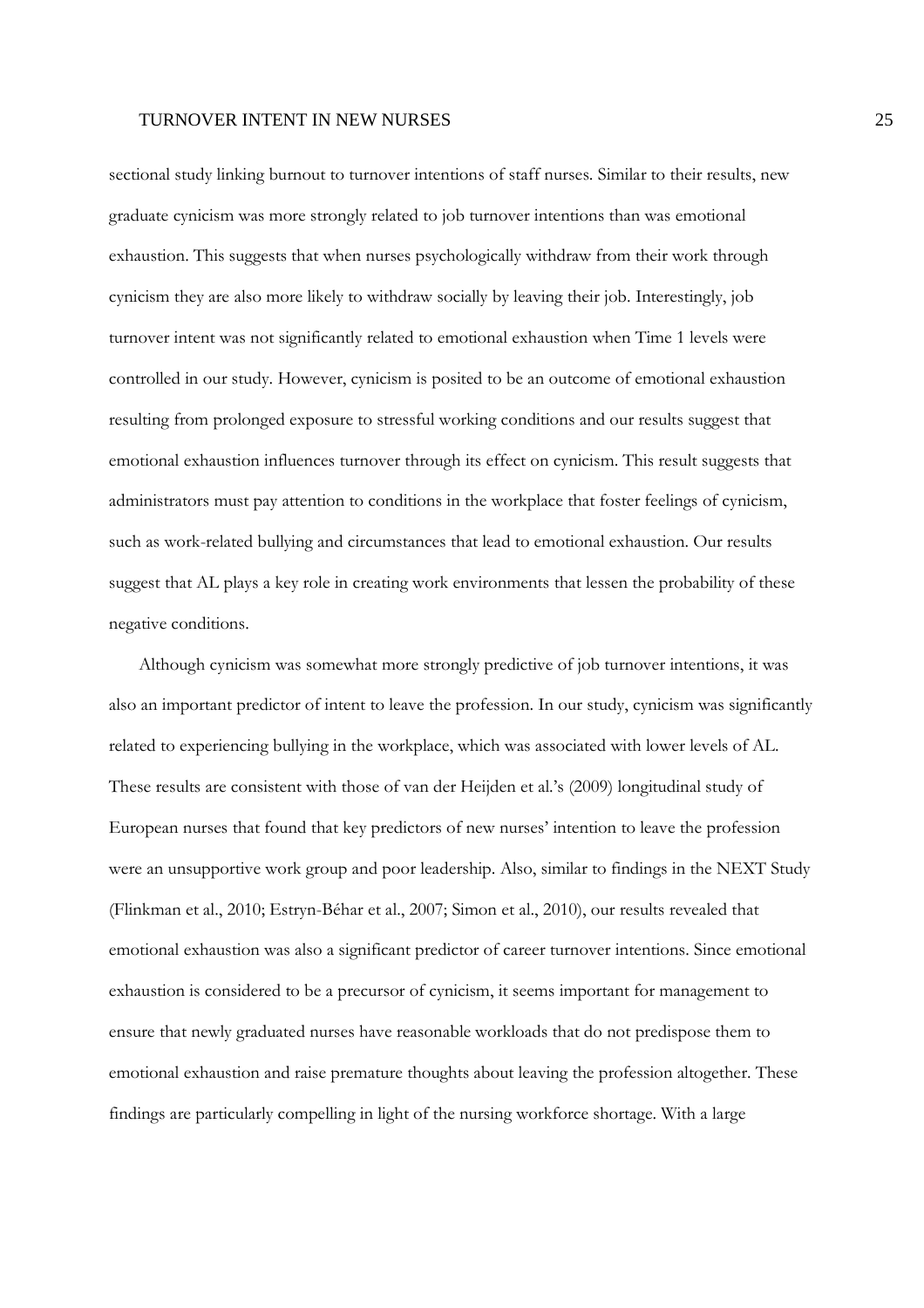proportion of the current nursing workforce approaching retirement, the profession can ill afford to lose newcomers to the workforce, particularly as a result of modifiable negative working conditions. Our results add to the limited body of knowledge about why nurses leave the profession. As van der Heijden et al (2009) point out, much of previous research has focussed on organizational turnover rather than occupational turnover. Given the current demographic profile of the nursing profession, it is critical to identify factors that influence occupational turnover and the associated loss of valuable human capital needed to address the health care demands of an aging population as the Baby Boomers move through the system. It is particularly important to examine factors that may contribute to premature turnover among newcomers to the profession because as a large proportion of the nursing population approach retirement, a new cohort of nurses is required to ensure that high quality nursing care is available to meet the increasing health care demands of an aging population.

The overall results of our study suggest that leadership may play a pivotal role in establishing working conditions that discourage bullying and burnout and thus promote retention. Salin (2003) noted that many leaders are either unaware of the detrimental effects of workplace bullying or are unsure of how to intervene. Our results suggest that training programs to enhance leaders' AL skills may be a step in the right direction. Avolio (2010) has described a variety of development strategies, although a full description of these strategies is beyond the scope of this paper. However, the essence of their approach is to encourage leaders to focus on developing self-awareness by reflecting on their values and behaviors and to consider how these qualities influence their interactions with followers. Avolio & Gardner (2005) suggest that leaders who are in touch with how their values and behaviors affect others proactively influence their followers to do the same, thereby, creating positive supportive work groups throughout the organization. Walumbwa et al. (2010) argue that when leaders develop increased awareness of themselves and learn to be open and transparent in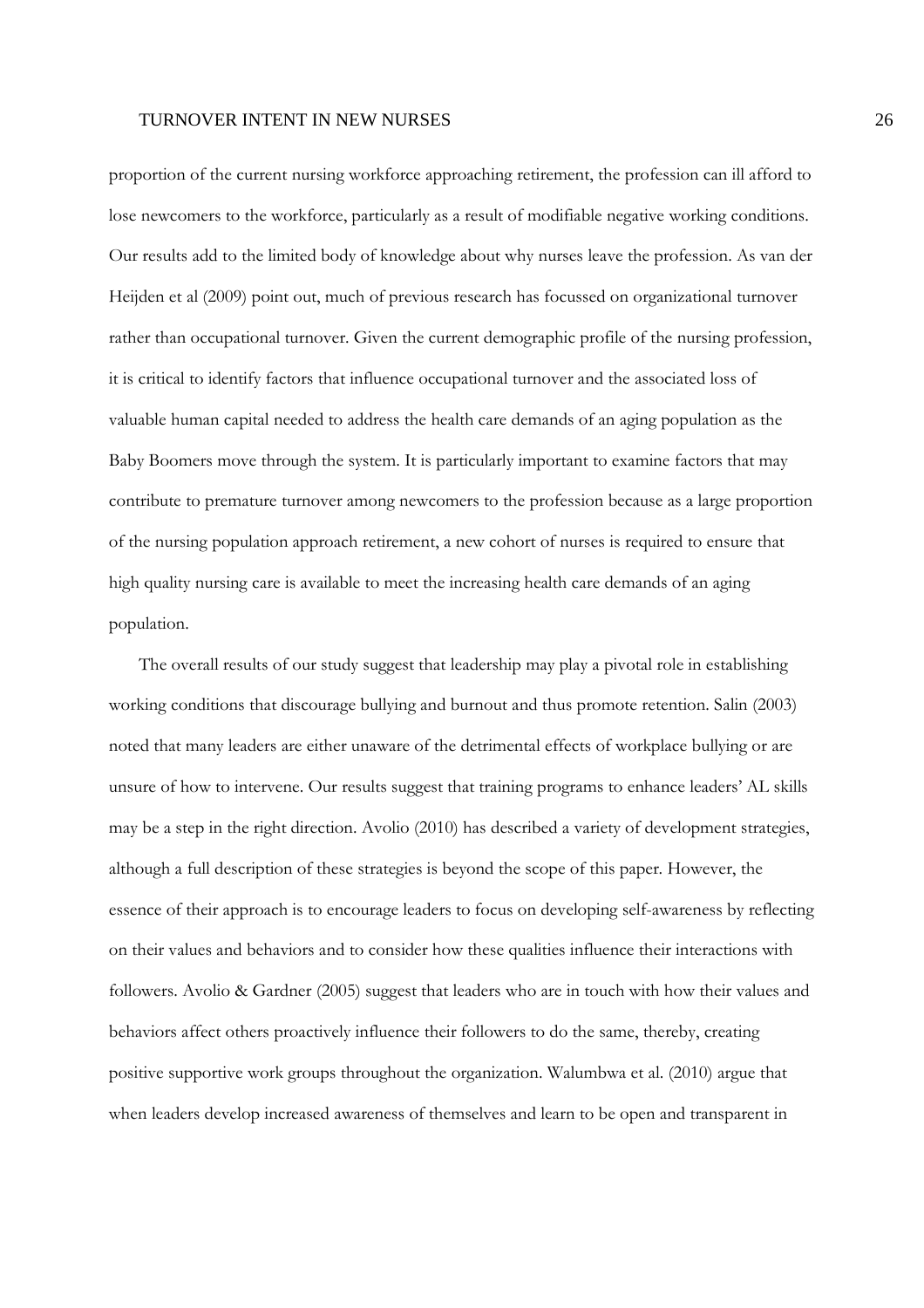their decision making and interactions with employees, they will encourage the development of these characteristics in their followers and create positive, trusting working relationships. Walumbwa et al. (2010) also recommend that supervisors take a caring approach with their employees and engage in dialogue with each employee about their expectations of their jobs and their role in the overall goals of the organization. They encourage leaders to pay attention to the values of individual employees and recognize the effect that their own leadership behaviors can have on employees' attitudes and work behaviors. As a result, authentic leaders create a positive, trusting work environment that fosters positive employee well-being and greater productivity. Thus, the primary role of authentic leaders is to foster the development of authentic followers by engaging with followers in a way characterized by honesty and transparency, behavioral integrity and consistency, and with selfawareness. It is reasonable to expect that work environments with these qualities are not conducive to workplace bullying and subsequent burnout, and therefore more likely to retain employees.

#### **Methodological Issues**

The present study examined the impact of AL on employee experiences of work-related bullying and burnout, and ultimately turnover intentions over a one year timeframe. The cross-lagged design allowed us to examine these relationships while controlling for stability effects, strengthening our ability to address issues associated with more commonly used cross-sectional designs testing theoretical models. However this two-wave study did not permit examining all hypothesized relations in a single model. Future longitudinal studies with 3 waves are needed to confirm our results. Furthermore, as is often the case in longitudinal designs, many new nurses did not respond to the second survey. Although this dropout group did not differ substantially from the participating group in terms of demographic characteristics and on most substantive variables, this is a study limitation. It is possible that higher levels of exhaustion and turnover may have contributed to their lack of response to the following survey. Also, although separated by time we relied on self-report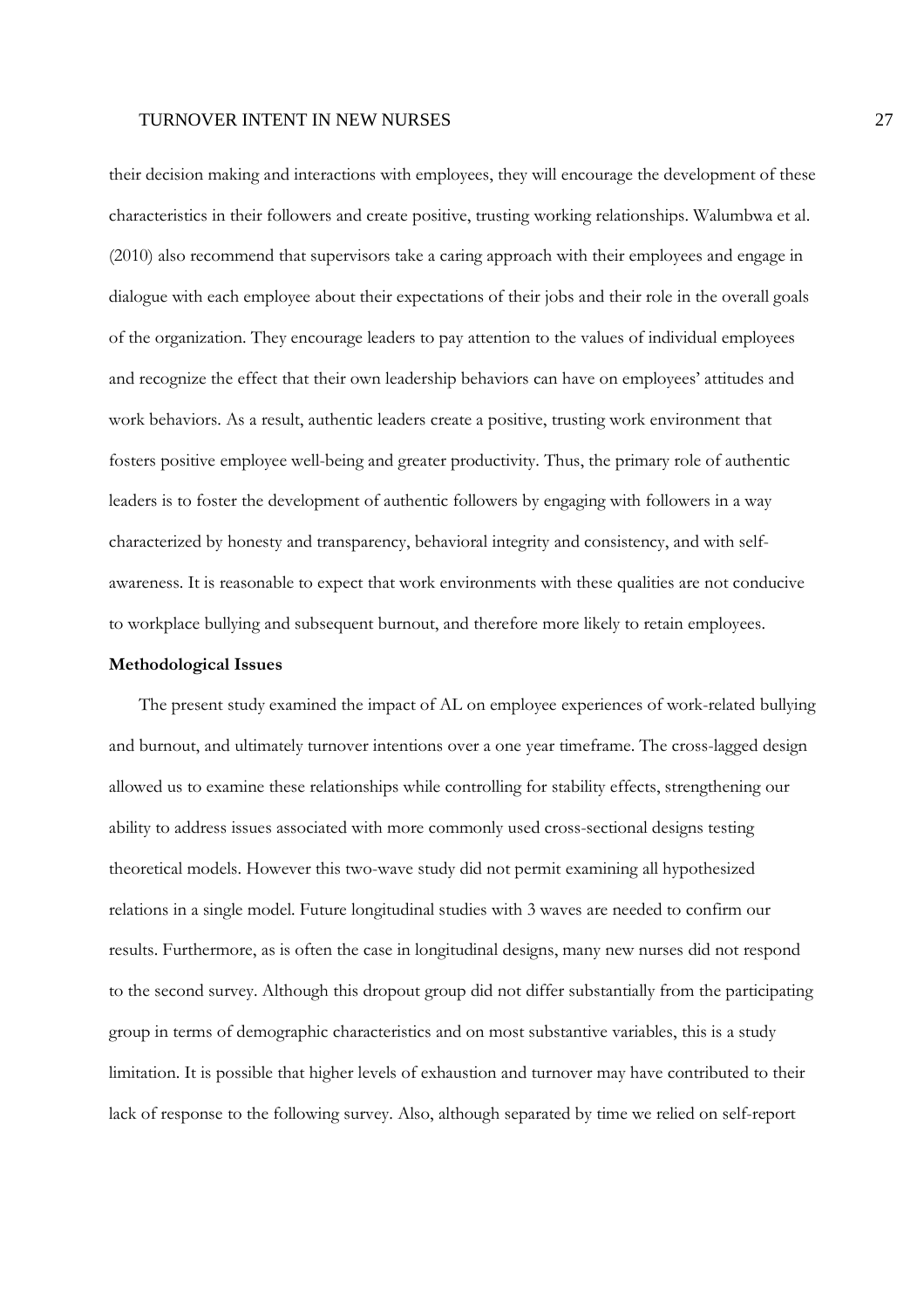survey measures raising concerns about common method bias. Objective measures, such as supervisor ratings of some of the study variables would be advisable in future studies. Finally, although turnover intentions are known predictors of actual turnover, future research should include objective data on actual turnover.

### **Conclusion and Implications**

The results of this study support theory and research suggesting that the quality of working conditions created by leaders play an important role in the extent to which employees experience work related bullying and subsequent negative employee and organizational outcomes. This study adds to the relatively few studies linking positive leadership practices to work-related bullying and, to our knowledge, is the first study to demonstrate the influence of authentic leadership on workplace bullying and burnout over time. The results also add to our knowledge of how these interpersonal work context factors influence new graduates' thoughts about leaving their profession, a rarely studied topic. Our findings support the notion of authentic leadership as a promising core strategy for retaining newcomers to the nursing profession and for sustaining the future of the nursing workforce.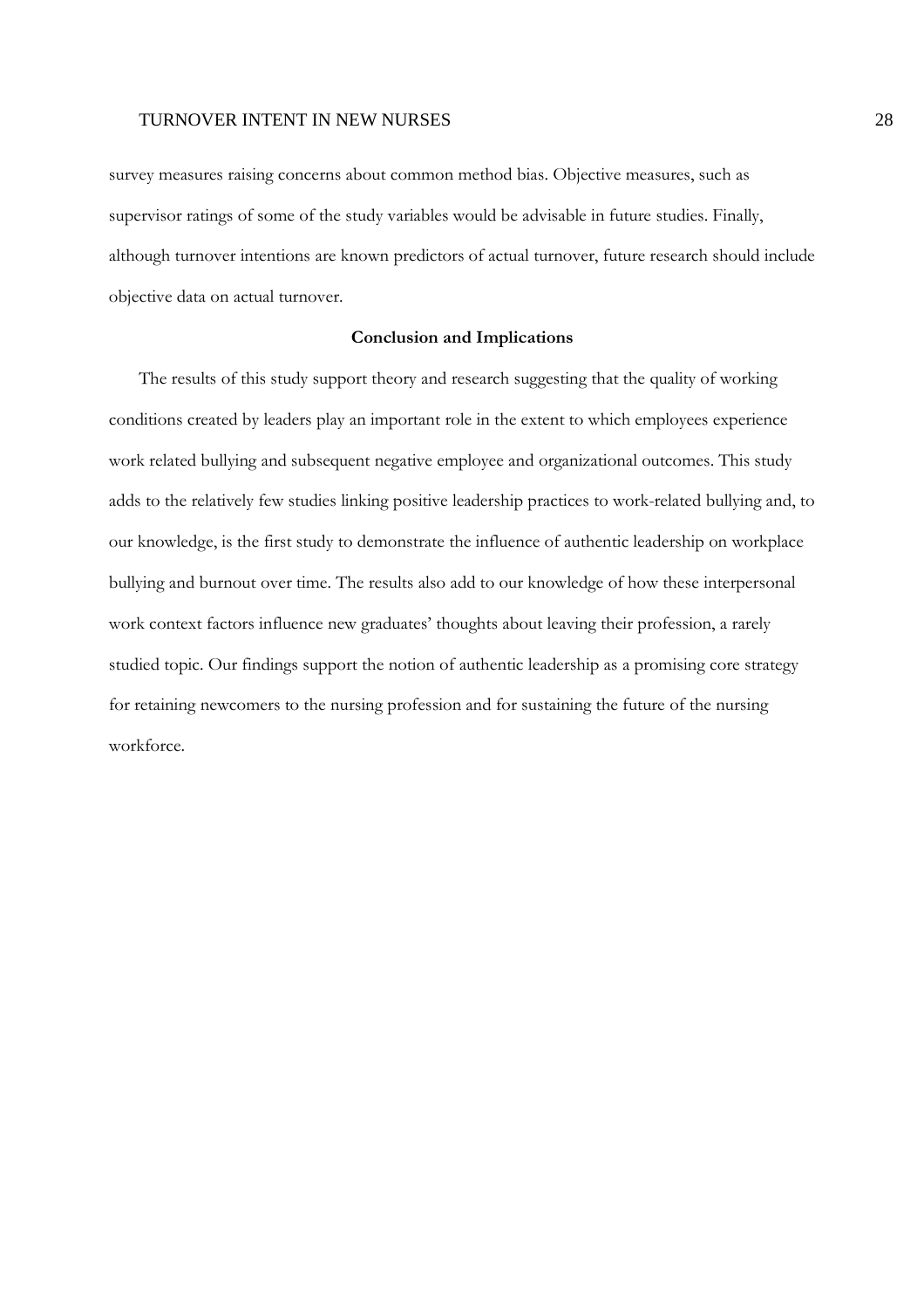#### References

Aiken, L.H., Clarke, S.P., Sloane, D.M., Sochalski, J., & Silber, J.H. (2002). Hospital nurse staffing and patient mortality, nurse burnout, and job dissatisfaction. *The Journal of the American Medical Association 288*, 1987-1993. Retrieved from

http://search.proquest.com/docview/72197852?accountid=1369

- Avolio, B.J. (2010). Pursuing authentic leadership development. In N. Nohria & R. Khurana (Eds.). *Handbook of Leadership Theory and Practice* (pp. 721-750). Cambridge, Ma: Harvard Business School Press.
- Avolio, B.J., & Gardner, W.L. (2005). Authentic leadership development: Getting to the root of positive forms of leadership. *The Leadership Quarterly 16*, 315-338. doi: 10.1016/j.leaqua.2005.03.001
- Avolio, B.J., Gardner, W.L., & Walumbwa, F.O. (2007). *Authentic Leadership Questionnaire (ALQ).* Mind Garden, Inc. Retrieved from http://www.mindgarden.com
- Avolio, B.J., Gardner, W.L., Walumbwa, F.O., Luthans, F., & May, D. (2004). Unlocking the mask: A look at the process by which authentic leaders impact follower attitudes and behaviours. *The Leadership Quarterly 15,* 801-823. doi: 10.1016/j.leaqua.2004.09.003
- Avolio, B.J., Walumbwa, F.O., & Weber, T.J. (2009). Leadership: Current theories, research, and future directions*. Annual Review of Psychology 60*, 421-449. doi: 10.1146/annurev.psych.60.110707.163621
- Avolio, B. J., Walumbwa, F. O., & Weber, T. J. (2009). Leadership: Current theories, research, and future directions. *Annual Review of Psychology*, **60**, 421–449. doi: 10.1146/annurev.psych.60.110707.163621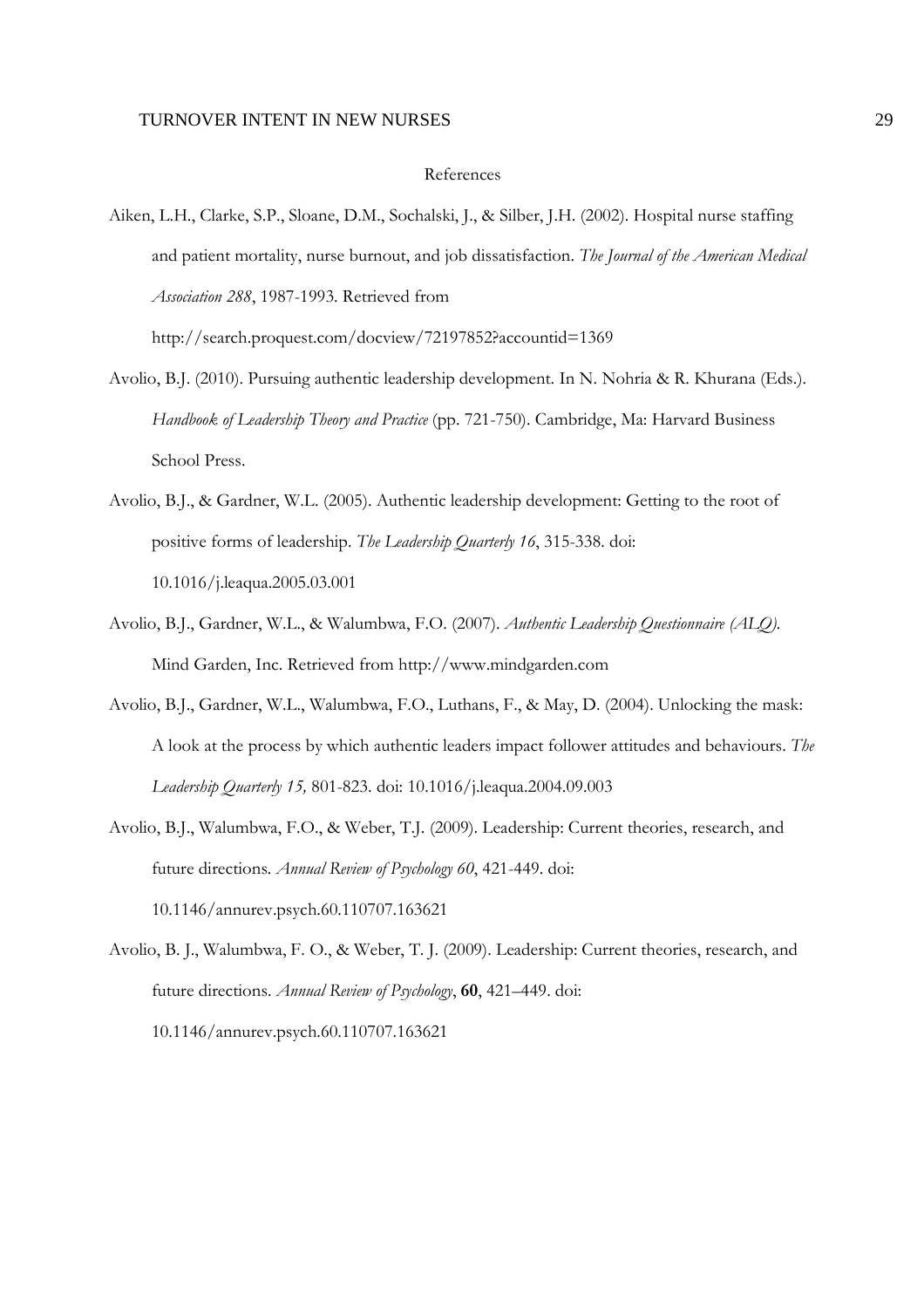- Balogun, J.A., Titiloye, V., Balogun, A., Oyeyemi, A., & Katz, J. (2002). Prevalence and determinants of burnout among physical and occupational therapists. *Journal of Allied Health*, 31(3), 131-139. Retrieved from http://search.proquest.com/docview/72088215?accountid=13698
- Beecroft, P.C., Dorey, F., & Wenton (2008). Turnover intention in new graduate nurses: a multivariate analysis. *Journal of Advanced Nursing*, 62(1), 41-52. doi: 10.1111/j.1365- 2648.2007.04570.x
- Beecroft, P.C., Kunzman, L., & Krozek, C. (2001). RN Internship: Outcomes of a one-year pilot program. *Journal of Nursing Administration*, 31(12), 575-582. Retrieved from http://search.proquest.com/docview/72381954?accountid=13698
- Becker, J.L., Milad, M.P., & Klock, S.C. (2006). Burnout, depression and career satisfaction: Cross sectional study of obstetrics and gynecology residents. *American Journal of Obstetrics and Gynecology, 195,* 1444-1449.
- Bentler, P. M., & Bonett, D. G. (1980). Significance tests and goodness of fit in the analysis of covariance structures. *Psychological Bulletin, 88*, 588-606. doi: 10.1037/0033-2909.88.3.588
- Berthelsen, M., Skogstad, A., Lau, B., & Einarsen, S (2011). Do they stay or do they go? A longitudinal study of intentions to leave and exclusion from working life among the targets of workplace bullying. *International Journal of Manpower*, *32(2),* 178–193.
- Bollen, K.A. (1989). *Structural equations with latent variables*. Wiley, New York.
- Bowles, C., & Candela, L., (2005). First job experiences of recent RN graduates: Improving the work environment. *Journal of Nursing Administration*, *35*(3), 130-137. Retrieved from http://journals.lww.com/jonajournal/pages/default.aspx
- Bowling, N. A., & Beehr, T. A. (2006). Workplace harassment from the victim's perspective: A theoretical model and meta-analysis. *Journal of Applied Psychology*, *91*(5), 998.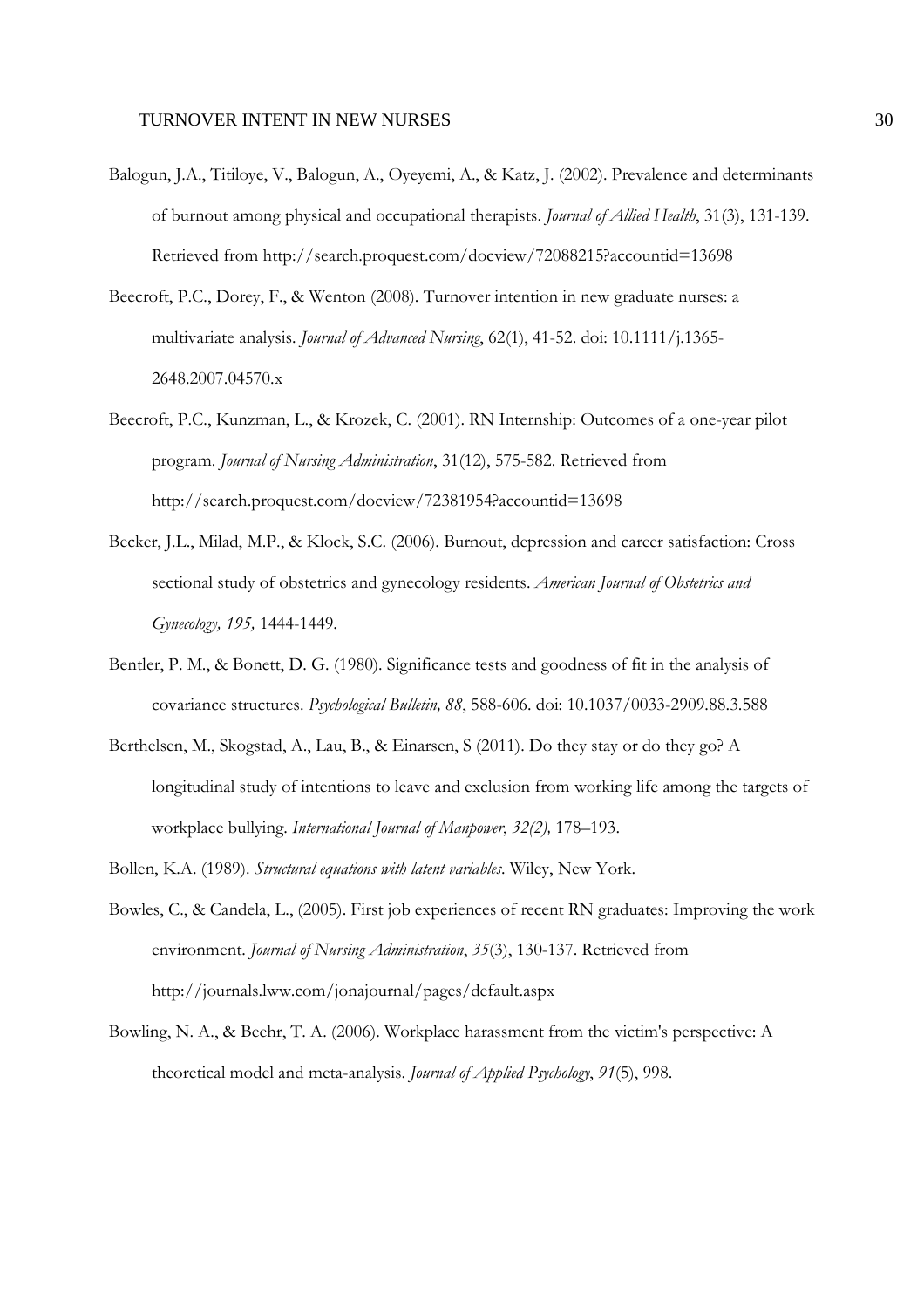- Brewer, C. S., Kovner, C. T., Greene, W., Tukov-Shuser, M., & Djukic, M. (2011). Predictors of actual turnover in a national sample of newly licensed registered nurses employed in hospitals. *Journal of Advanced Nursing, 68*(3), 521-538. doi:10.1111/j.1365-2648.2011.05753.x
- Burke, C. S., Stagl, K. C., Klein, C., Goodwin, G. F., Salas, E., & Halpin, S. M. (2006). What types of leadership behaviors are functional in teams? *Leadership Quarterly, 17,* 288–307.
- Canadian Institute for Health Information. Ottawa, ON: CIHI; 2005 & 2009. http://www.cihi.ca/cihi-ext-portal/internet/en/home/home/cihi000001. May, 2012.
- Cho, J., Laschinger, H.K.S., & Wong, C. (2006). Workplace empowerment, work engagement and organizational commitment of new graduate nurses. *Nursing Leadership, 19*(3), 43-60. http://search.proquest.com/docview/68954973?accountid=13698
- Cummings, G. G., MacGregor, T., Davey, M., Lee, H., Wong, C.A. Lo, E., … Stafford, E. (2010). Leadership styles and outcome patterns for the nursing workforce and work environment: A systematic review. *International Journal of Nursing Studies, 47*(3), 363-385.
- Dess, G., & Shaw, J. (2001). Voluntary turnover, social capital, and organizational performance. *Academy of Management Review, 26*(3), 446-456. doi: 10.2307/259187
- Dillman, D.A. (2007). *Mail and internet surveys: The tailored design method* (2<sup>nd</sup> ed., 2007 update). Hoboken, N.J., John Wiley & Sons.
- Duffield, C., Roche, M., O'Brien-Pallas, L., Diers, D.K., Aisbett, C., Aisbett, K., & Homer, C. (2009) Nursing Workload and Staffing: Impact on Patients and Staff University of Technology, Sydney.
- Duquette, A., Kérouac, S., Sandhu, B. K., & Beaudet, L. (1994). Factors Related to Nursing Burnout: A Review of Empirical Knowledge. *Issues in Mental Health Nursing*, *15*(4), 337-358.
- Einarsen, S. (1999). The nature and causes of bullying at work. *International Journal of Manpower, 20 (1/2),* 16-27.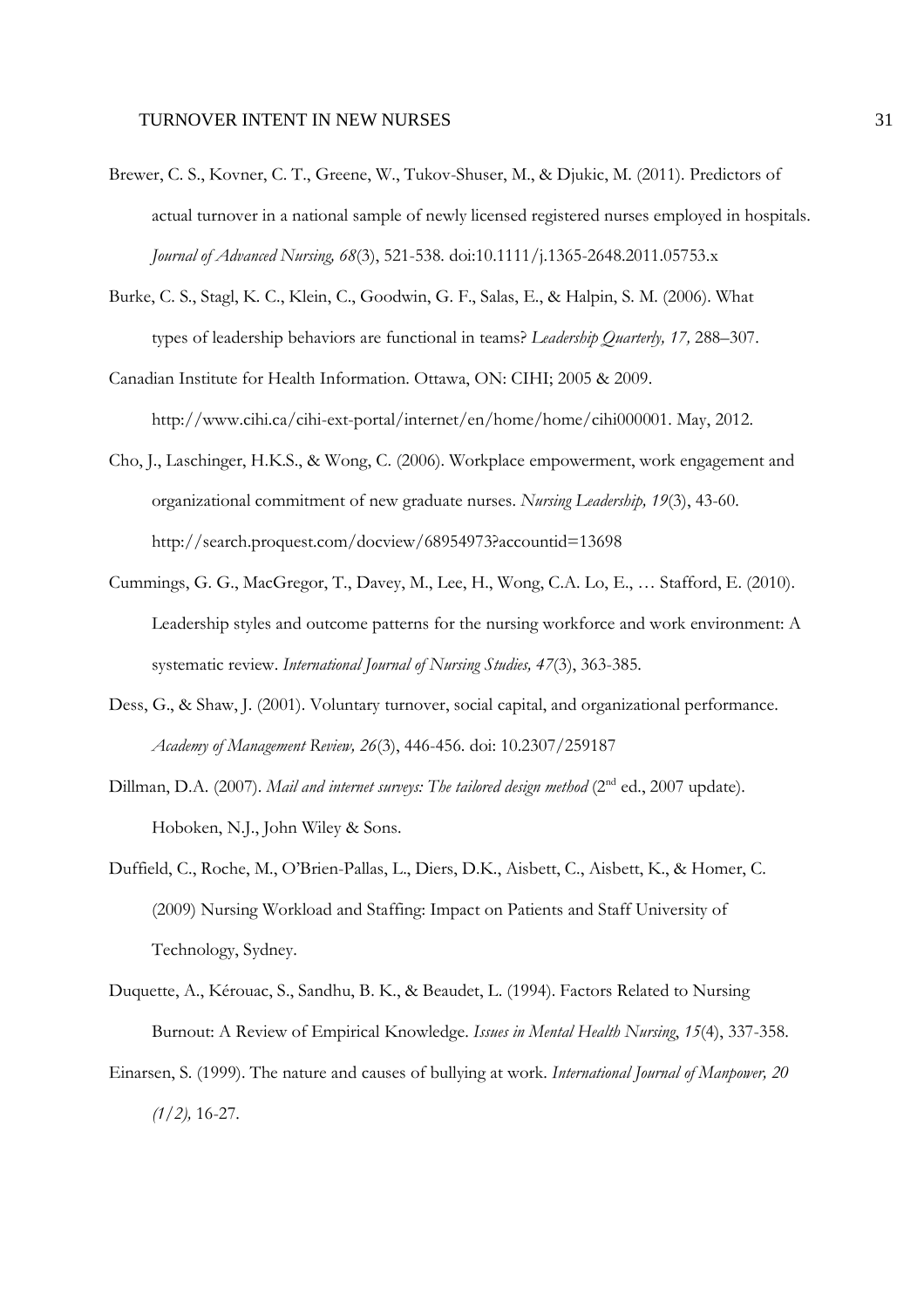- Einarsen, S., & Hoel, H. (2001). The Negative Acts Questionnaire: Development, validation, and revision of a measure of bullying at work. *10th Annual Congress of Work and Occupational Psychology*, Prague, Czech Republic.
- Einarsen, S., Hoel, H., & Notelaers, G. (2009). Measuring exposure to bullying and harassment at work: Validty, factor structure and psychometric properties of the Negative Acts Questionnaire-Revised. *Work & Stress, 23*(1), 24-44. doi: 10.1080/02678370902815673
- Einarsen, S., Matthiesen, S., & Skogstad, A. (1998). Bullying, burnout and well-being among assistant nurses. *Journal of Occupational Health and Safety: Australia and New Zealand, 14*(6), 563-568. Retrieved from http://www.cch.com.au/au/MarketingPromo/MarketingPromo.aspx?ID=4
- Estryn-Béhar, M., Van der Heijden, B. I., Oginska, H., Camerino, D., Le Nézet, O., Conway, P. M., … Hasselhorn, H.M. (2007). The impact of social work environment, teamwork characteristics, burnout, and personal factors upon intent to leave among European nurses. *Medical care*, *45*(10), 939-950.
- Firth L., Mellor, D.J., Moor, K.A., & Loquet, C. (2007). How can managers reduce employee intention to quit? *Journal of Managerial Psychology 19*(2), 170-187. doi: http://dx.doi.org/10.1108/02683940410526127
- Flinkman, M., Leino‐Kilpi, H., & Salanterä, S. (2010). Nurses' intention to leave the profession: integrative review. *Journal of Advanced Nursing*, *66*(7), 1422-1434.
- Fochsen, G.*,* Sjögren, K.*,* Josephson, M., & Lagerström, M. (2005) Factors contributing to the decision to leave nursing care: a study among Swedish nursing personnel*. Journal of Nursing Management 13,* 338*–*344*.*
- Giallonardo, L.M., Wong, C.A., & Iwasiw, C.L. (2010). Authentic leadership of preceptors: Predictor of new graduate nurses' engagement and job satisfaction. *Journal of Nursing Management, 18*(8), 993-1003. doi 10.1111/j.1365-2834.2010.01126.x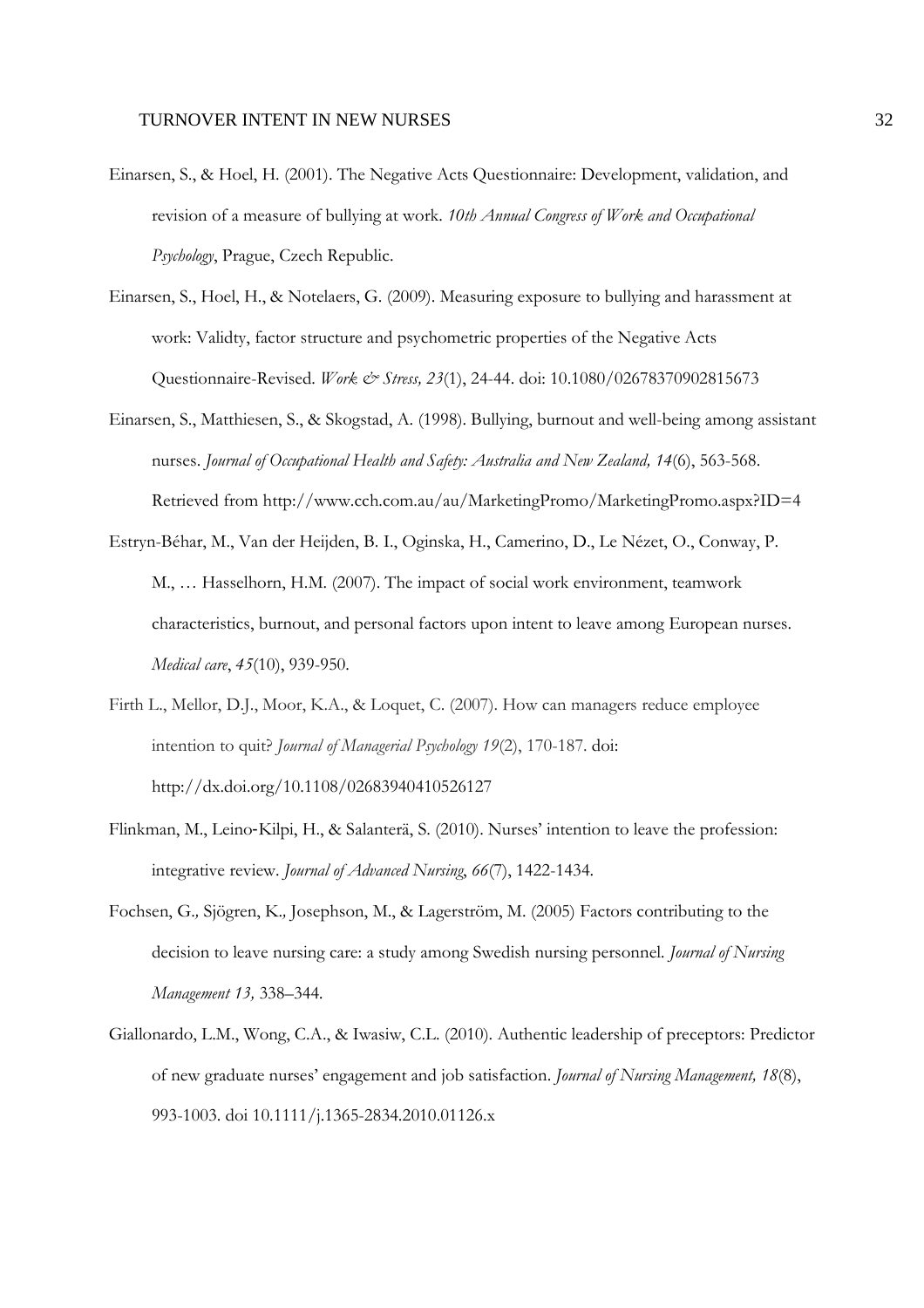- Greco, P., Laschinger, H. K. S., & Wong, C. (2006). Leader empowering behaviours, staff nurse empowerment, and work engagement/burnout. *Canadian Journal of Nursing Leadership, 19*(4), 41-56.
- Greenglass, E. R., Burke, R. J., & Fiksenbaum, L. (2001). Workload and burnout in nurses. *Journal of Community & Applied Social Psychology*, *11*(3), 211-215.
- Griffeth, R.W., Hom, P.S., & Gaertner, S. (2000). A meta-analysis of antecedents and correlates of employee turnover. Update, moderator tests, and research implications for the next millennium. *Journal of Management 26*, 463-488. doi: 10.1177/014920630002600305
- Hasselhorn, H.M., Müller, B.H., Tackenburg, P., University of Wuppertal & NEXT Study Coordination (2005). *NEXT Scientific Report: Sustaining Working Ability in the Nursing Profession – Investigation of Premature Departure from Work. (Nurses Early Exit Study – NEXT).* Wuppertal. Retrieved from http://www.econbiz.de/archiv1/2008/53602\_nurses\_work\_europe.pdf
- Hauge, L.J., Einarsen, S., Knardahl, S., Lau, B., Notelaers, G., & Skogstad, A. (2011). Leadership and role stressors as departmental level predictors of workplace bullying. *International Journal of Stress Management, 18*(4), 305-323. doi: 10.1037/a0025396
- Hauge, L.J., Skogstad, A., & Einarsen, S. (2009). Individual and situational predictors of workplace bullying: Why do perpetrators engage in the bullying of others? *Work & Stress*, *23*(4), 349-358.
- Hauge, L.J., Skogstad, A., & Einarsen, S. (2007). Relationships between stressful work environments and bullying: Results of a large representative study. *Work & Stress*, 21(3), 220–242. doi: 10.1080/02678370701705810
- Hayes, L. J., O'Brien-Pallas, L., Duffield, C., Shamian, J., Buchan, J., Hughes, F., … Stone, P.W. (2006). Nurse turnover: A literature review. *International Journal of Nursing Studies, 43*, 237-263. doi: 10.1016/j.ijnurstu.2005.02.007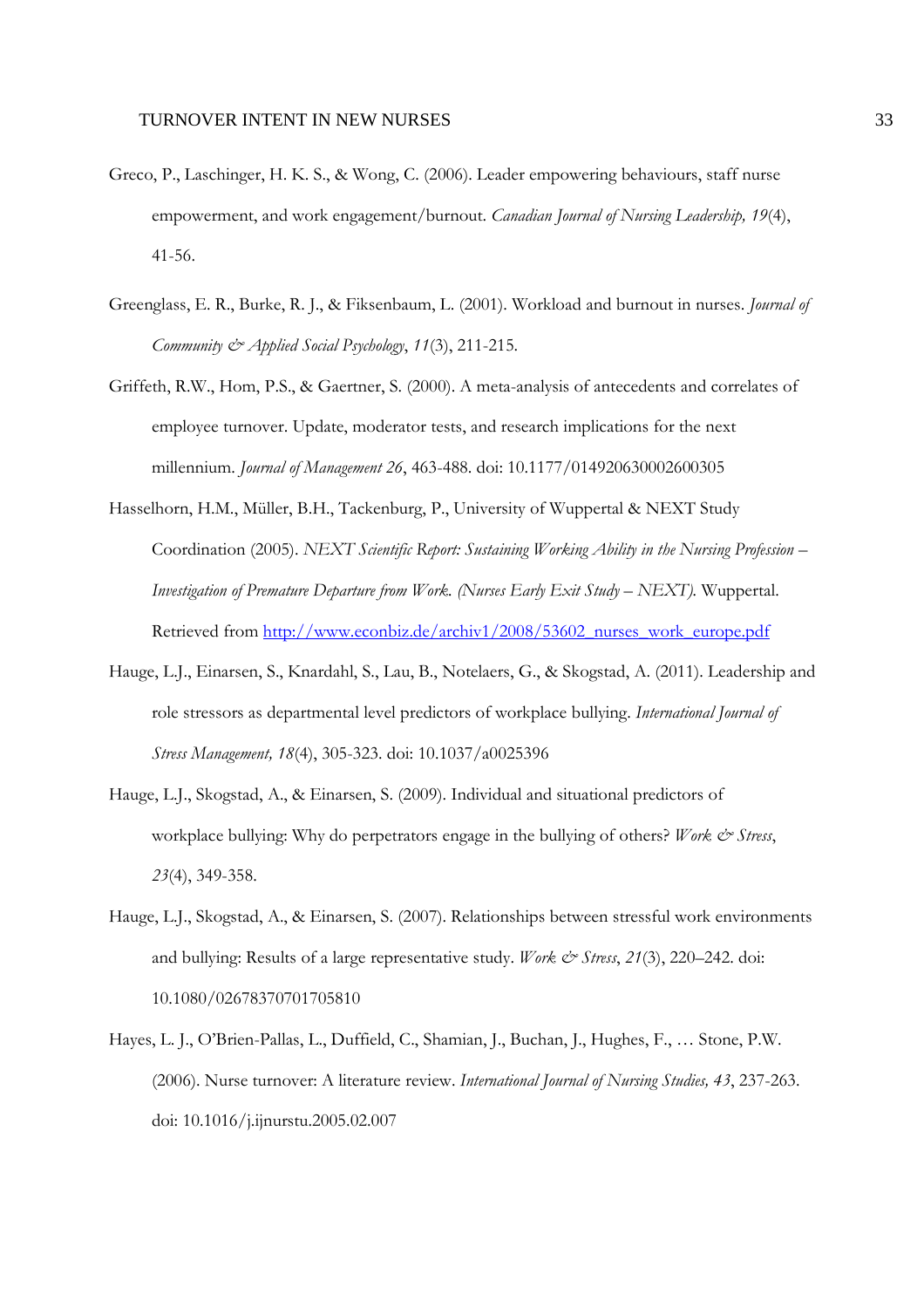- Hayes, L. J., O'Brien-Pallas, L., Duffield, C., Shamian, J., Buchan, J., Hughes, F., ... & North, N. (2012). Nurse turnover: a literature review–an update. *International Journal of Nursing Studies*, *49*(7), 887-905.
- Hoel, H., Faragher, B., & Cooper, C.L. (2004). Bullying is detrimental to health, but all bullying behaviours are not equally damaging. *British Journal of Guidance and Counselling, 32*(3), 367-387. doi: 10.1080/03069880410001723594
- Hoel, H., Glasø, L., Cooper, C.L., & Einarsen, S. (2010). Leadership styles as predictors of selfreported and observed workplace bullying. *British Journal of Management*, *21*(2), 453-468. doi:10.1111/j.1467-8551.2009.00664.x
- Hogh,A., Henriksson, M.E., & Burr, H. (2005). A 5-year follow-up study of aggression at work and psychological health. *International Journal of Behavioral Medicine*, *12*(4), 256-265
- Holte, K. A., & Mikkelsen, A. (2003). Intent to leave nursing in Norway. *Working conditions and intent to leave the profession among nursing staff in Europe*.
- Hogh, A., & Mikkelsen, E.G. (2005). Is sense of coherence a mediator or moderator of relationships between violence at work and stress reactions? *Scandinavian Journal of Psychology, 46*, 429-437. doi: 10.1111/j.1467-9450.2005.00474.x
- Hoyle, R.H. (1995). *Structural equation modeling: Concepts, issues, and applications*. Sage Publications, Thousand Oaks.
- Ingersoll, G.L., Olsan, T., Drew-Cates, J., DeVinney, B.C., & Davies, J. (2002). Nurses' job satisfaction, organizational commitment, and career intent. *Journal of Nursing Administration, 32,*  250-263.
- International Labour Organization (2003). Workplace violence in services sectors and measures to combat this phenomenon. Retrieved from http://www.ilo.org/safework/info/standardsand-instruments/codes/WCMS\_107705/lang--en/index.htm.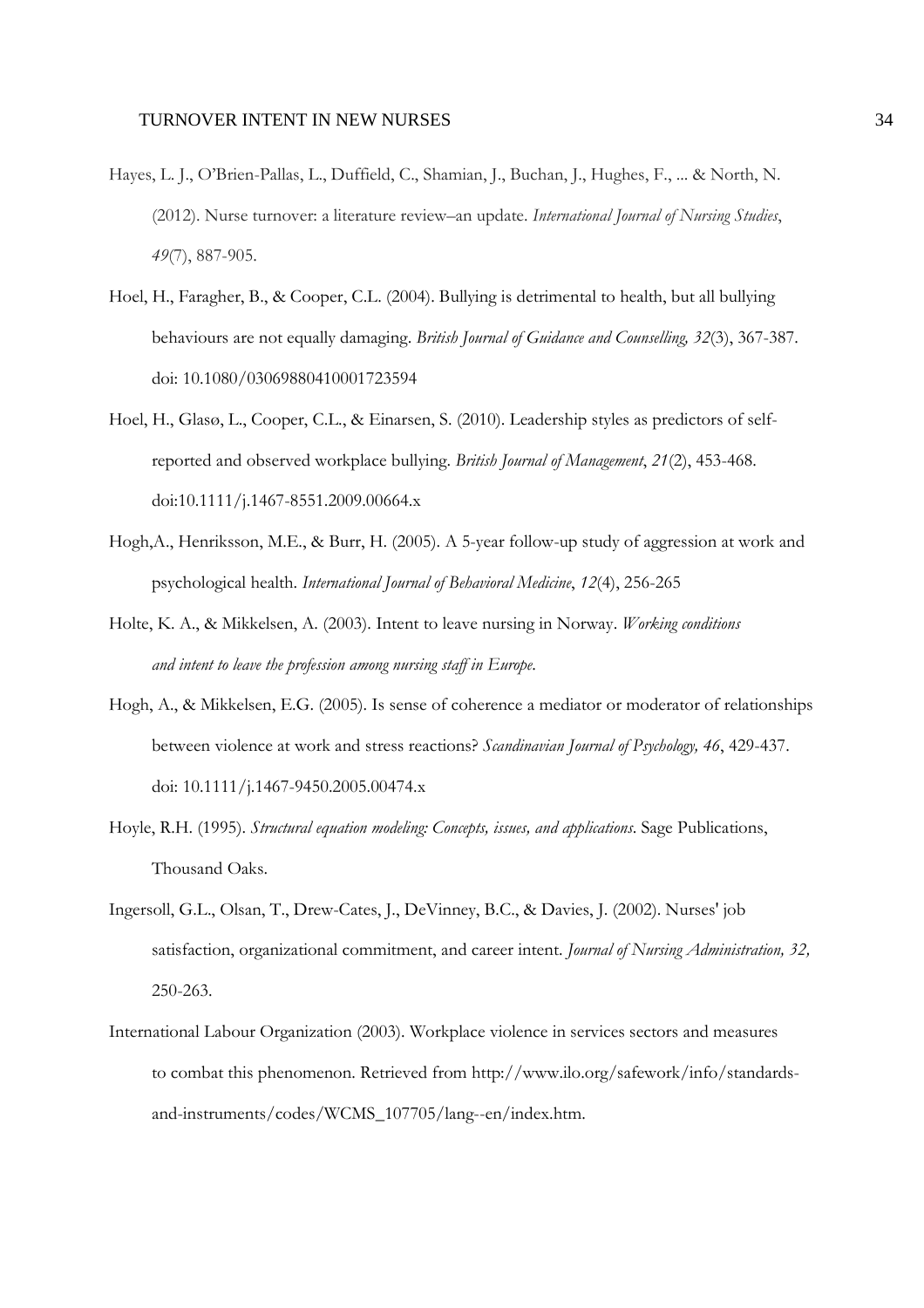- Irvine, D., & Evans, M. (1995). Job satisfaction and turnover between nurses: Integrating research findings across studies. *Nursing Research, 44(4),* 246-253.
- Jensen, S.M., & Luthans, F. (2006). Entreneurs as authentic leaders: impact on employees' attitudes. *Leadership & Organizational Development Journal*, *27*(8), 646-61. doi: 10.1108/01437730610709273
- Jöreskog J., & Sörbom D. (1984). *Lisrel VI. Analysis of linear structural relationships by maximum likelihood, instrument variables, and least squares methods*. Scientific software, Mooreville, IN.
- Jourdain, G., & Chênevert, D. (2010). Job demands-resources, burnout and intention to leave the nursing profession: a questionnaire survey. *International Journal of Nursing Studies*, *47*, 709 – 722. doi: 10.1016/j.ijnurstu.2009.11.007
- Kane-Urrabazo, C. (2006). Management's role in shaping organizational culture. *Journal of Nursing Management*, *14*(3), 188-194.
- Kanter, R.M. (1977). *Men and Women of the Corporation.* Basic Books: New York, NY.
- Kelloway, E. K., & Day, A. L. (2005). Building Healthy Workplaces: What we know so far. *Canadian Journal of Behavioural Sciences, 37*(4), 223-235*.*
- Kelloway, E.K., Gottlieb, B.H. & Barham, L. (1999). The source, nature, and direction of work and family conflict. A longitudinal investigation. *Journal of Occupational Health Psychology, 4*, 337-346. doi: 10.1037/1076-8998.4.4.337
- Kim, H., & Stoner, M. (2008). Burnout and turnover intention among social workers: Effects of role stress, job autonomy and social support. *Administration in Social Work*, *32*(3), 5-25.
- Kovner, C.T., Brewer, C.S., Fairchild, S., Poornima, S., Kim, H., & Djukic, M. (2007). Newly licensed RNs' characteristics, work attitudes, and intentions to work. *American Journal of Nursing*, *107*(9), 58-70. doi:10.1097/01.NAJ.0000287512.31006.66

Kuoppala, J., Lamminpää, A., Liira, J., & Vainio, H. (2008). Leadership, job well-being, and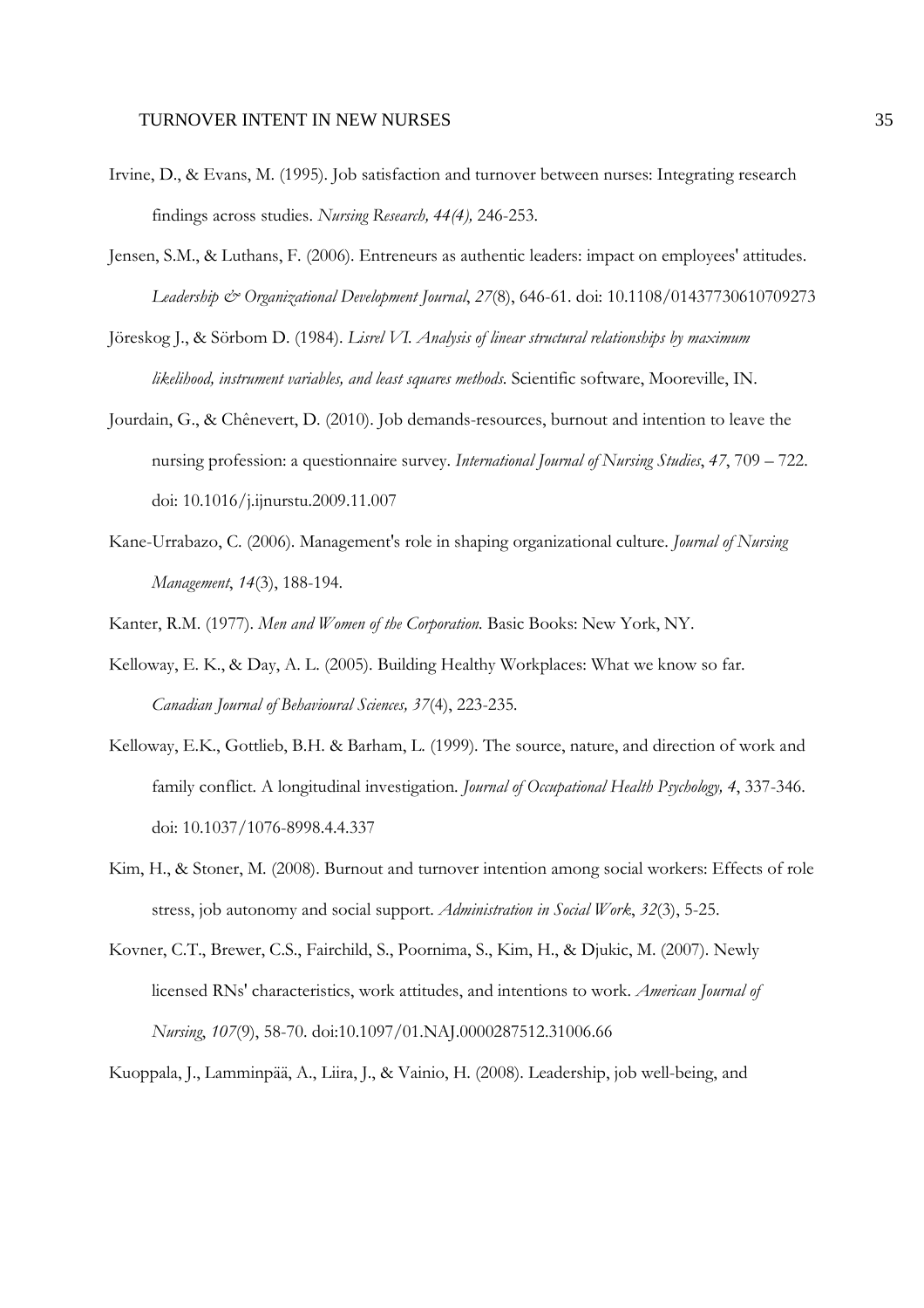health effects-a systematic review and a meta-analysis. *Journal of Occupational and Environmental Medicine, 50,* 904–915.

- Laschinger, H. K. S., Finegan, J., & Wilk, P. (2009). Context matters: The impact of unit leadership and empowerment on nurses' organizational commitment. *Journal of Nursing Administration*, *39*(5), 228-235.
- Laschinger, H.K.S, Finegan, J., & Wilk, P. (2011). Situational and dispositional Influences on nurses workplace wellbeing: The role of empowering unit leadership. *Nursing Research, 60(2),* 124-31.
- Laschinger, H.K.S., Grau, A.L., Finegan, J., & Wilk, P. (2010). New graduate nurses' experiences of bullying and burnout in hospitals settings. *Journal of Advanced Nursing, 66*(12), 2732-2742. doi: 10.1111/j.1365-2648.2010.05420.x
- Laschinger, H.K.S., Leiter, M., Day, A., & Gilin, D. (2009). Workplace empowerment, incivility, and burnout: impact on staff nurse recruitment and retention outcomes. *Journal of Nursing Management, 17*(3), 302–311. doi: 10.1111/j.1365-2834.2009.00999.x
- Laschinger, H. K. S., Wong, C., & Grau, A. (2012a). Authentic leadership, empowerment and burnout: A comparison in new graduates and experienced nurses. *Journal of Nursing Management,*  doi: 10.1111/j.1365-2834.2012.01375.x
- Laschinger, H. K.S., Wong, C. A., & Grau, A. L. (2012b). The influence of authentic leadership on newly graduated nurses' experiences of workplace bullying, burnout and retention outcomes: A cross-sectional study. *International Journal of Nursing Studies*, 49(10), 1266-1276.
- Lavoie-Tremblay, M., O'Brien-Pallas, L., Gélinas, C., Desforges, N., & Marchionni, C. (2008). Addressing the turnover issue among new nurses from a generational viewpoint. *Journal of Nursing Management, 16*, 724-733. doi:10.1111/j.1365-2934.2007.00828.x
- Lee, H.P., & Cummings, G.G. (2008). Factors influencing job satisfaction of front line nurse managers: A systematic review. *Journal of Nursing Management*, *16*, 768–783.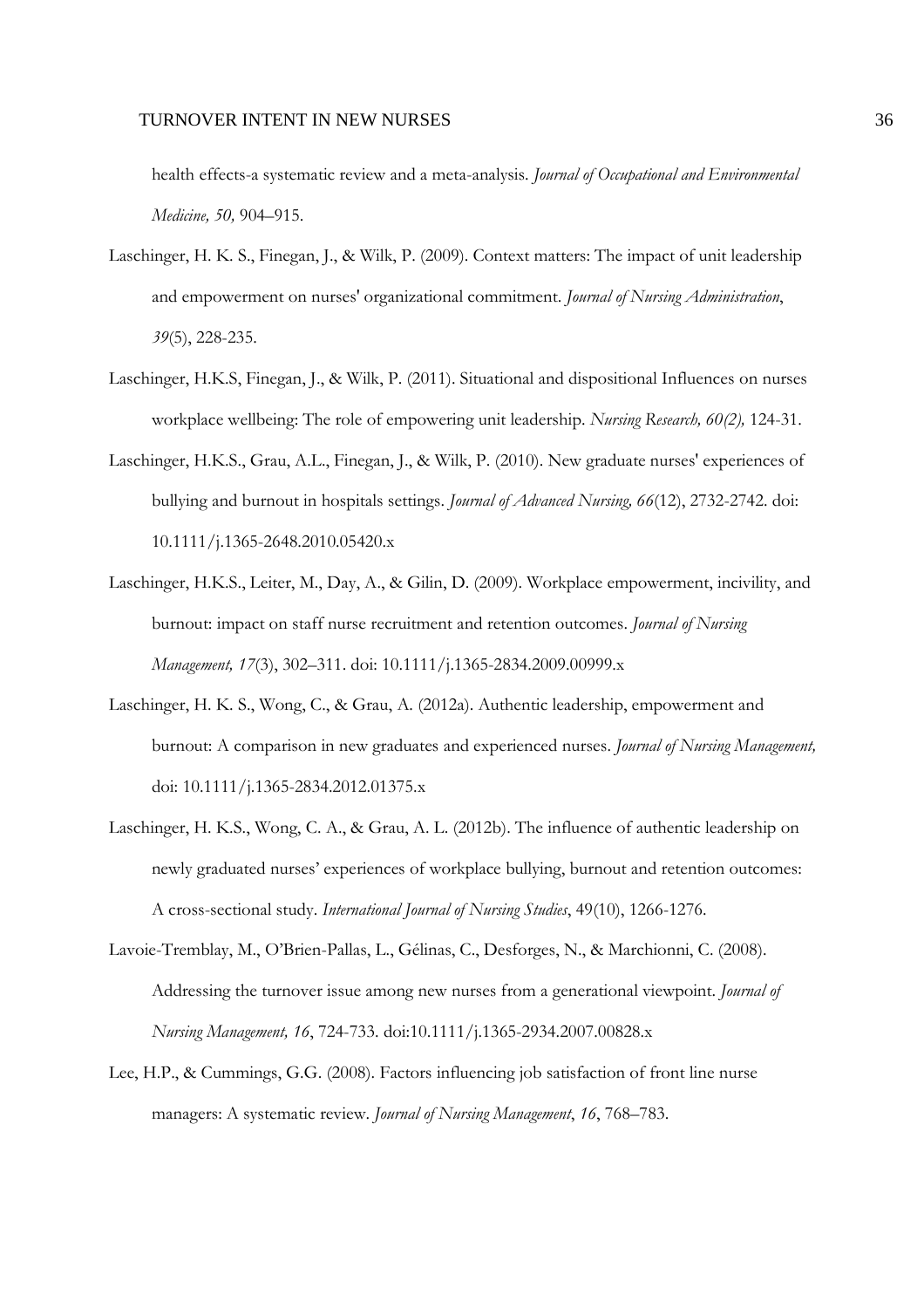- Leiter M.P., & Maslach C. (1988). The impact of interpersonal environment on burnout and organizational commitment. *Journal of Organizational Behavior 9,* 297–308.
- Leiter, M.P., & Maslach, C. (2004). Areas of worklife: A structured approach to organizational predictors of job burnout. In: Perrewe, P.L., Ganster, D.C. (Eds.), *Research in Occupational Stress and Well-being.* Elsevier, Oxford, 91-134.
- Leiter, M.P., & Maslach, C. (2009). Nurse turnover: The mediating role of burnout. *Journal of Nursing Management 17*, 331–339. doi: 10.1111/j.1365-2834.2009.01004.x
- Leymann, H. (1996). The content and development of mobbing at work. *European Journal of Work and Organizational Psychology, (5)2,* p.165-184.
- Lutgen-Sandvik, P., & Davenport Sypher, B. (2009). *Destructive Organizational Communications: Processes, consequences & constructive ways of organizing.* Routledge, UK.
- Maslach, C., & Leiter, M.P. (1997). *The truth about burnout: How organizations cause personal stress and what to do about it*. San Francisco, CA, Jossey-Bass.
- Maslach, C., & Leiter, M. P. (2004). *Stress and burnout: The critical research.* In C. Cooper (Ed.), Handbook of stress medicine and health (2nd Ed). 155-172.
- Maslach, C., & Leiter, M. P. (2008). Early predictors of job burnout and engagement. *Journal of Applied Psychology, 93,* 498-512. doi: 10.1037/0021-9010.93.3.498
- Masclach, C., Schaufeli, W.B. & Leiter, M.P. (2001). Job Burnout*. Annual Review Psychology, 52,* 397- 422. doi: 10.1146/annurev.psych.52.1.397
- Mayer, D. M., Kuenzi, M., Greenbaum, R., Bardes, M., & Salvador, R. (2009). How low does ethical leadership now? Test of a trickle-down model. *Organizational Behavior and Human Decision Processes*, *108*, 1-13. doi:10.1016/j.obhdp.2008.04.002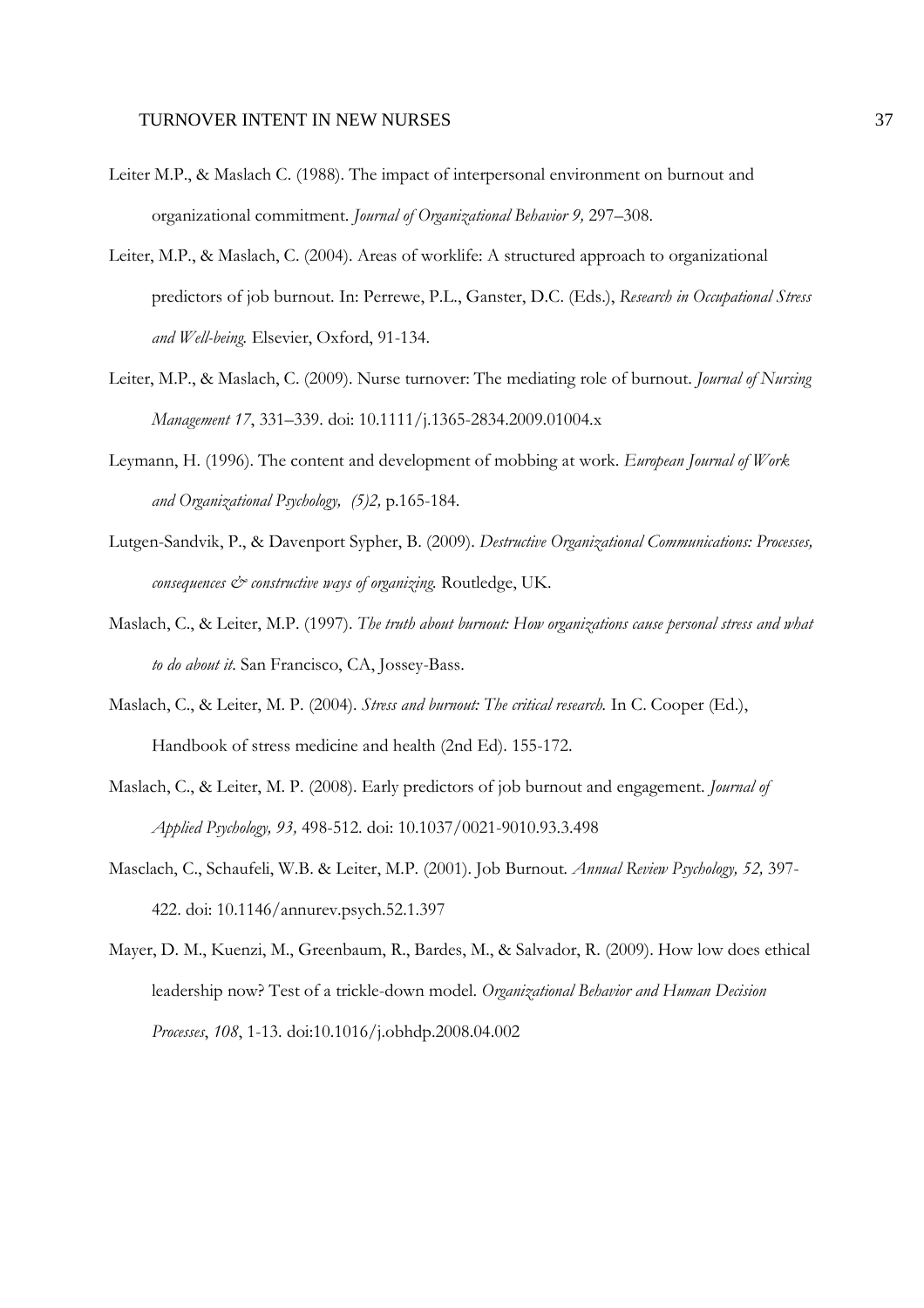- McKenna, B.G., Smith, N.A., Poole, S.J., & Coverdale, J.H. (2003). Horizontal violence: Experiences of registered nurses in their first year of practice. *Journal of Advanced Nursing, 42*(1), 90-96. doi: 10.1046/j.1365-2648.2003.02583.x
- Meliá, J. L., & Becerril, M. (2007). Psychosocial sources of stress and burnout in the construction sector: A structural equation model. *Psicothema*, *19*(4), 679-686.
- Michie, S., & Williams, S. (2003). Reducing work related psychological ill health and sickness absence: a systematic literature review. *Occupational and Environmental Medicine, 60*(1), 3-9. doi:10.1136/oem.60.1.3
- Mikkelsen, E. G., & Einarsen, S. (2001). Bullying in Danish work-life: Prevalence and health correlates. *European Journal of Work and Organizational Psychology, 10*, 393–413. doi: 10.1080/13594320143000816
- Muthén, M., & Muthén, L.K.(1998-2010). *Mplus Version 6.1*. Los Angeles, CA: Muthén & Muthén.
- Nielsen, M. B., & Einarsen, S. (2012). Outcomes of exposure to workplace bullying: A meta-analytic review. *Work & Stress*, 26(4), 309-332.
- North, N., & Hughes, F. (2006) Methodological challenges to researching nursing turnover in New Zealand: a progress report of a national study. *Asia Pacific Journal of Health Management,1(1),*  $45 - 51$ .
- O'Brien-Pallas, L., Griffin, P., Shamian, J., Buchan, J., Duffield, C., & Hughes, F., … Stone, P.W. (2006). The impact of nurse turnover on patient, nurse, and system outcomes: A pilot study and focus for a multicenter international study. *Policy, Politics, Nursing Practice, 7*(3), 169- 179.
- O'Brien-Pallas, L., Murphy, G. T., & Shamian, J. (2008). Understanding the Costs and Outcomes of Nurses' Turnover in Canadian Hospitals. *Nursing Turnover Study FRN*, *66350*.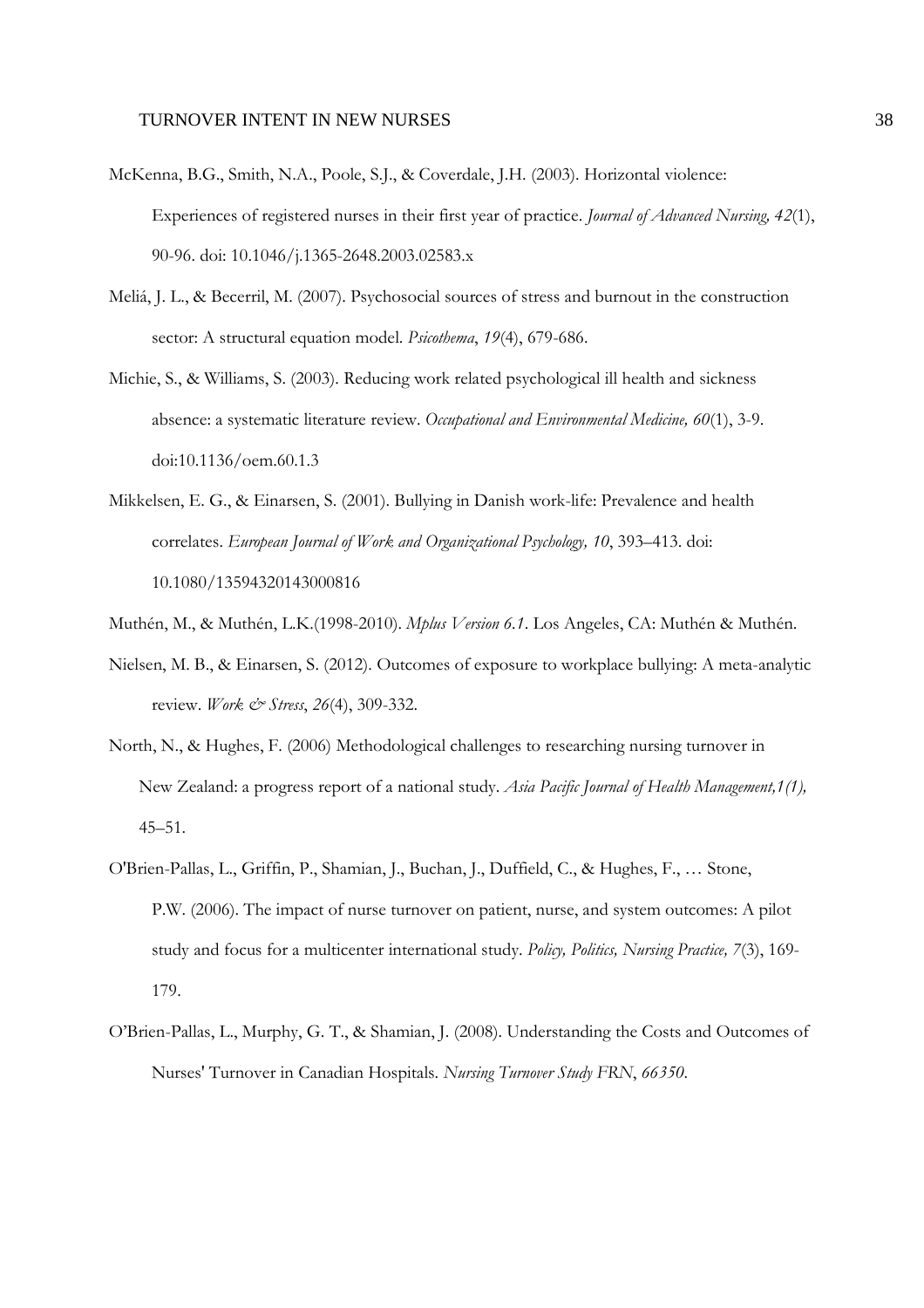- Parker, P. A., & Kulik, J. A. (1995). Burnout, self-and supervisor-rated job performance, and absenteeism among nurses. *Journal of Behavioral Medicine*, *18*(6), 581-599.
- Pearson, C.M., Andersson, L.M., & Porath, C.L. (2000). Assessing and attacking workplace incivility. *Organizational Dynamics, 29*(2), 123-137. doi: 10.1016/S0090-2616(00)00019-X
- Pearson, C. M., & Porath, C. L. (2005). On the nature, consequences and remedies of workplace incivility: No time for "nice"? Think again. *The Academy of Management Executive*, *19*, 7–18. Retrieved from http://www.aomonline.org/
- Peterson, U., Demerouti, E., Bergström, G., Samuelsson, M., Åsberg, M., & Nygren, Å. (2008). Burnout and physical and mental health among Swedish healthcare workers. *Journal of advanced nursing*, *62*(1), 84-95.
- Piko, B. F. (2006). Burnout, role conflict, job satisfaction and psychosocial health among Hungarian health care staff: a questionnaire survey. *International Journal of Nursing Studies*, *43*(3), 311.
- Power, J. L., Brotheridge, C.M., Blenkinsopp, J., Bowes-Sperry, L., Bozionelos, N., … Nnedumm, A.U.O. (2011) Acceptability of workplace bullying: A comparative study on six continents. Journal of Business Research. doi:10.1016/j.jbusres.2011.08.018
- Read, E., & Laschinger, H.K.S. (in press). Antecedents and consequences of new graduate nurses' experiences of workplace mistreatment. *The Journal of Nursing Administration.*
- Rudman, A., & Gustavsson, J. P. (2011). Early-career burnout among new graduate nurses: A prospective observational study of intra-individual change trajectories. *International Journal of Nursing Studies*, *48*(3), 292-306.
- Sá, L., & Fleming, M. (2008). Bullying, burnout, and mental health amongst Portuguese nurses. Issues in *Mental Health Nursing, 29*(4), 411-426. doi: 10.1080/01612840801904480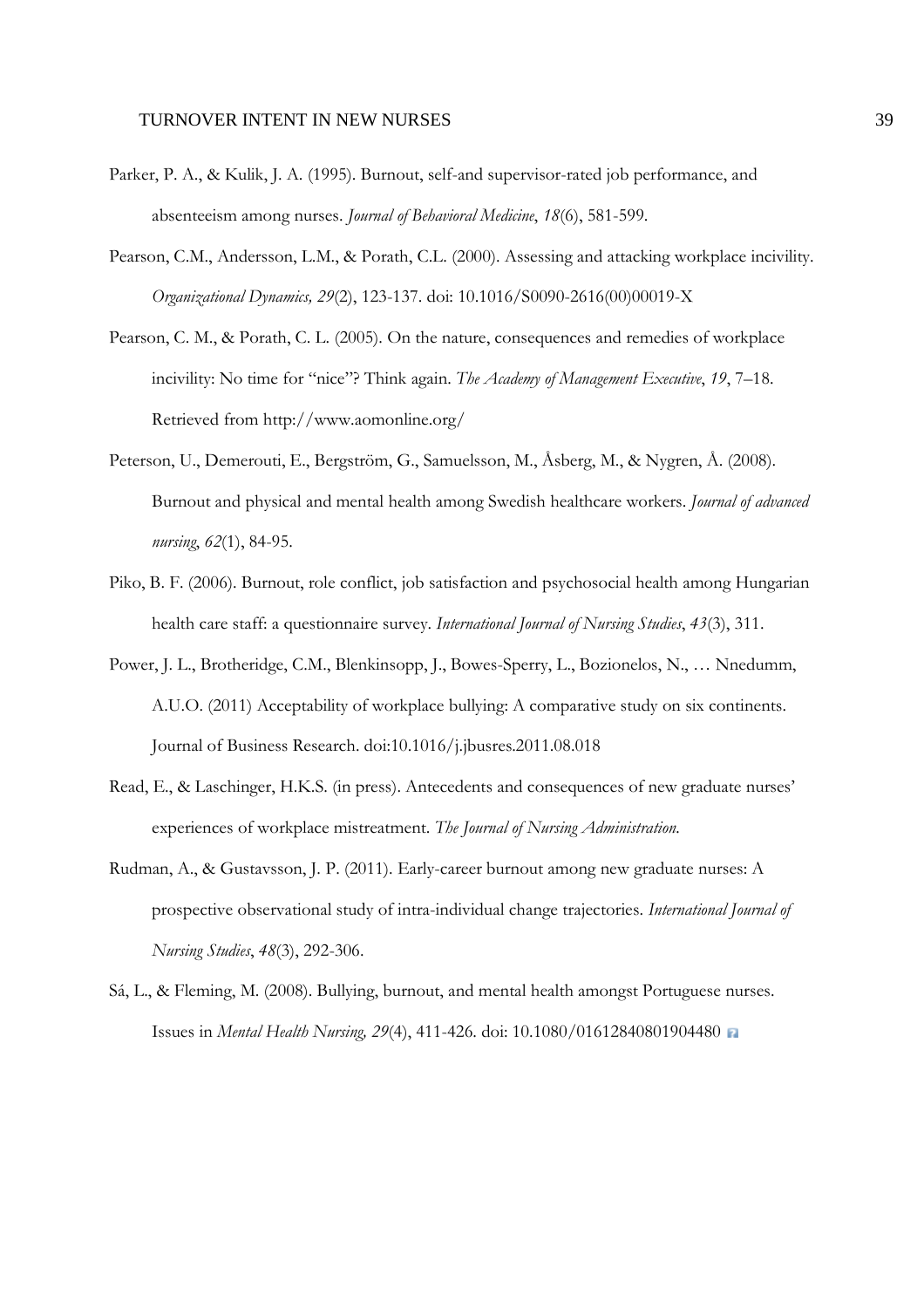- Salin, D. (2003). Bullying and organisational politics in competitive and rapidly changing work environments. *International Journal of Management and Decision Making*, *4*(1), 35–46. Retrieved at http://journals.lww.com/nursingresearchonline/pages/default.aspx
- Schaufeli, W. B., & Bakker, A. B. (2004). Job demands, job resources, and their relationship with burnout and engagement: a multi-sample study. *Journal of Organizational Behavior, 25,* 293–315. doi: 10.1002/job.248
- Schaufeli, W.B., & Buunk, B.P. (2003). Burnout: An overview of 25 years of research and theorizing. In M. J. Schabracq, J. A. M. Winnubst, & C. L. Cooper (Eds.), *Handbook of work and health psychology* (pp. 383– 425). Chichester, England: Wiley.
- Schaufeli, W. B., Leiter, M. P., & Maslach, C. (2009). Burnout: 35 years of research and practice. *Career Development International*, *14*(3), 204-220.
- Schaufeli, W.B., Leiter, M.P., Maslach, C., & Jackson, S.E. (1996). Maslach Burnout Inventory— General Survey. In C. Maslach, S.E. Jackson, & M.P. Leiter (Eds*.), Maslach Burnout Inventory— Test manual* (3rd ed., pp. 22-26). Palo Alto, CA: Consulting Psychologists Press.
- Scott, E.S., Engelke, M.K., & Swanson, M. (2008). New graduate nurse transitioning: Necessary or nice? *Applied Nursing Research, 21*(2), 75-83. doi: 10.1016/j.apnr.2006.12.002
- Simon, M., Müller, B.H., & Hasselhorn, H.M. (2010). Leaving the organization or the profession–a multilevel analysis of nurses' intentions. *Journal of Advanced Nursing*, *66*(3), 616-626.
- Simons, S. (2008). Workplace bullying experienced by Massachusetts registered nurses and the relationship to intention to leave the organization. *Advances in Nursing Sciences, 31*(2), E48-E59. doi: 10.1097/01.ANS.0000319571.37373.d7
- Skogstad, A., Einarsen, S., Torsheim, T., & Aasland, M.S. (2007). The destructiveness of laissez-fair leadership behaviour. *Journal of Occupational Health Psychology, 12*(1), 80-92. doi: 10.1037/1076- 8998.12.1.80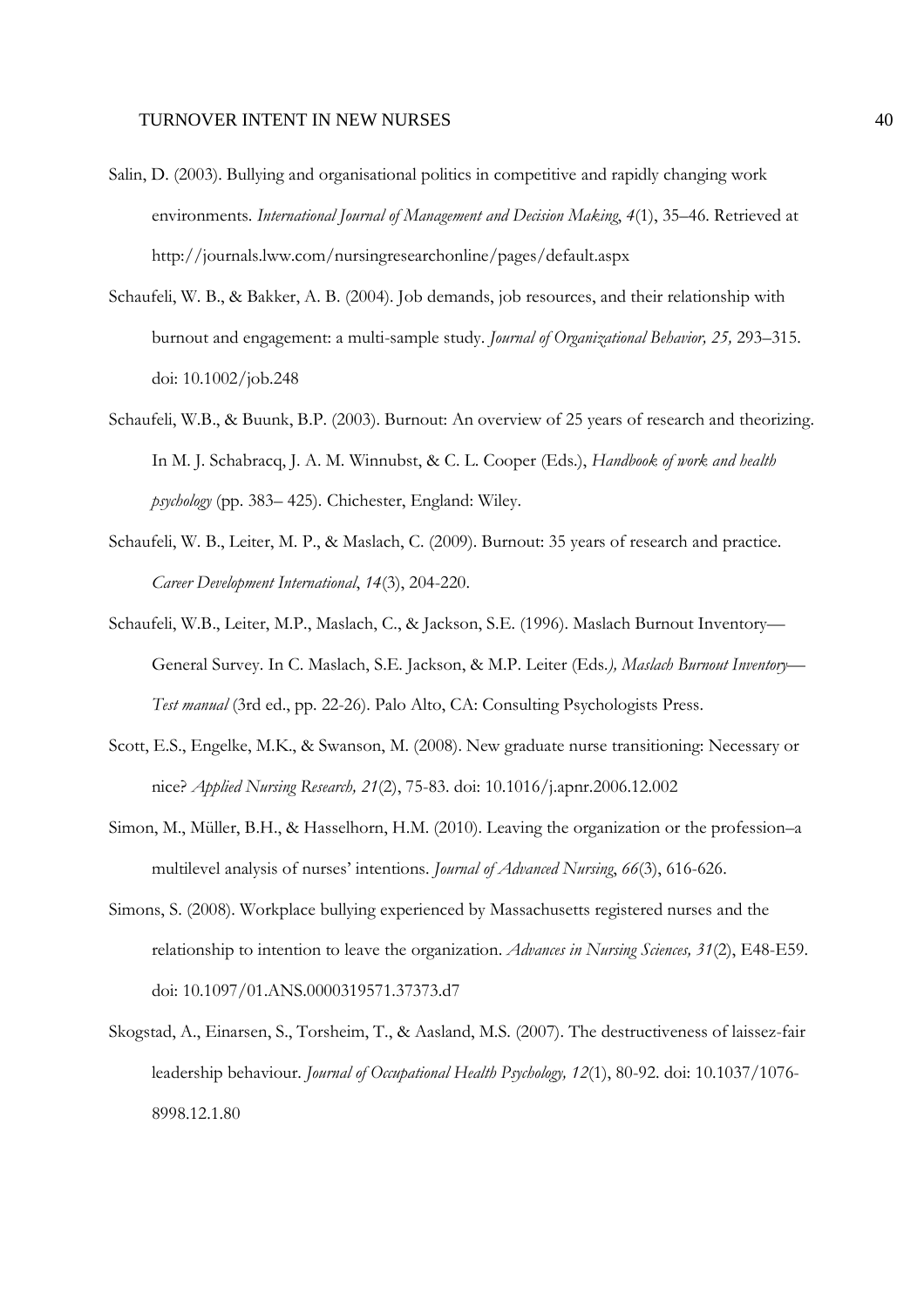- Sliter, M., Sliter, K., & Jex, S. (2012). The employee as a punching bag: The effect of multiple sources of incivility on employee withdrawal behavior and sales performance. *Journal of Organizational Behavior, 33*(1), 121-139. doi:10.1002/job.767
- Steiger, J. H. (1990). Structural model evaluation and modification: An interval estimation approach. *Multivariate Behavioral Research*, *25*, 173-180. doi: 10.1207/s15327906mbr2502\_4
- Stouten, J., Baillien, E., Van den Broek, A., Camps, J., Dewitte, H., & Euwema, M. (2010). Discouraging bullying: The role of ethical leadership and its effect on the work environment. *Journal of Business Ethics, 95*(1), 17-27. Retrieved from http://www.springer.com/social+sciences/applied+ethics/journal/10551
- Tabachnick, B.G., & Fidell, L.S. (1996). *Using Multivariate Statistics*. 3d ed. New York: Harper Collins.
- Tanaka, J. S. (1993). Multifaceted conceptions of fit in structure equation models. In K. A. Bollen & J. S. Long (Eds.), *Testing structural equation models* (pp. 136-162). Newbury Park, CA: Sage.
- Treviño, L. K., Brown, M., & Hartman, L. P. (2003). A qualitative investigation of perceived executive ethical leadership: Perceptions from inside and outside the executive suite. *Human Relations*, *55*, 5−37. doi: 10.1177/0018726703056001448
- Vahey, D.C., Aiken, L.H., Sloane, D.M., Clarke, S.P., & Vargas, D. (2004). Nurse burnout and patient satisfaction. *Medical Care, 42*(2 Suppl), II57-II66. doi: 10.1097/01.mlr.0000109126.50398.5a
- van der Heijden, B.I.J.M. & van Dam, K., & Hasselhorn, H.M. (2009). Intention to leave nursing: The importance of interpersonal work context, work-home interference, and job satisfaction beyond the effect of occupational commitment. *Career Development International, 14(7),* 616-635.
- Walumbwa, F.O., Avolio, B.J., Gardner, W.L., Wernsing, T.S., & Peterson, S.J. (2008). Authentic leadership: Development and validation of a theory-based measure. *Journal of Management, 34*(1) 89-126. doi: 10.1177/0149206307308913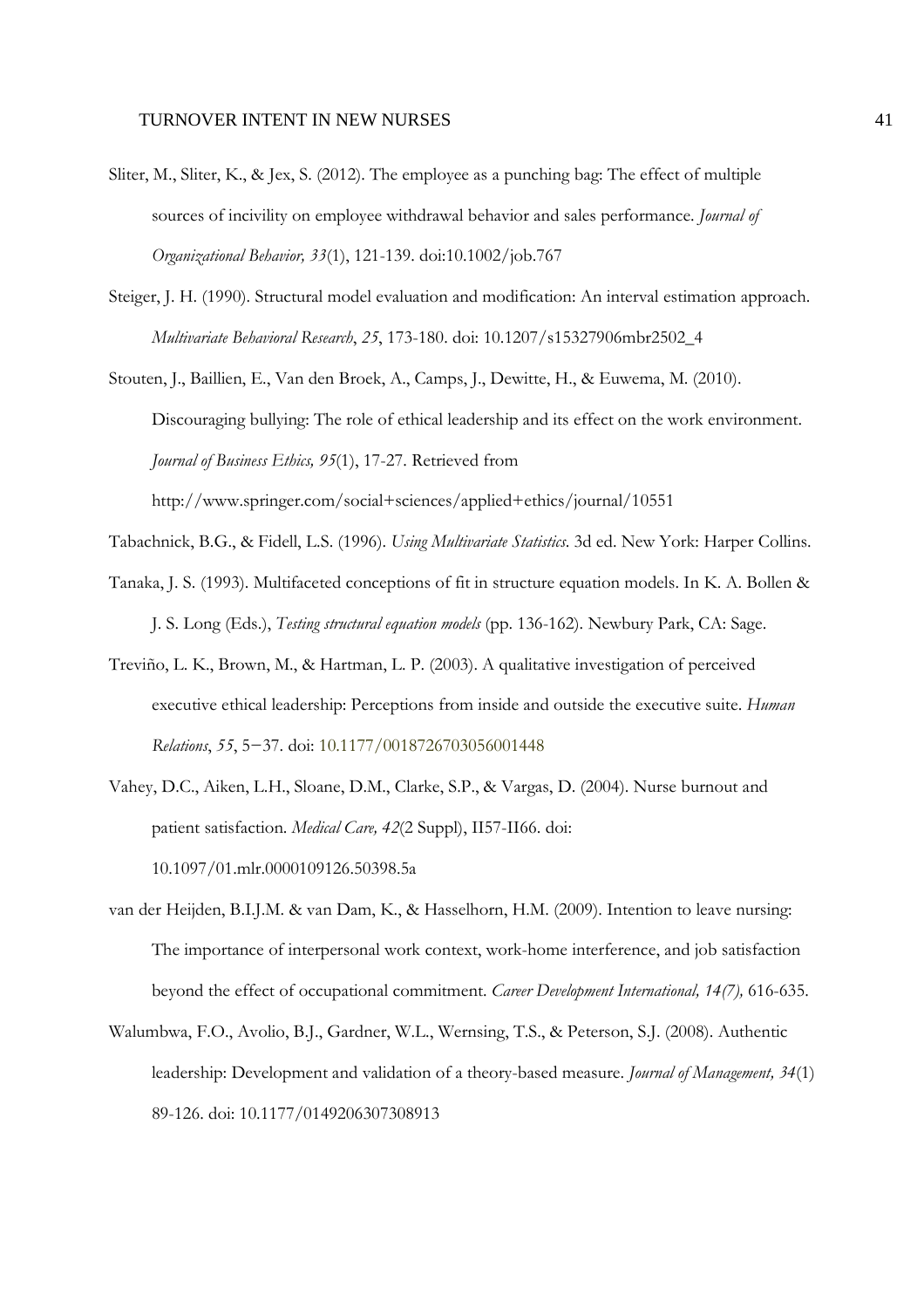- Walumbwa, F.O., Wang, P., Wang, H., Schaubroeck, J., & Avolio, B. J. (2010). Psychological processes linking authentic leadership to follower behaviors. *The Leadership Quarterly, 21*, 901- 914. doi: 10.1016/j.leaqua.2010.07.015
- Weberg, D. (2010). Transformational leadership and staff retention: An evidence review with implications for healthcare systems. *Nursing Administration Quarterly, 34*(3), 246-258. doi: 10.1097/NAQ.0b013e3181e70298
- Wendt, C., Frisina, L., & Rothgang, H. (2009). Health Care System Types. A Conceptual Framework for Comparison. *Social Policy & Administration, 43(1),* 70–90.
- Wong, C.A., & Cummings, G.G. (2009). Authentic leadership: A new theory for nursing or back to basics? *Journal of Health Organization and Management, 23*(5), 522-538*.* doi: 10.1108/14777260910984014
- Wong, C.A., Laschinger, H.K.S., MacDonald-Rencz, S., Cummings, G., D'amour, D., Grinspun, D., … Grau, A. (2012). Part 2: Nurses' Career Aspirations to Management Roles: Qualitative Findings from a National Study of Canadian Nurses. *Journal of Nursing Management.* DOI: 10.1111/j.1365-2834.2012.01451.x
- World Health Organization (2010). World Health Statistics 2010. Retrieved from http://www.who.int/whosis/whostat/2010/en/index.html.
- Zhang, Y., & Feng, X. (2011). The relationship between job satisfaction, burnout, and turnover intention among physicians from urban state-owned medical institutions in Hubei, China: a cross-sectional study. *BMC health services research*, *11*(1), 235.
- Zopiatis, A., & Constanti, P. (2010). Leadership styles and burnout: Is there an association? International. *Journal of Contemporary Hospitality Management, 22*, 300–320.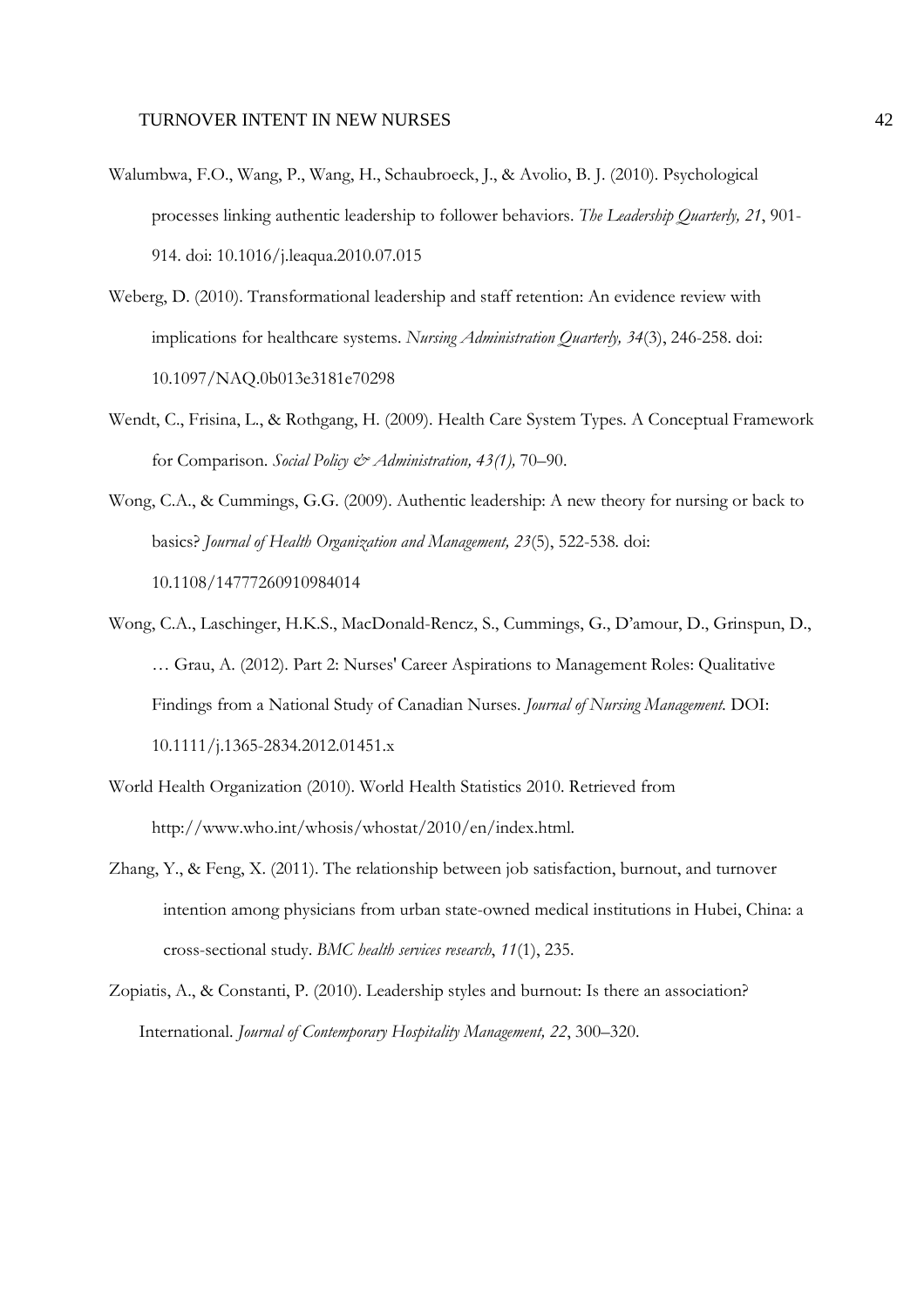Table 1

Years in Current Organization

*Demographic Characteristics of the participants at Time 1 and Time 2*  DEMOGRAPHICS Time 1 (2010) Time 2 (2011)<br>M SD M SI M SD M SD Age 28.10 6.58 29.06 6.68 Vears as an Registered Nurse 1.04 .24 1.85 .32<br>
Years in Current Organization .97 .30 1.71 .48

| <b>FREQUENCIES</b>                                       |                                   | Time 1 (2010) |                                                                      | Time 2 (2011) |               |
|----------------------------------------------------------|-----------------------------------|---------------|----------------------------------------------------------------------|---------------|---------------|
|                                                          |                                   | N             | $\frac{0}{0}$                                                        | N             | $\frac{0}{0}$ |
|                                                          | Female                            | 313           | $91.5\%$                                                             | 183           | 89.3%         |
|                                                          | Male                              | 26            | $7.6\%$                                                              | 20            | $9.8\%$       |
|                                                          | Baccalaureate                     | 336           | $99.4\%$                                                             | 201           | 98.0%         |
|                                                          | <b>Masters</b>                    | 2             | $.6\%$                                                               | 2             | $1.0\%$       |
|                                                          | Full-Time                         | 212           | $62.0\%$                                                             | 133           | $64.9\%$      |
|                                                          | Part-Time                         | 127           | $37.1\%$                                                             | 70            | $34.2\%$      |
|                                                          | Medical-Surgical                  | 189           | 55.3%                                                                | 98            | $47.8\%$      |
| Unit Specialty                                           | Critical Care                     | 78            | $22.8\%$                                                             | 45            | $22.0\%$      |
|                                                          | Other                             | 62            | $17.0\%$<br>51<br>$3.8\%$<br>10<br>123<br>$64.0\%$<br>$29.2\%$<br>71 | 24.9%         |               |
|                                                          | Less than 20 hours                | 13            |                                                                      |               | $4.9\%$       |
| Gender<br>Education<br>Employment<br>Hours Worked (Week) | $20 \text{ to } 39 \text{ hours}$ | 219           |                                                                      |               | $60.0\%$      |
|                                                          | Over 39 hours                     | 100           |                                                                      |               | 34.6%         |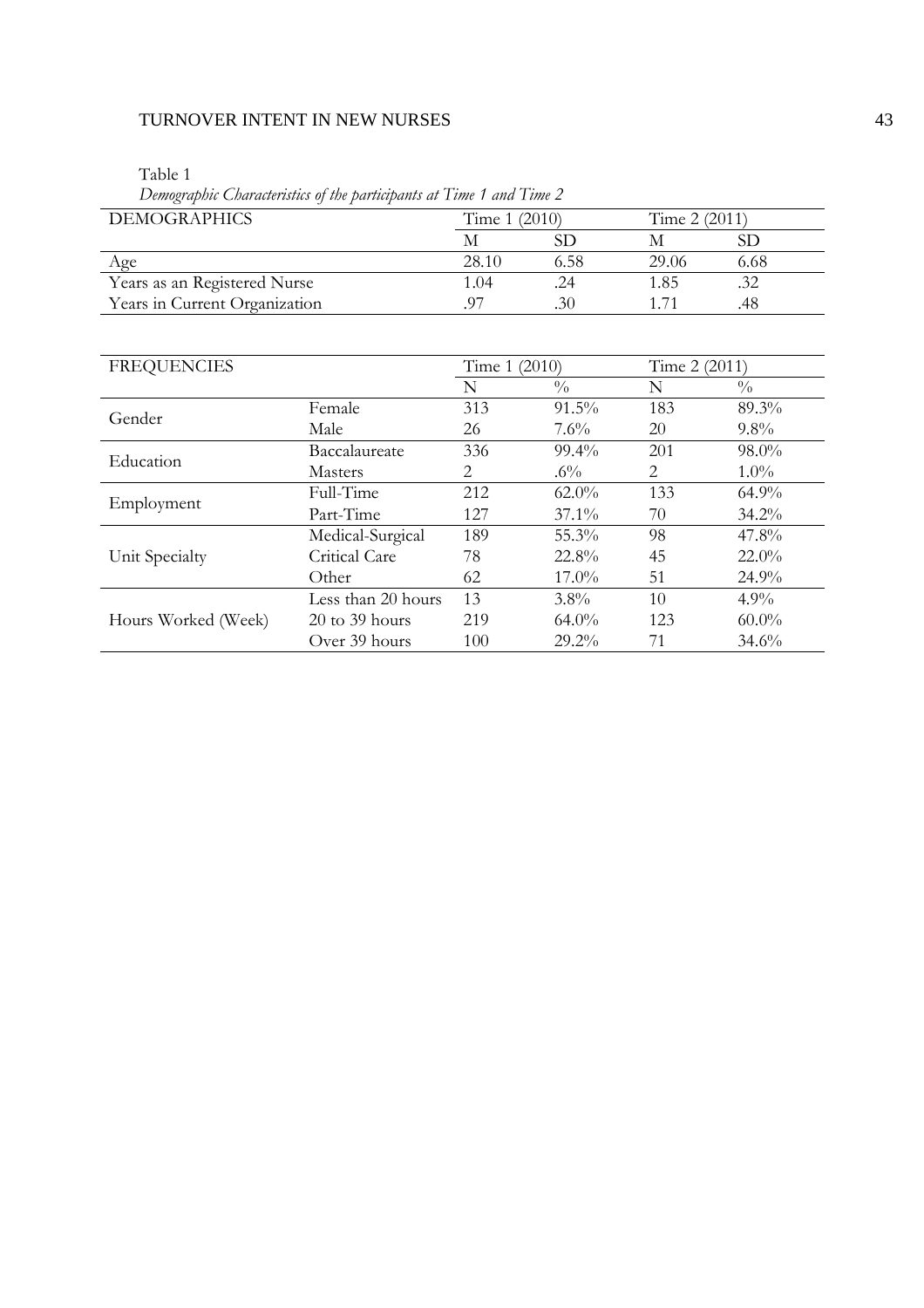| able |  |
|------|--|
|------|--|

*Means, Standard Deviations and Alphas for Study Variables at Time 1 and Time 2* 

|                                   | Time 1 |           |          | Time 2 |           |          | T test<br>T1 vs<br>T <sub>2</sub> |
|-----------------------------------|--------|-----------|----------|--------|-----------|----------|-----------------------------------|
| Variable                          | М      | <b>SD</b> | $\alpha$ | М      | <b>SD</b> | $\alpha$ |                                   |
| Authentic Leadership*             | 2.49   | .88       | .94      |        |           |          |                                   |
| Transparency                      | 2.60   | .86       | .79      |        |           |          |                                   |
| Moral/Ethical Behavior            | 2.57   | .93       | .81      |        |           |          |                                   |
| <b>Balanced Processing</b>        | 2.49   | 1.01      | .81      |        |           |          |                                   |
| Self-Awareness                    | 2.28   | 1.16      | .93      |        |           |          |                                   |
| Workplace Bullying                | 1.87   | .72       | .80      | 1.48   | .59       | .87      | .22                               |
| <b>Emotional Exhaustion</b>       | 2.77   | 1.56      | .92      | 2.91   | 1.53      | .93      | .17                               |
| Cynicism                          | 1.66   | 1.33      | .85      | 1.92   | 1.41      | .84      | .01                               |
| <b>Job</b> Turnover Intentions    | 2.54   | 1.31      | .88      | 2.58   | 1.25      | .89      | .64                               |
| <b>Career Turnover Intentions</b> | 1.45   | .67       | .82      | 1.53   | .78       | .86      | .11                               |

\* A total authentic leadership score was obtained by averaging the four subscales.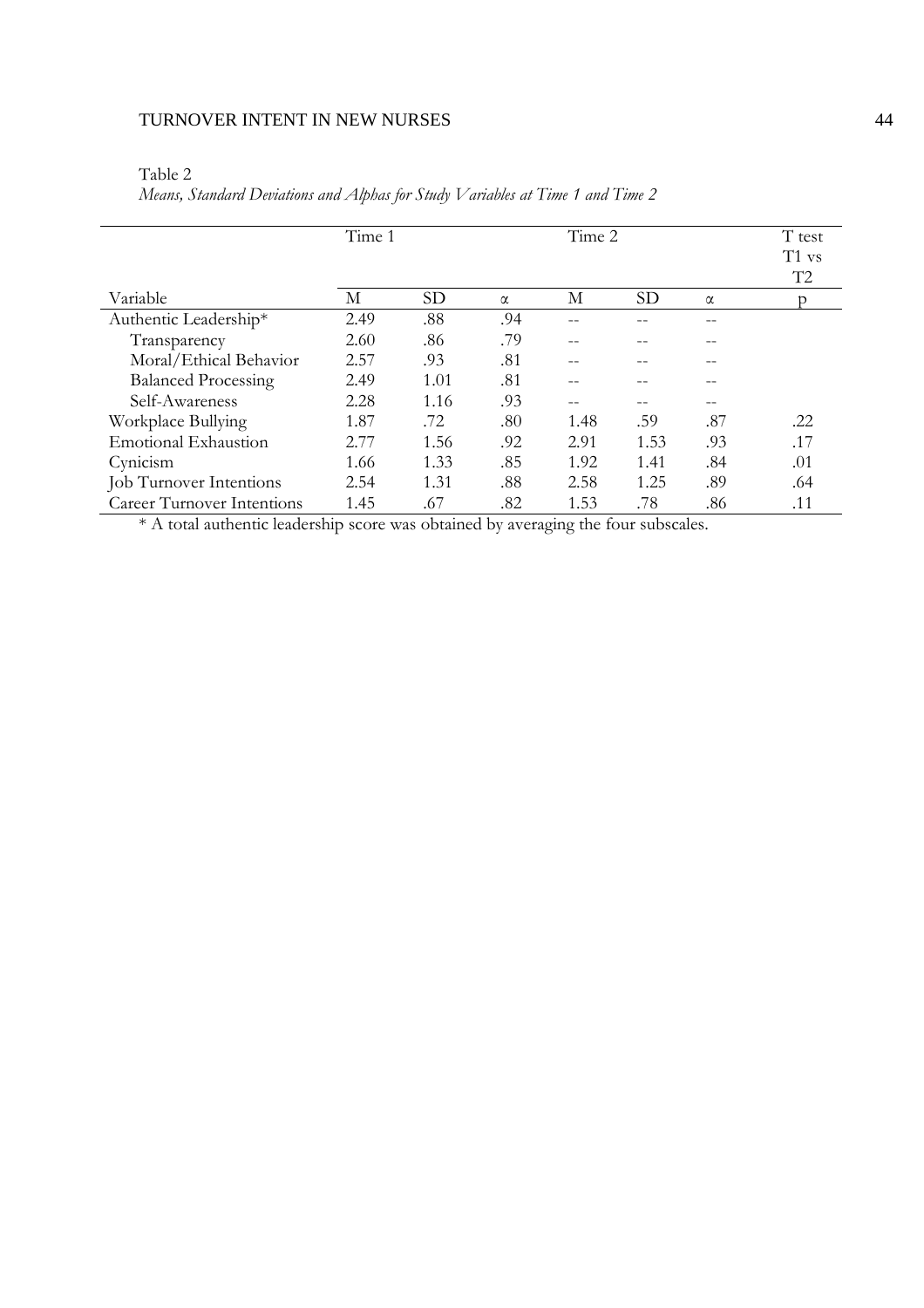Table 3 *Correlations Among Major Study Variables* 

|                                   |        | $\mathcal{D}_{\mathcal{L}}$ | 3                | 4   | 5.  |     |     | 8   | O)  | 10   |  |
|-----------------------------------|--------|-----------------------------|------------------|-----|-----|-----|-----|-----|-----|------|--|
| 1. Authentic Leadership* T1       |        |                             |                  |     |     |     |     |     |     |      |  |
| 2. Workplace Bullying T1          | $-.37$ | $- -$                       |                  |     |     |     |     |     |     |      |  |
| 3. Emotional Exhaustion T1        | $-.18$ | .49                         |                  |     |     |     |     |     |     |      |  |
| 4. Cynicism T1                    | $-.25$ | .50                         | .56              |     |     |     |     |     |     |      |  |
| 5. Job Turnover Intentions T1     | $-.29$ | .36                         | .39              | .48 |     |     |     |     |     |      |  |
| 6. Career Turnover Intentions T1  | $-.25$ | .25                         | .30              | .39 | .35 |     |     |     |     |      |  |
| 7. Workplace Bullying T2          | $-.19$ | .63                         | .30 <sub>1</sub> | .31 | .12 | .20 |     |     |     |      |  |
| 8. Emotional Exhaustion T2        | $-.22$ | .39                         | .55              | .33 | .17 | .21 | .36 |     |     |      |  |
| 9. Cynicism T2                    | $-.21$ | .42                         | .45              | .51 | .25 | .36 | .46 | .59 |     |      |  |
| 10. Job Turnover Intentions T2    | $-.22$ | .27                         | .22              | .28 | .38 | .29 | .32 | .36 | .58 | $ -$ |  |
| 11. Career Turnover Intentions T2 | $-.19$ | .31                         | .26              | .36 | .23 | .59 | .33 | .37 | .50 | .43  |  |

*Note*. All the coefficients were significant at  $p < .01$ . In bold are reported the test-retest correlations.

\* A total authentic leadership score was obtained by averaging the four subscales.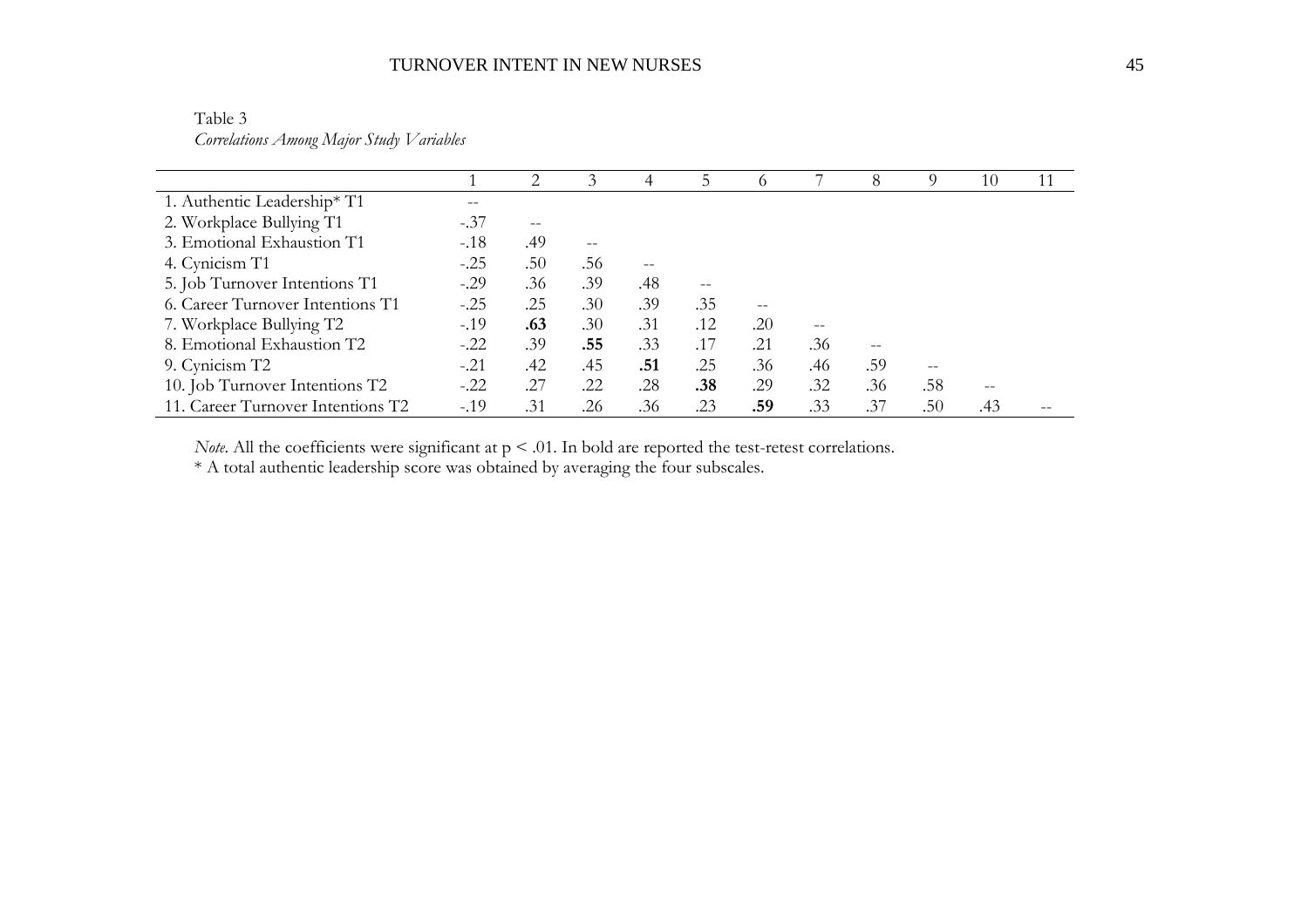

*Figure 1*. This figure represents the theoretical model.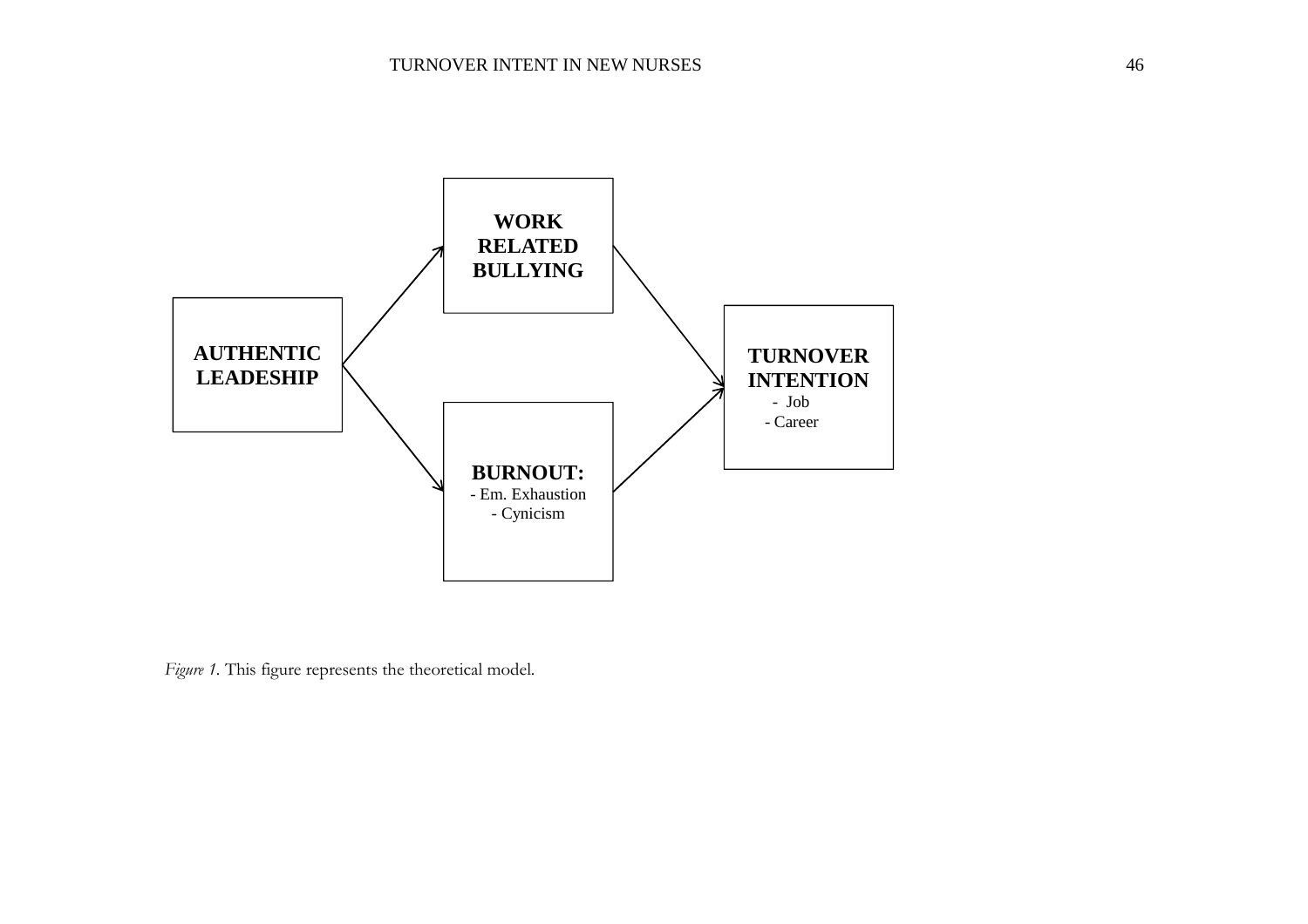

Figure 2. This figure represents the posited models.

*|*